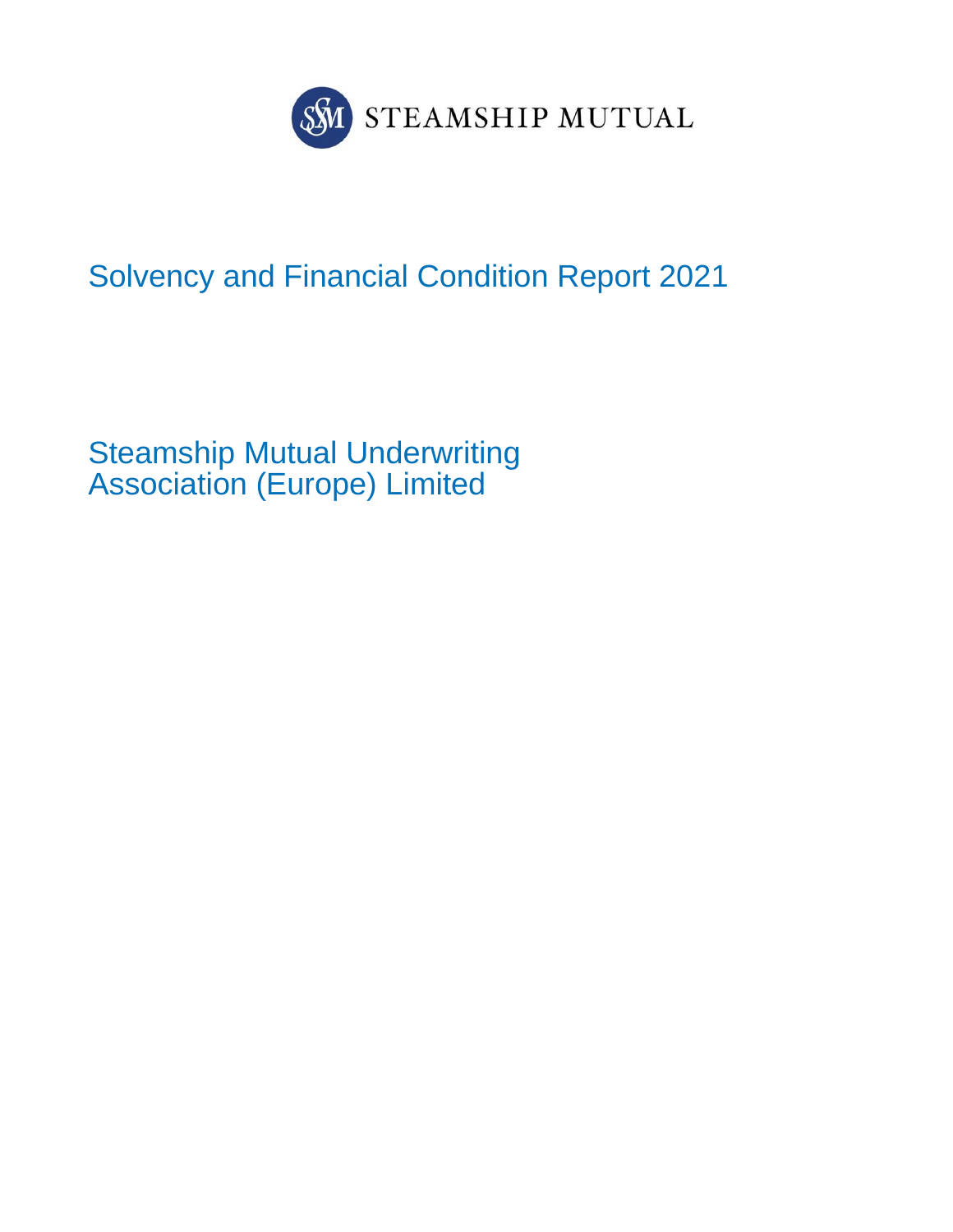### **Contents**

### **Introduction**

### **Executive Summary**

### **Statement of Directors' Responsibilities**

### **Auditor's Report**

### **A. Business & Performance**

- A.1 Business
- A.2 Performance
- A.3 Investment Performance
- A.4 Performance of other activities
- A.5 Other information

### **B. System of Governance**

- B.1 General information on the system of governance
- B.2 Fit and proper requirements
- B.3 Risk management system
- B.4 Internal control system
- B.5 Internal audit function
- B.6 Actuarial function
- B.7 Outsourcing
- B.8 Other information

### **C. Risk Profile**

- C.1 Insurance risk
- C.2 Market risk
- C.3 Credit risk
- C.4 Liquidity risk
- C.5 Operational risk
- C.6 Other material risks
- C.7 Other information Stress and sensitivity tests

### **D. Valuation for Solvency Purposes**

- D.1 Assets
- D.2 Technical provisions
- D.3 Any other information

### **E. Capital Management**

- E.1 Own funds
- E.2 Solvency Capital Requirement and Minimum Capital Requirement
- E.3 Use of Duration based equity risk sub-module in the calculation of SCR
- E.4 Difference between Standard Formula and any Internal Model used
- E.5 Non-compliance with the Minimum Capital Requirement and non-compliance with the Solvency Capital Requirement
- E.6 Other information

### **Appendix:**

- 1 Governance Map
- 2 SMUAE Quantitative Reporting Templates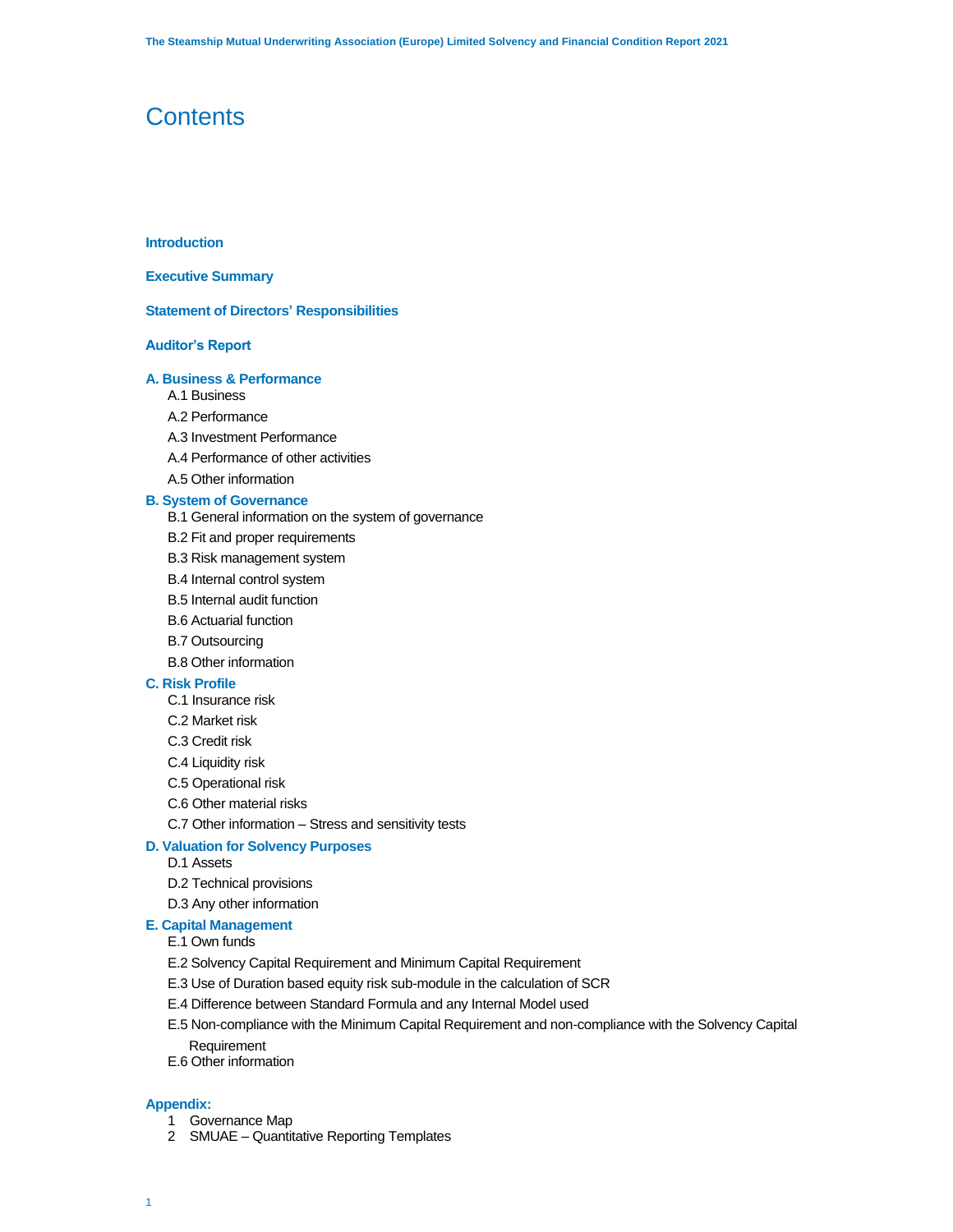## **Introduction**

The structure of the Solvency and Financial Condition Report ("SFCR") follows the public disclosure requirements of Articles 290 to 303 of the Commission Delegated Regulation (EU) 2015/35 (Solvency II regulations).

This is the second SFCR for Steamship Mutual Underwriting Association (Europe) Limited ("SMUAE" or the "Club") for the year ending 20 February 2021.

This report sets out different aspects of the Club's solvency and financial condition, specifically its business and performance, system of governance, risk profile, valuation methods used for solvency purposes and its capital management practices. The Club's financial year runs to 20 February each year and it reports its results in US dollars.

### **Definitions**

| <b>Steamship</b>  | A collective term covering Steamship Mutual Underwriting Association Limited ("SMUA"),<br>Steamship Mutual Underwriting Association (Europe) Limited ("SMUAE"), The Steamship<br>Mutual Underwriting Association (Bermuda) Limited ("SMUAB") and The Steamship Mutual<br>Trust ("Trust") and its Corporate Trustee, The Steamship Mutual Underwriting Association<br>Trustees (Bermuda) Limited ("SMUAT") subject to regulatory capital requirements,<br>individually and collectively to the extent applicable in regulations. |
|-------------------|---------------------------------------------------------------------------------------------------------------------------------------------------------------------------------------------------------------------------------------------------------------------------------------------------------------------------------------------------------------------------------------------------------------------------------------------------------------------------------------------------------------------------------|
| <b>Regulators</b> | The Prudential Regulation Authority ("PRA"), the Financial Conduct Authority ("FCA"),<br>Insurance Companies Control Service ("ICCS"), the Bermuda Monetary Authority ("BMA")<br>and the European Insurance & Occupational Pensions Authority ("EIOPA").                                                                                                                                                                                                                                                                        |
|                   | SMUA has branches regulated by the Monetary Authority of Singapore ("MAS"), the<br>Japanese Financial Services Agency ("FSA") and Hong Kong Insurance Authority ("HKIA").                                                                                                                                                                                                                                                                                                                                                       |

### **Regulatory terminology**

| <b>General Term</b>                                           | <b>BMA</b>                                               | <b>PRA/ICCS/EIOPA</b>                                         |
|---------------------------------------------------------------|----------------------------------------------------------|---------------------------------------------------------------|
| Public disclosure document                                    | (FCR) Financial Condition Report                         | (SFCR) Solvency & Financial Condition<br>Report               |
| <b>Regulatory Group</b><br>Level [Risk:Solvency<br>Assessment | (GSSA) Group Solvency Self-Assessment                    | (Group ORSA) Group Own Risk and<br><b>Solvency Assessment</b> |
| Solo entity level [Risk:Solvency<br>Assessment                | (CISSA) Commercial Insurers' Solvency<br>Self-Assessment | <b>(ORSA)</b> Own Risk and Solvency<br>Assessment             |
| Standard formula capital<br>requirement                       | (BSCR) Bermuda Solvency Capital<br>Requirement           | (SCR) Solvency Capital Requirement                            |
| Minimum capital requirement                                   | (MSM) Minimum Solvency Margin                            | (MCR) Minimum Capital Requirement                             |
| Capital resources                                             | Available Statutory Capital & Surplus                    | Own Funds                                                     |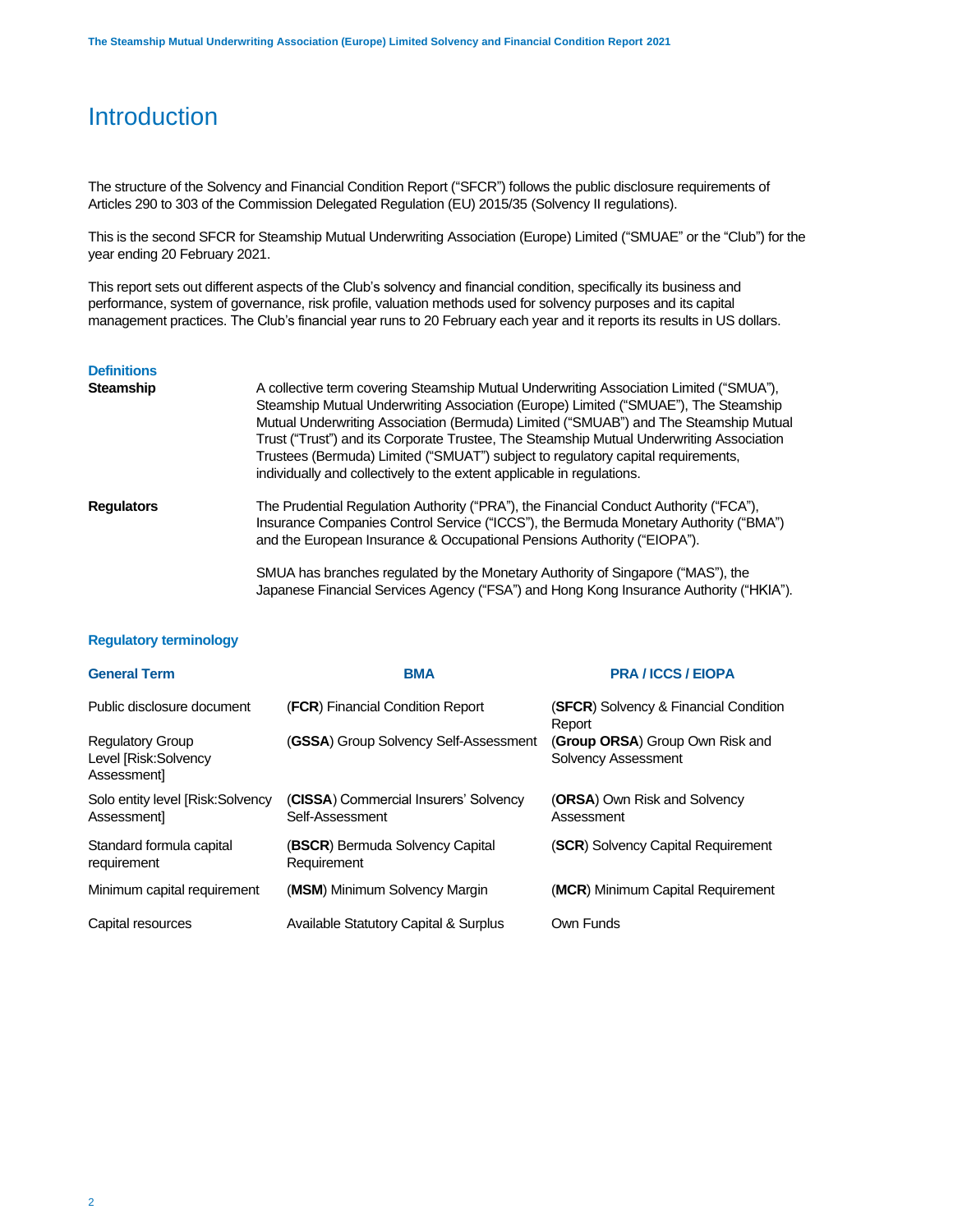## Executive Summary

Steamship manages its overall capital resources to maintain a financial strength rating of A (stable) from Standard & Poor's. This is a higher capital requirement than set by regulators.

The aim of this report is to enable readers to understand the amount and type of risks taken by an insurer, as reflected in its capital requirement, and to compare this with the amount and type of capital resources which the insurer has available to protect itself against those risks.

Under Solvency II Steamship is considered to be a regulatory group comprising SMUA, SMUAE, SMUAB, the Trust, and SMUAT. The supervisor for this group is the BMA and so Steamship calculates its group SCR using the BMA's standard formula.

The following tables show the components of the SCR and own funds of SMUAE:

| \$000                                   | 2021    | 2020     |
|-----------------------------------------|---------|----------|
|                                         |         |          |
| Underwriting risk                       | 15,143  | 11,189   |
| Counterparty default risk               | 9,971   | 7,276    |
| Market risk                             | 572     | 294      |
| Operational risk                        | 4,803   | 519      |
|                                         | 30,489  | 19,278   |
| Diversification between risk categories | (3,612) | (2, 562) |
| <b>SCR</b>                              | 26,877  | 16,716   |

Consistent with the risk appetite of the Club the majority of the capital requirement derives from underwriting risk. Market risk primarily relates to the investments held by the Club and reflects the emphasis on capital preservation rather than investment return.

### **Own funds**

| \$000                                               | 2021   | 2020   |
|-----------------------------------------------------|--------|--------|
|                                                     |        |        |
| Tier 1 capital - Free reserves on Solvency II basis | 27,343 | 24,519 |
| Tier 2 capital                                      |        |        |
| Allowance for ability to make additional calls      | 13,438 | 8,358  |
|                                                     |        |        |
| Total eligible own funds                            | 40,781 | 32,877 |
| <b>SCR Ratio</b>                                    | 152%   | 197%   |

Tier 1 capital refers to resources on the Solvency II balance sheet and is available to meet risks throughout the business.

Tier 2 capital relates to resources which are either only available to meet particular risks or are additional funds that can be raised if required. Tier 2 capital can be used to make up a maximum of 50% of the capital requirement.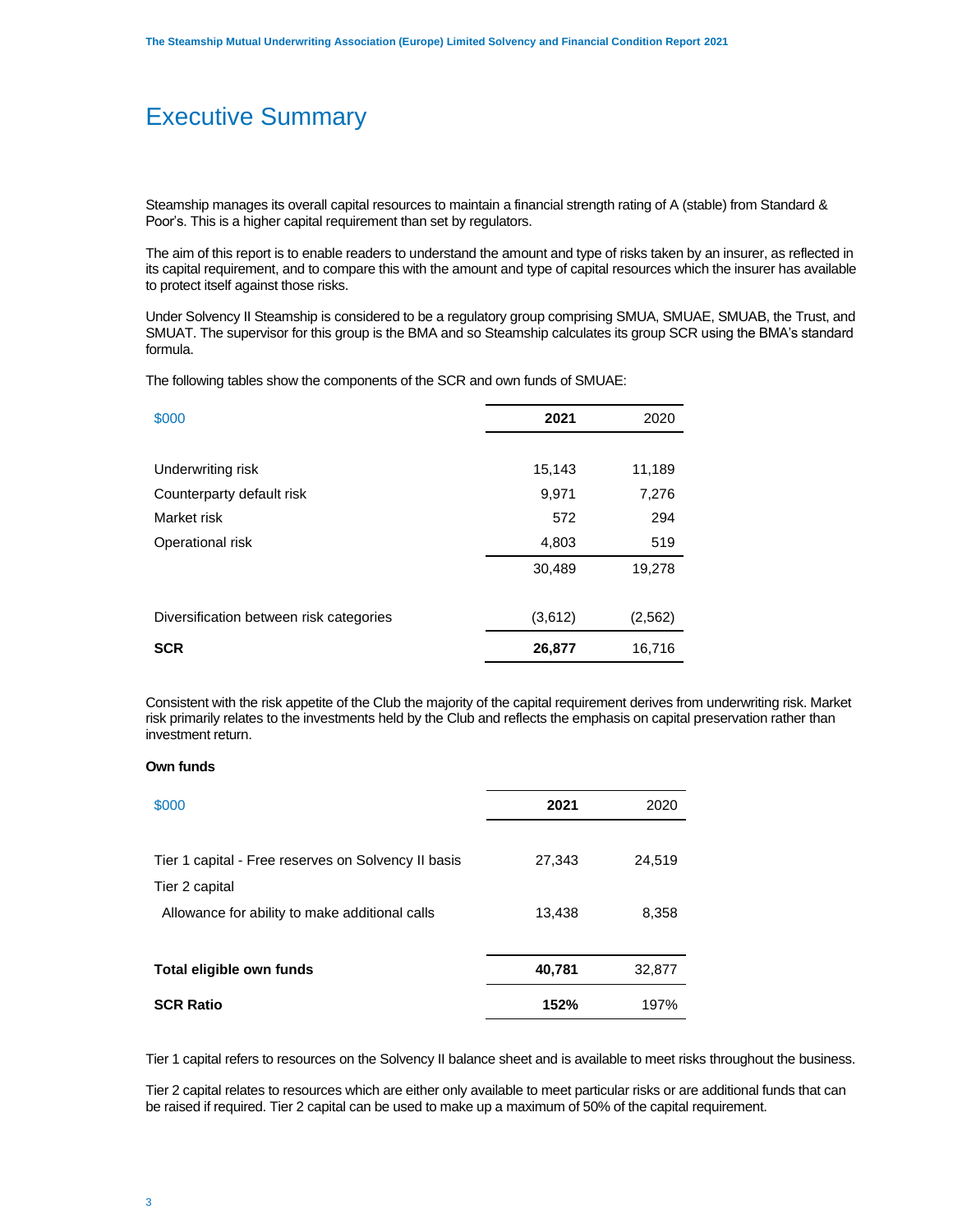# Executive Summary

Solvency II requires that free reserves in the financial statements of \$33.3m be restated on an 'economic' basis. The main adjustments required are to the provision for outstanding claims where any prudence in provisions is removed, leaving a 'best or most likely estimate' of cost, a discount is then applied to reflect the time value of money and finally a 'risk margin' is added using a standard calculation. The aim of this adjustment is to make claim provisions and therefore free reserves more comparable across insurers.

The regulators recognise that the Club can increase own funds (capital resources) by making additional premium calls under its Rules and in accordance with the approved formula with an allowance of \$14.8m, capped at 50% of the SCR is included as Tier 2 capital.

Steamship also ensures that capital resources of individual Steamship companies are sufficient to meet the requirements set by local regulators.

### **Outlook for 2021**

It has been a challenging year for the Association as the world responded to the Covid-19 pandemic. The Directors and Managers have been focused on ensuring the safety of its staff and operational continuity so that Members continue to receive the service they expect from Steamship in these unprecedented times. The financial strength and operational resilience of Steamship are there for such events, and the Association has utilised these throughout the year, which has also been reflected in the very positive renewal.

The Managers rolled out the business continuity plan, enabling all staff to work remotely with no disruption to the services provided to Members, and maintaining regulatory compliance.

In a normal year, we might expect to be reporting positive expectations for the forthcoming policy year. Covid remain a serious threat and it is impossible to predict with any confidence what the eventual impact will be upon the Steamship's premiums and claims. As would be expected the Managers are reviewing the position on a frequent and regular basis, taking account of numerous factors, including investments, operations, reinsurance and regulatory requirements.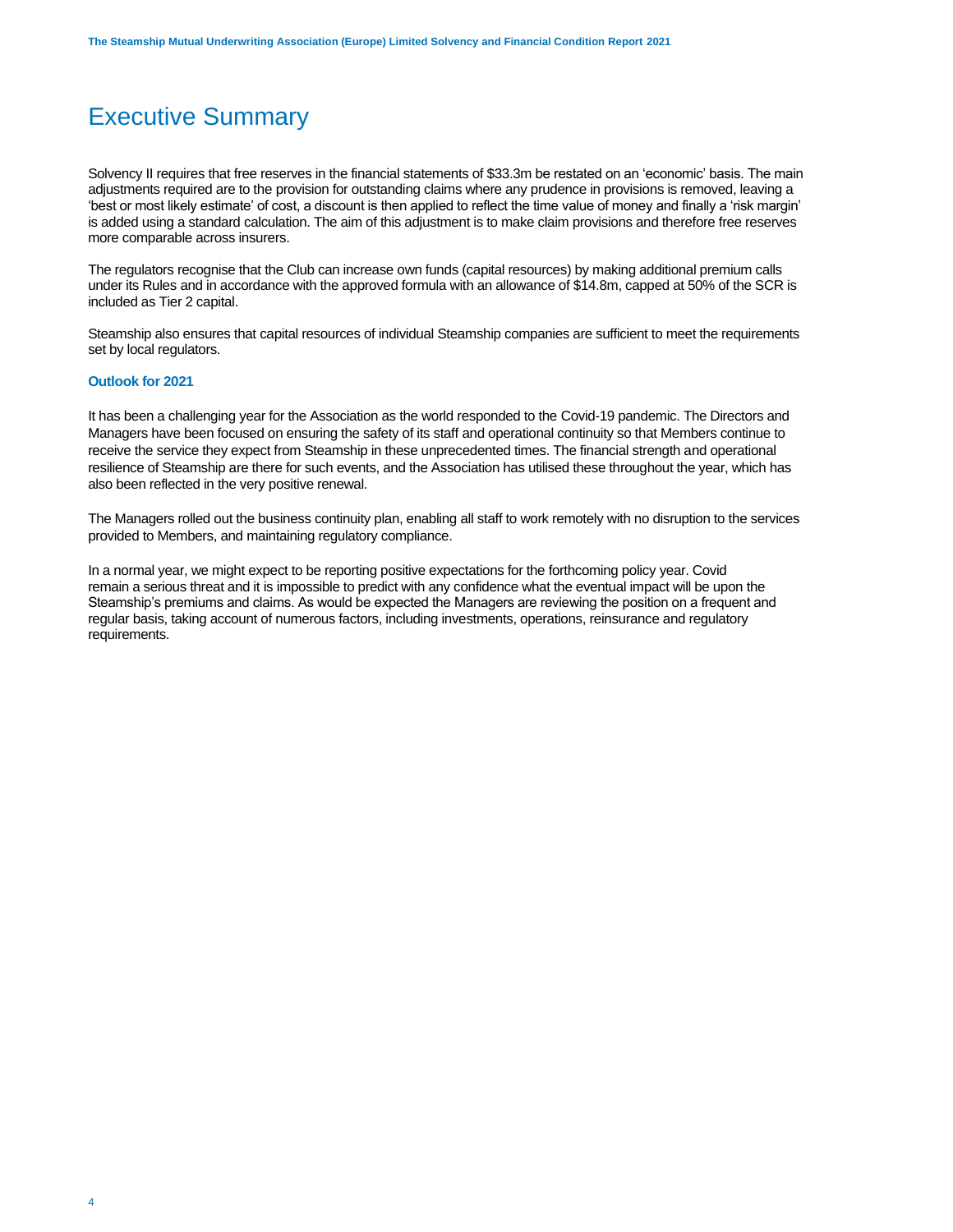# Statement of Directors' Responsibilities

### **Statement of Directors' Responsibilities**

The Directors are responsible for preparing the Solvency and Financial Condition Report ("SFCR") in accordance with the Orders of the Superintendent of insurance (Supervisor) and Solvency II Regulations.

The Board is satisfied that, to the best of their knowledge:

- (a) throughout the financial year to 20 February 2021, the Club has complied in all material respects with the requirements of the ICCS rules and applicable Solvency II regulations; and
- (b) it is reasonable to believe that, at the date of the publication of the SFCR, the Club continue so to comply, and will continue so to comply in future.

The SFCR has been authorised for issue by the Directors on 27 May 2021.

By Order of the Board

 $=\rho$ 

R W Harris **Director**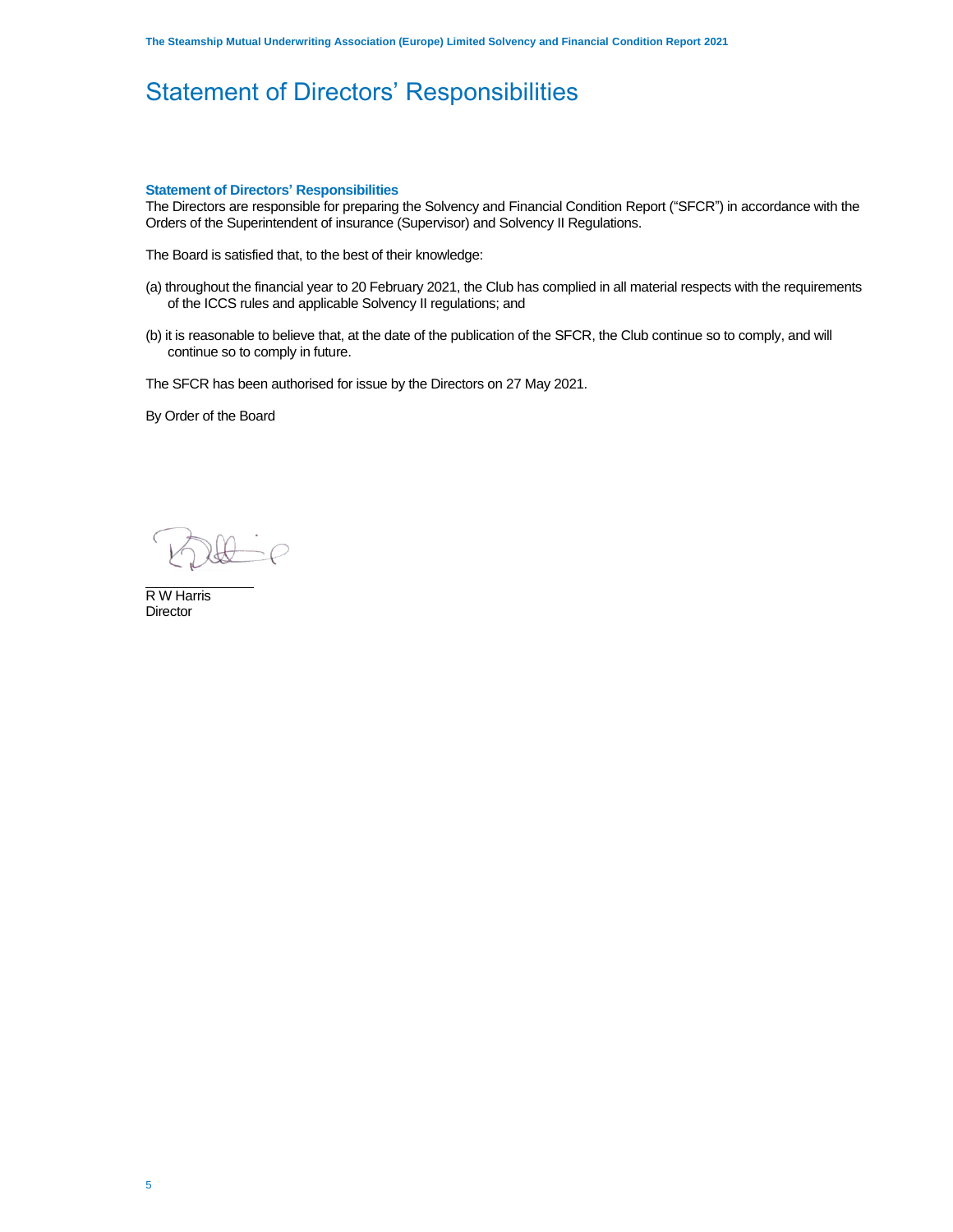# Independent Auditor's Report

### **To the Members of Steamship Mutual Underwriting Association (Europe) Limited**

### **Report on the Audit of the relevant elements of the Solvency and Financial Condition Report**

### **Opinion**

We have audited the following Solvency II Quantitative Reporting Templates ("QRTs") contained in Annex I to Commission Implementing Regulation (EU) No 2015/2452 of 2 December 2015, of Steamship Mutual Underwriting Association (Europe) Limited (the "Association"), prepared as at 20 February 2021:

- S.02.01.02 Balance sheet
- S.17.01.02 Non-Life Technical Provisions
- S.23.01.01 Own funds
- S.25.01.21 Solvency Capital Requirement for undertakings on Standard Formula
- S.28.01.01 Minimum Capital Requirement Only life or only non-life insurance or reinsurance activity

The above QRTs are collectively referred to for the remainder of this report as "the relevant QRTs of the Solvency and Financial Condition Report".

In our opinion, the information in the relevant QRTs of the Solvency and Financial Condition Report as at 20 February 2021 is prepared, in all material respects, in accordance with the Insurance and Reinsurance Services and other Related Issues Law of 2016, the Commission Delegated Regulation (EU) 2015/35, the Commission Delegated Regulation (EU) 2016/467, the Commission Delegated Regulation (EU) 2019/981, the relevant EU Commission's Implementing Regulations and the relevant Orders of the Superintendent of Insurance (collectively "the Framework").

### **Basis for Opinion**

We conducted our audit in accordance with International Standards on Auditing (ISAs). Our responsibilities under those standards are further described in the *Auditor's Responsibilities for the Audit of the relevant QRTs of the Solvency and Financial Condition Report* section of our report. We are independent of the Association in accordance with the International Ethics Standards Board for Accountants' International Code of Ethics for Professional Accountants (including International Independence Standards) (IESBA Code) together with the ethical requirements that are relevant to our audit of the relevant QRTs of the Solvency and Financial Condition Report in Cyprus, and we have fulfilled our other ethical responsibilities in accordance with these requirements and the IESBA Code. We believe that the audit evidence we have obtained is sufficient and appropriate to provide a basis for our opinion.

### **Emphasis of Matter**

We draw attention to the 'Valuation for solvency purposes' and 'Capital Management' and other relevant disclosures sections of the Solvency and Financial Condition Report, which describe the basis of preparation. The Solvency and Financial Condition Report is prepared in compliance with the Framework, and therefore in accordance with a special purpose financial reporting framework. As a result, the Solvency and Financial Condition Report may not be suitable for another purpose. Our opinion is not modified in respect of this matter.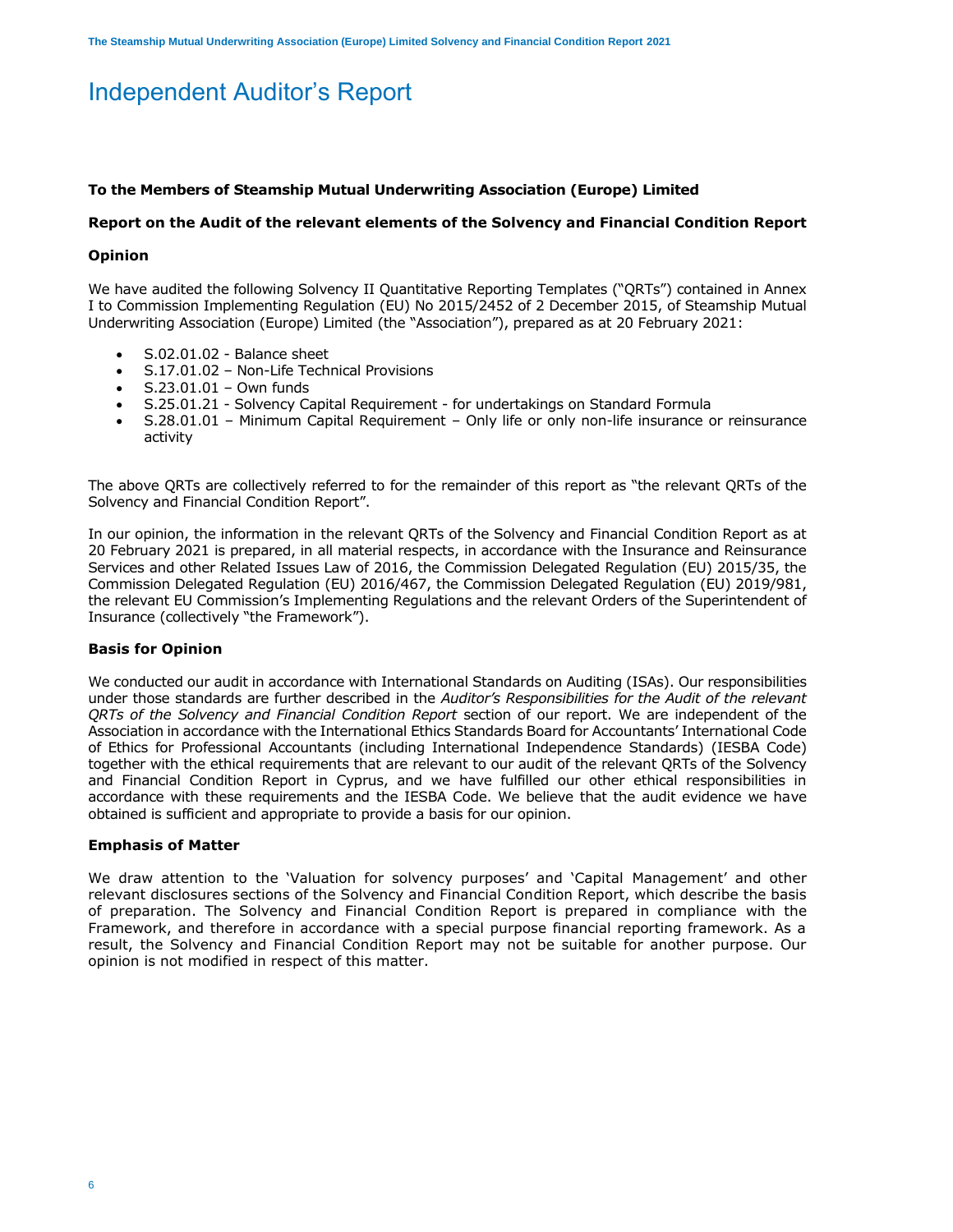## Independent Auditor's Report

### **To the Members of Steamship Mutual Underwriting Association (Europe) Limited**

### **Other information**

The Board of Directors is responsible for the Other information. The Other information comprises certain narrative sections and certain QRTs of the Solvency and Financial Condition Report as listed below:

Narrative sections:

- Business and performance
- Valuation for solvency purposes
- Capital management

QRTs (contained in Annex I to Commission Implementing Regulation (EU) No 2015/2452 of 2 December 2015):

- S.05.01.02 Premiums, claims and expenses by line of business
- S.05.02.01 Premiums, claims and expenses by country
- S.19.01.21 Non-Life insurance claims

Our opinion on the relevant QRTs of the Solvency and Financial Condition Report does not cover the Other information listed above and we do not express any form of assurance conclusion thereon.

In connection with our audit of the Solvency and Financial Condition Report, our responsibility is to read the Other information and, in doing so, consider whether the Other information is materially inconsistent with the relevant elements of the Solvency and Financial Condition Report*,* or our knowledge obtained in the audit, or otherwise appears to be materially misstated. If, based on the work we have performed, we conclude that there is a material misstatement of this Other information, we are required to report that fact. We have nothing to report in this regard.

### **Responsibilities of the Board of Directors for the Solvency and Financial Condition Report**

The Board of Directors is responsible for the preparation of the Solvency and Financial Condition Report in accordance with the Framework.

The Board of Directors is also responsible for such internal control as the Board of Directors determines is necessary to enable the preparation of a Solvency and Financial Condition Report that is free from material misstatement, whether due to fraud or error.

In preparing the Solvency and Financial Condition Report, the Board of Directors is responsible for assessing the Association's ability to continue as a going concern, disclosing, as applicable, matters related to going concern and using the going concern basis of accounting unless the Board of Directors either intends to liquidate the Association or to cease operations, or has no realistic alternative but to do so.

The Board of Directors is responsible for overseeing the Association's financial reporting process.

### **Auditor's Responsibilities for the Audit of the relevant QRTs of the Solvency and Financial Condition Report**

Our objectives are to obtain reasonable assurance about whether the relevant QRTs of the Solvency and Financial Condition Report are free from material misstatement, whether due to fraud or error, and to issue an auditor's report that includes our opinion. Reasonable assurance is a high level of assurance, but it is not a guarantee that an audit conducted in accordance with ISAs will always detect a material misstatement when it exists. Misstatements can arise from fraud or error and are considered material if, individually or in the aggregate, they could reasonably be expected to influence the economic decisions of users taken on the basis of the Solvency and Financial Condition Report.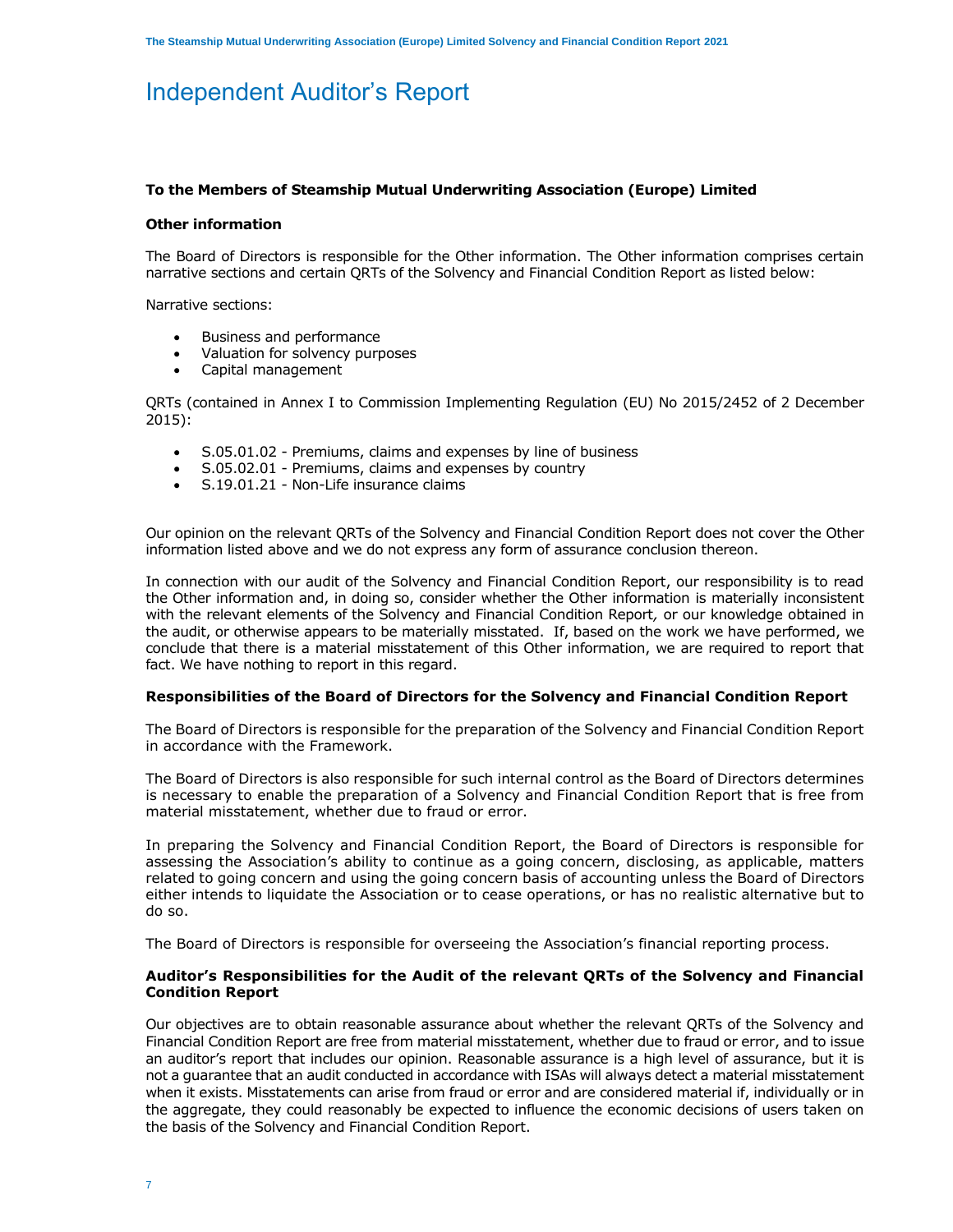## Independent Auditor's Report

### **To the Members of Steamship Mutual Underwriting Association (Europe) Limited**

### **Auditor's Responsibilities for the Audit of the relevant QRTs of the Solvency and Financial Condition Report (continued)**

As part of an audit in accordance with ISAs, we exercise professional judgment and maintain professional skepticism throughout the audit. We also:

- Identify and assess the risks of material misstatement of the relevant QRTs of the Solvency and Financial Condition Report, whether due to fraud or error, design and perform audit procedures responsive to those risks, and obtain audit evidence that is sufficient and appropriate to provide a basis for our opinion. The risk of not detecting a material misstatement resulting from fraud is higher than for one resulting from error, as fraud may involve collusion, forgery, intentional omissions, misrepresentations, or the override of internal control.
- Obtain an understanding of internal control relevant to the audit in order to design audit procedures that are appropriate in the circumstances, but not for the purpose of expressing an opinion on the effectiveness of the Association's internal control.
- Evaluate the appropriateness of the basis of preparation used and the reasonableness of accounting estimates and related disclosures made by the Board of Directors.
- Conclude on the appropriateness of the Board of Directors' use of the going concern basis of accounting and, based on the audit evidence obtained, whether a material uncertainty exists related to events or conditions that may cast significant doubt on the Association's ability to continue as a going concern. If we conclude that a material uncertainty exists, we are required to draw attention in our auditor's report to the related disclosures in the Solvency and Financial Condition Report or, if such disclosures are inadequate, to modify our opinion. Our conclusions are based on the audit evidence obtained up to the date of our auditor's report. However, future events or conditions may cause the Association to cease to continue as a going concern.

We communicate with the Board of Directors regarding, among other matters, the planned scope and timing of the audit and significant audit findings, including any significant deficiencies in internal control that we identify during our audit.

### **Other Matter**

Our report is intended solely for the Board of Directors of the Association and should not be used by any other parties. We do not, in giving this opinion, accept or assume responsibility for any other purpose or to any other person to whose knowledge this report may come to.

Deloitte Limited

Certified Public Accountants and Registered Auditors

Nicosia, 27 May 2021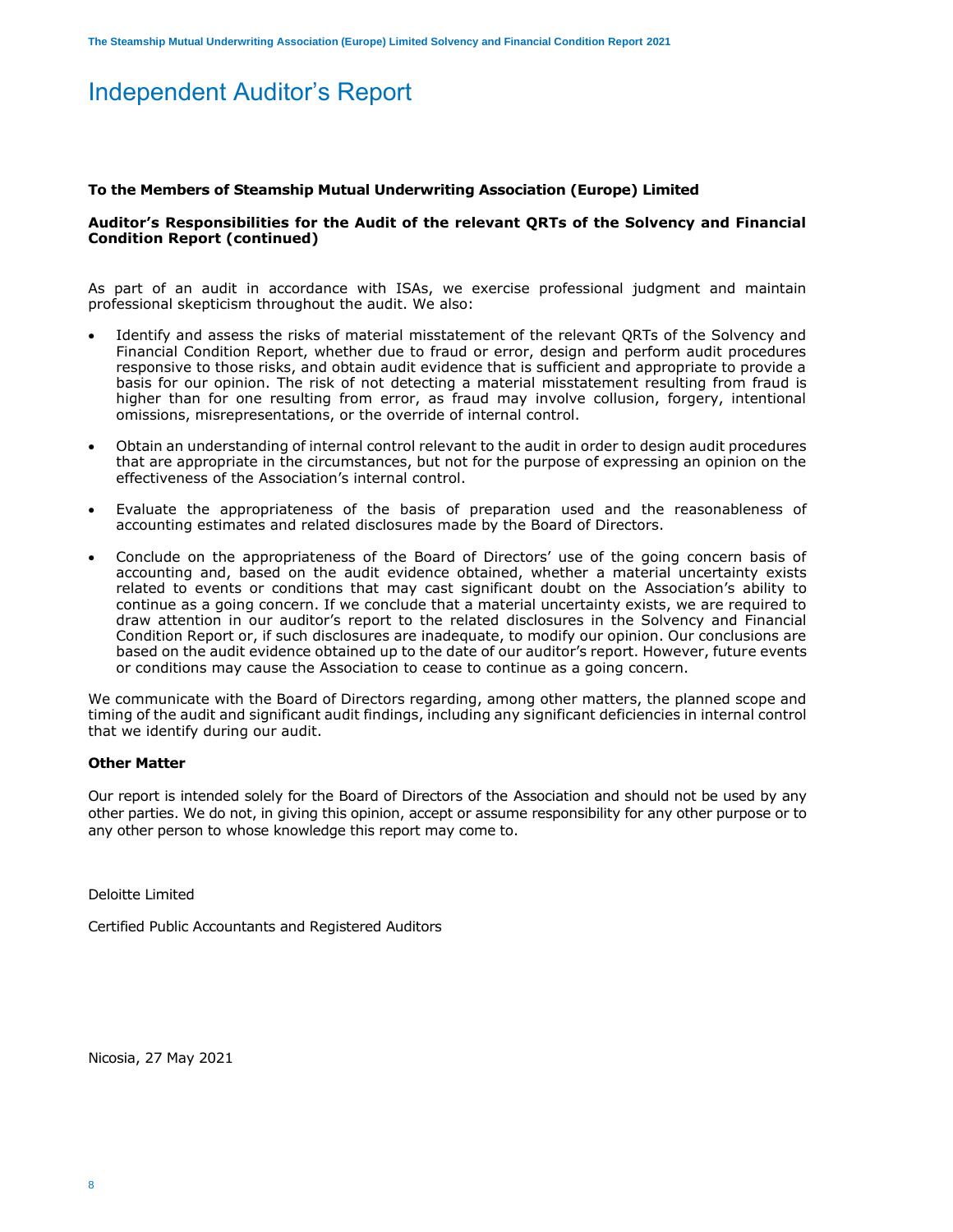### **A.1 Business**

Steamship is a mutual Protection and Indemnity insurer, otherwise known as a P&I Club, providing cover for its shipowner and charterer Members against third party liabilities arising from the use and operation of ships.

The Club covers a wide range of liabilities, including loss of life and personal injury to crew, passengers and others on board, cargo loss and damage, pollution by oil and other hazardous substances, wreck removal, collision and damage to property. The Club also provides a wide range of services to its Members (policyholders) on claims handling, legal issues and loss prevention, and plays a leading role in coordinating the response to, and management of, maritime casualties involving Members' vessels.

Steamship is one of the largest and most diverse P&I Clubs in the world, and is a member of the International Group of P&I Clubs participating in the International Group Pool.

The thirteen principal underwriting associations which comprise the International Group collectively provide liability cover for shipowners who own approximately 90% of the world's ocean-going ships.

The International Group clubs provide cost-effective insurance to shipowners through a claims-sharing 'Pool' and collective purchase of the International Group excess loss reinsurance programme. These two arrangements provide a mechanism for sharing claims in excess of \$ 10m up to, currently, approximately \$ 8.7 billion. The policy year of all P&I Clubs commences at noon Greenwich Mean Time on 20<sup>th</sup> February.

Three core agreements underpin the governance and functioning of the International Group, namely the Group Constitution, the International Group Agreement and the Pooling Agreement. More details on these agreements can be found on the International Group's website at [http://www.igpandi.org.](http://www.igpandi.org/)

Steamship's strategy is to be the best provider of the full range of marine protection and indemnity (P&I) and related insurances, on the mutual principle, delivering both first class service and security at a reasonable cost. Steamship aims to distinguish itself from its competitors by embodying the following principles:

- Advocacy of the principle of mutuality and the benefits of this for shipowners across the whole range of their insurance needs;
- A belief in the benefit of a diverse membership by geographical area and vessel type;
- A prudent approach to investment policy resulting in financial security and stability;
- Provision of technical expertise and a dedication to problem solving for the members;
- Pre-eminence in loss prevention initiatives.

Guided by a clearly defined risk appetite statement, risk management is key to Steamship's strategy: diversification of members and vessels to reduce concentration of risk; a prudent investment approach focused on stable, secure returns, constraining market risk; a focus on loss prevention initiatives aiming to limit losses to members and reduce claims; and an internal culture that is sensitive to the requirements of risk management.

Steamship's strategy is to carefully grow its business organically, admitting new Members with high quality operations and a willingness to pay the premium required by the risk exposure which their business brings to Steamship.

Steamship's business model is therefore to maintain a sharp focus on serving its members and to have a diversified portfolio by trade and geographical location.

The Boards have appointed Managers who are responsible for the day to day handling of underwriting, claims and the administration of the Club's business in accordance with the policies laid down by the Directors. The Managers have operations in several locations to support these activites.

### **Steamship Mutual Underwriting Association Limited ("SMUA")**

SMUA was incorporated in England and Wales in October 1909. SMUA is limited by guarantee and does not have share capital as it is owned by its Members (policyholders). The Members of SMUA comprise its Directors, SMUAB, shipowners and other entities who have ships insured by SMUA.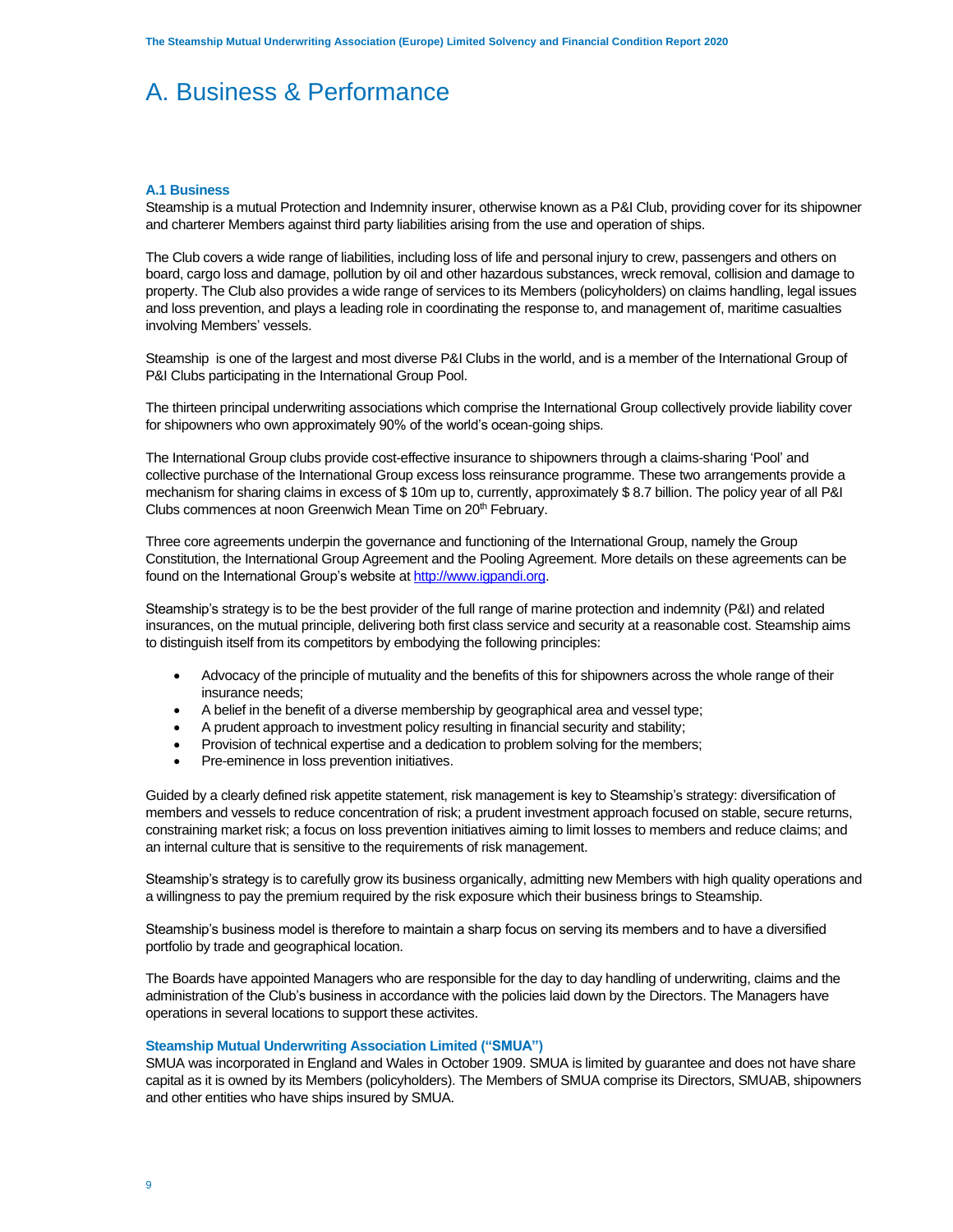The day to day operations of SMUA are managed by Steamship P&I Management LLP ("SPIM"). SMUA is governed by a Board comprising a non-executive Chairman, six non-executive directors and two members of SPIM. The Board mainly consists of representatives of the Members.

SMUA is regulated by the PRA and the FCA. Both the PRA and the FCA operate a risk-based approach to supervision, which places emphasis on the need for regulated firms to have in place robust risk management frameworks.

SMUA has branches in Hong Kong, Singapore and Japan which are subject to local regulation.

### **Steamship Mutual Underwriting Association (Europe) Limited ("SMUAE")**

SMUAE was registered in Cyprus on 4 September 2019 as a Company limited by guarantee pursuant the requirements of Cyprus Companies Law, Cap. 113 and does not have share capital as it is owned by its Members (policyholders). The registered office of SMUAE is at Vashiotis Ikos Centre, 28th October Avenue, Limassol 3107, Cyprus.

SMUAE obtained an insurance licence from the ICCS on 25 October 2019 and its principal activity is the insurance and reinsurance of Protection and Indemnity risks (P&I), and of Freight, Demurrage and Defence (FD&D) risks on behalf of its Members.

The day to day operations of SMUAE are managed by SPIM. SMUAE is governed by a Board comprising a nonexecutive Chairman, five non-executive directors, one member of SPIM and one member of Steamship Insurance Agency (Europe) Ltd "SIAE". The Board mainly consists of representatives of the Members.

### **The Steamship Mutual Underwriting Association (Bermuda) Limited ("SMUAB")**

SMUAB was established by an Act of the Parliament in Bermuda on 24 June 1974 and began underwriting with effect from 20 February 1975. SMUAB is also limited by guarantee and does not have share capital as it is owned by its Members (policyholders). The members of SMUAB comprise its Directors and all members of SMUA and SMUAE.

The operations of SMUAB are managed by Steamship Mutual Management (Bermuda) Limited and therefore SMUAB does not have any employees. SMUAB is governed by a Board comprising a non-executive Chairman, 24 non-executive directors incorporating two Directors of the Manager's London representatives. The Board mainly consists of representatives of the Members.

SMUAB ceased writing direct business from February 2015 but continues to operate as a reinsurer of SMUA and SMUAE.

SMUAB is regulated by the BMA and is classified as a 'Class 3A insurer' (Solvency II equivalent).

Hydra Insurance Company Ltd is a private company owned by the thirteen members of the International Group of P&I Clubs, of which SMUAB is one.

Hydra provides reinsurance to its shareholders on a Club by Club basis through segregated accounts where premiums, losses and expenses are allocated amongst the shareholder Clubs' segregated accounts ('cell'). The Steamship Hydra cell is consolidated into the results of SMUAB.

### **Steamship Mutual Trust (the "Trust")**

The Trust and its Corporate Trustee, The Steamship Mutual Underwriting Association Trustees (Bermuda) Limited ("SMUAT") were established on 11 March 1983 in Bermuda.

SMUAT is a registered insurer under Bermudian law, and this enables the Trust to act as an independent insurer for the benefit of the beneficiaries set out in the Trust Deed. These are, in addition to a number of named charities, all the Members for the time being of SMUAB.

SMUAT is governed by a Board comprising a non-executive Chairman, three non-executive directors, and the Chairmen of SMUA, and SMUAB.

The operations of the Trust are managed by Hamilton Investment Management Limited and therefore the Trust and SMUAT do not have any employees. Through SMUAT the Trust is regulated by the BMA and is classified as a 'Class 3A insurer' (Solvency II equivalent).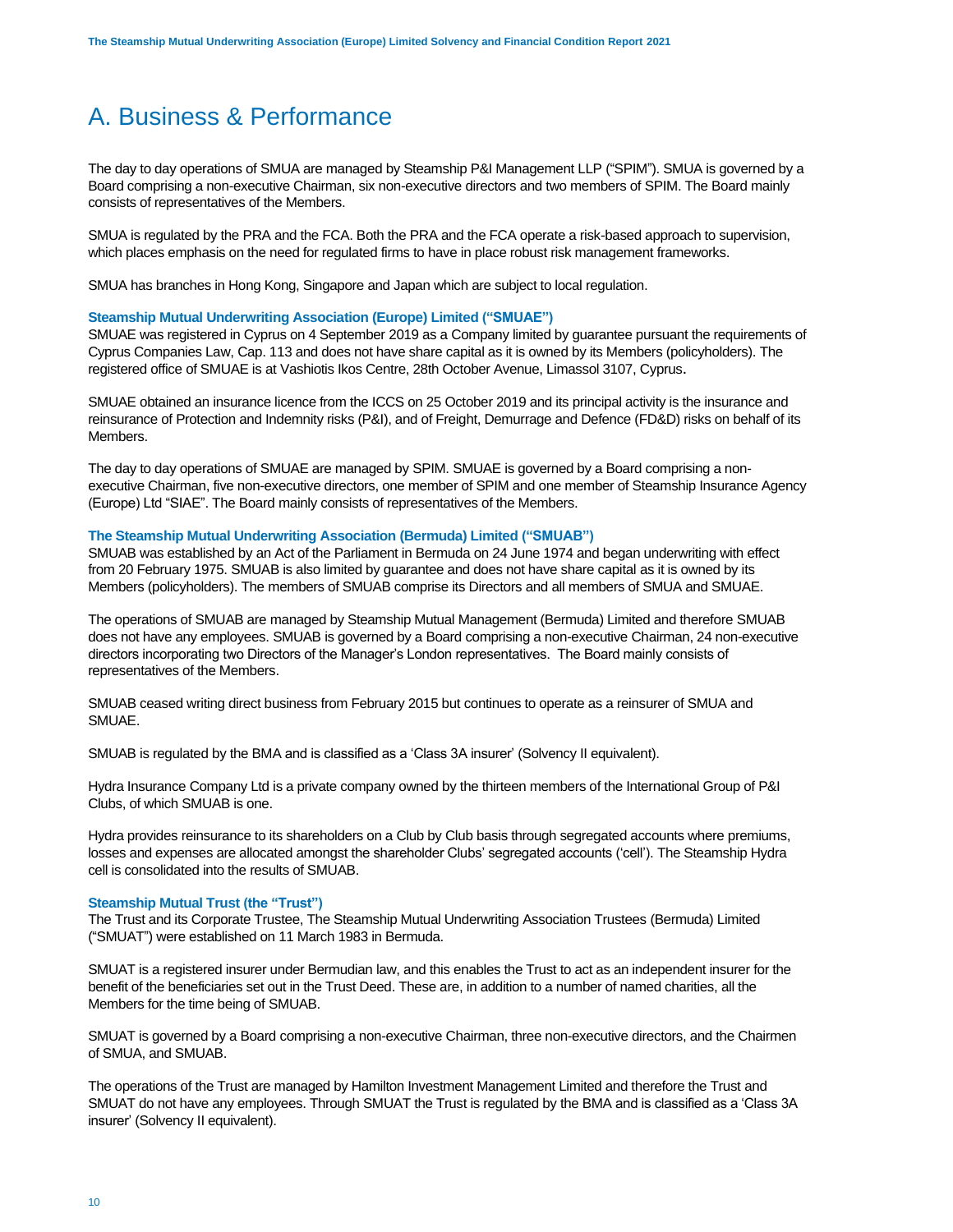Each year commencing 20 February the Trust enters into a reinsurance contract with SMUAB for the reinsurance of all risks accepted.

Following the implementation of Solvency II rules from 1 January 2016, the BMA became the supervisor of the regulatory group with SMUAT being named as the 'Designated Insurer' (and hence lead insurer) for Group supervision purposes.

Steamship's registered offices and principal places of business and the contact details of its external auditors and supervisory authorities are shown below:

### **The Steamship Mutual Underwriting Association Trustees (Bermuda) Limited** Registered Office **Managers** Managers External Auditors Group Supervisory Authority Clarendon House Hamilton Investment Management Deloitte LLP

2 Church Street Hamilton HM 11 Bermuda

Limited Washington Mall II PO Box HM 601 Hamilton HM CX Bermuda +1 441 295 4502

Hill House 1 Little New Street London EC4A 3TR +44 (0)20 7936 3000

Bermuda Monetary Authority BMA House 43 Victoria Street **Hamilton** Bermuda +1 441 295 5278

### **The Steamship Mutual Underwriting Association (Bermuda) Limited**

Limassol 3107 **Cyprus** 

| <b>Registered Office</b> | <b>Managers</b>             | <b>External Auditors</b> | <b>Supervisory Authority</b>      |
|--------------------------|-----------------------------|--------------------------|-----------------------------------|
| Clarendon House          | Steamship Mutual Management | Deloitte LLP             | <b>Bermuda Monetary Authority</b> |
| 2 Church Street          | (Bermuda) Limited           | Hill House               | <b>BMA House</b>                  |
| Hamilton HM 11           | Washington Mall II          | 1 Little New Street      | 43 Victoria Street                |
| Bermuda                  | PO Box HM 601               | London                   | Hamilton                          |
|                          | Hamilton HM CX              | EC4A 3TR                 | Bermuda                           |
|                          | <b>Bermuda</b>              | +44 (0) 20 7936 3000     | +1 441 295 5278                   |
|                          | +1 441 295 4502             |                          |                                   |
|                          |                             |                          |                                   |
|                          |                             |                          |                                   |

|                                                                         | <b>Steamship Mutual Underwriting Association (Europe) Limited</b>                                                                  |                                                                                                    |                                                                                        |
|-------------------------------------------------------------------------|------------------------------------------------------------------------------------------------------------------------------------|----------------------------------------------------------------------------------------------------|----------------------------------------------------------------------------------------|
| <b>Registered Office</b>                                                | <b>Managers</b>                                                                                                                    | <b>External Auditors</b>                                                                           | <b>Supervisory Authority</b>                                                           |
| Vashiotis Ikos Centre<br>28th October Avenue<br>Limassol 3107<br>Cyprus | Steamship P&I Management LLP<br><b>Aquatical House</b><br>39 Bell Lane<br>London E1 7LU<br>+44 (0) 20 7247 5490                    | Deloitte Limited<br>Spyrou Kyprianou Avenue 24 Service<br>Nicosia 1075<br>Cyprus<br>+357 223 60300 | Insurance Companies Control<br>P.O. Box 23364<br>1682 Nicosia, Cyprus<br>+357 22602990 |
|                                                                         | Managers' Cyprus Representative<br>Steamship Insurance Agency<br>(Europe) Limited<br>Vashiotis Ikos Centrer<br>28th October Avenue |                                                                                                    |                                                                                        |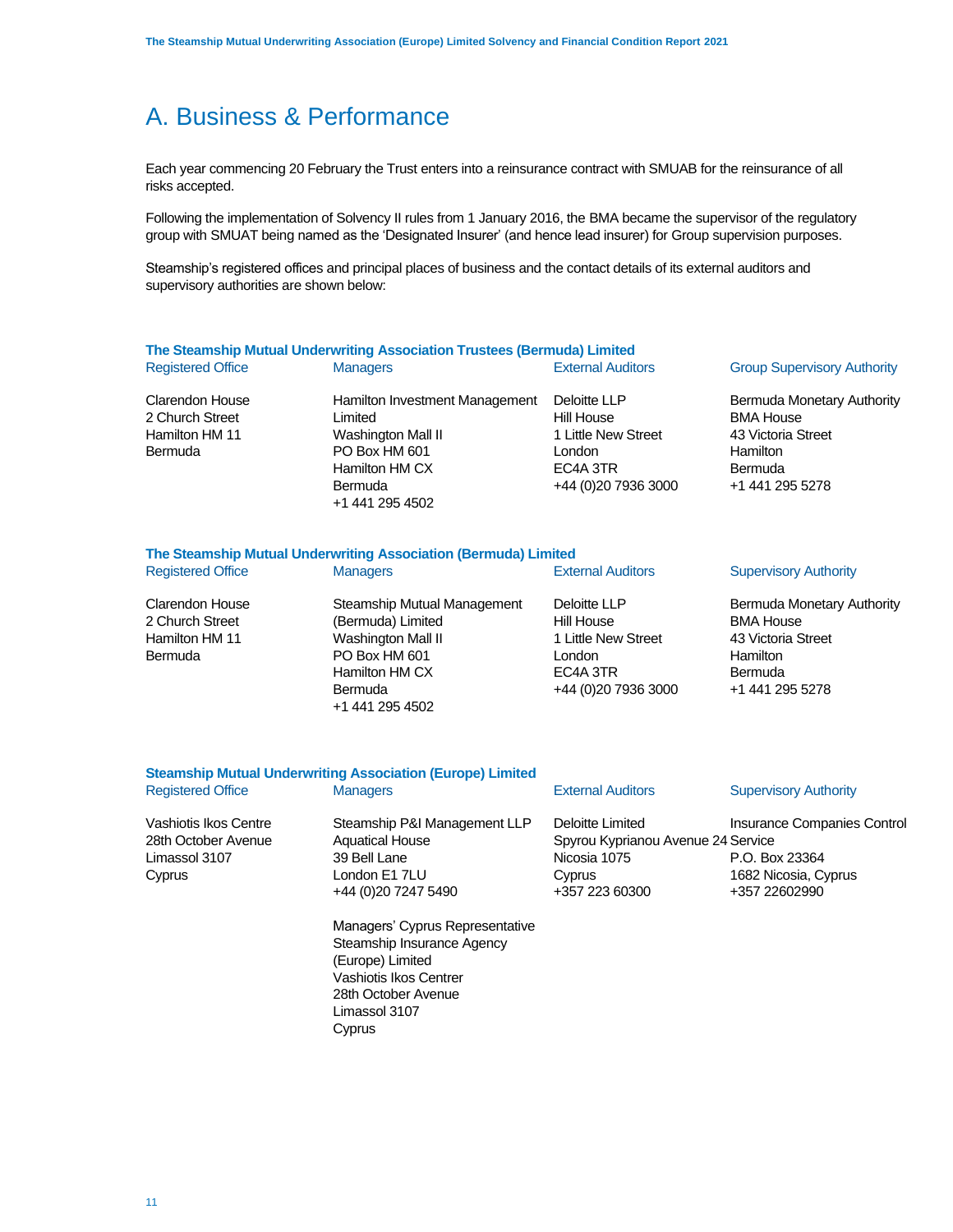# **Steamship Mutual Underwriting Association Limited**<br>Registered Office Managers

Aquatical House 39 Bell Lane London E1 7LU

Steamship P&I Management LLP Aquatical House 39 Bell Lane London E1 7LU +44 (0)20 7247 5490

Deloitte LLP Hill House 1 Little New Street London EC4A 3TR +44 (0)20 7936 3000

Managers' London Representative Steamship Insurance Management Services Limited Aquatical House 39 Bell Lane London E1 7LU +44 (0)20 7247 5490

### Managers **External Auditors** Supervisory Authority

Prudential Regulation Authority 20 Moorgate London EC2R 6DA +44 (0) 20 7601 4444

Financial Conduct Authority 25 The North Colonnade London E14 5HS +44(0)207 066 1000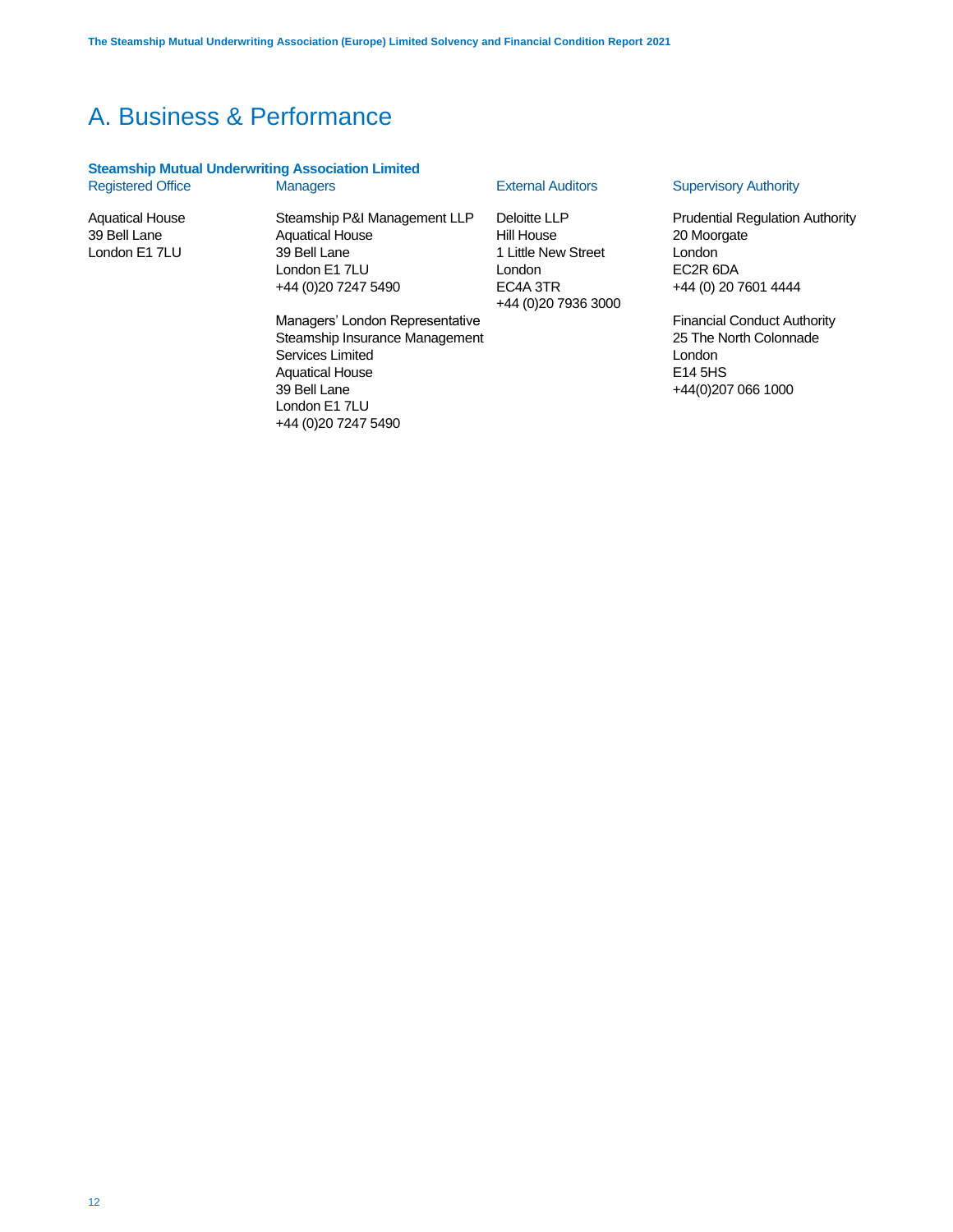SMUAE was established to ensure that previous EEA members of SMUA would be able to continue to be insured by the Steamship, representation approximately 30% of SMUA's business. From 20 February 2020, following Brexit, Members whose place of management is within the EEA and certain other jurisdictions, can have their entries accepted by SMUAE which is incorporated in Cyprus. The Rules, the scope and types of cover, the levels of service, and the financial security of SMUAE are the same as those of SMUA.

### **A.2 Performance**

SMUAE's gross written premium for the year ended 20 February 2021 was \$80.7 m (2020 was \$nil). The result for the year was a deficit of \$1.7 m (2020: deficit of \$0.01 m). The net combined ratio of the year is 107.6%. The key drivers of the deficit were Covid related claims and higher than anticipated pool claims from the International Group.

For the year under review, the Directors set a 7.5% general increase in premium. At the 2021/22 renewal the general increase was set at 5%.

On 20 December 2020, SMUA transferred its EEA liabilities and backing reinsurance assets to the Club under a Part VII of the Financial Services and Markets Act 2000 of the United Kingdom.

The assets and liabilities which were transferred on 20 December 2020 are as follows:

|                                         | <b>Total</b>   |
|-----------------------------------------|----------------|
|                                         | <b>US\$000</b> |
| Amount receivable from SMUA             | 8,600          |
| Reinsurance share of Claims outstanding | 79,871         |
| <b>Total assets</b>                     | 88,471         |
|                                         |                |
| Claims outstanding                      | 67,157         |
| <b>IBNR</b>                             | 15,442         |
| Claims handling provision               | 3,821          |
| Risk margin                             | 2,051          |
| <b>Total liabilities</b>                | 88,471         |

### **The year ahead**

It has been a challenging year for the Association as the world responded to the Covid-19 pandemic. The Directors and Managers have been focused on ensuring the safety of its staff and operational continuity so that Members continue to receive the service they expect from Steamship in these unprecedented times. The financial strength and operational resilience of Steamship are there for such events, and the Association has utilised these throughout the year, which has also been reflected in the very positive renewal.

The Managers rolled out the business continuity plan, enabling all staff to work remotely with no disruption to the services provided to Members, and maintaining regulatory compliance.

In a normal year, we might expect to be reporting positive expectations for the forthcoming policy year. Covid remain a serious threat and it is impossible to predict with any confidence what the eventual impact will be upon the Steamship's premiums and claims. As would be expected the Managers are reviewing the position on a frequent and regular basis, taking account of numerous factors, including investments, operations, reinsurance and regulatory requirements.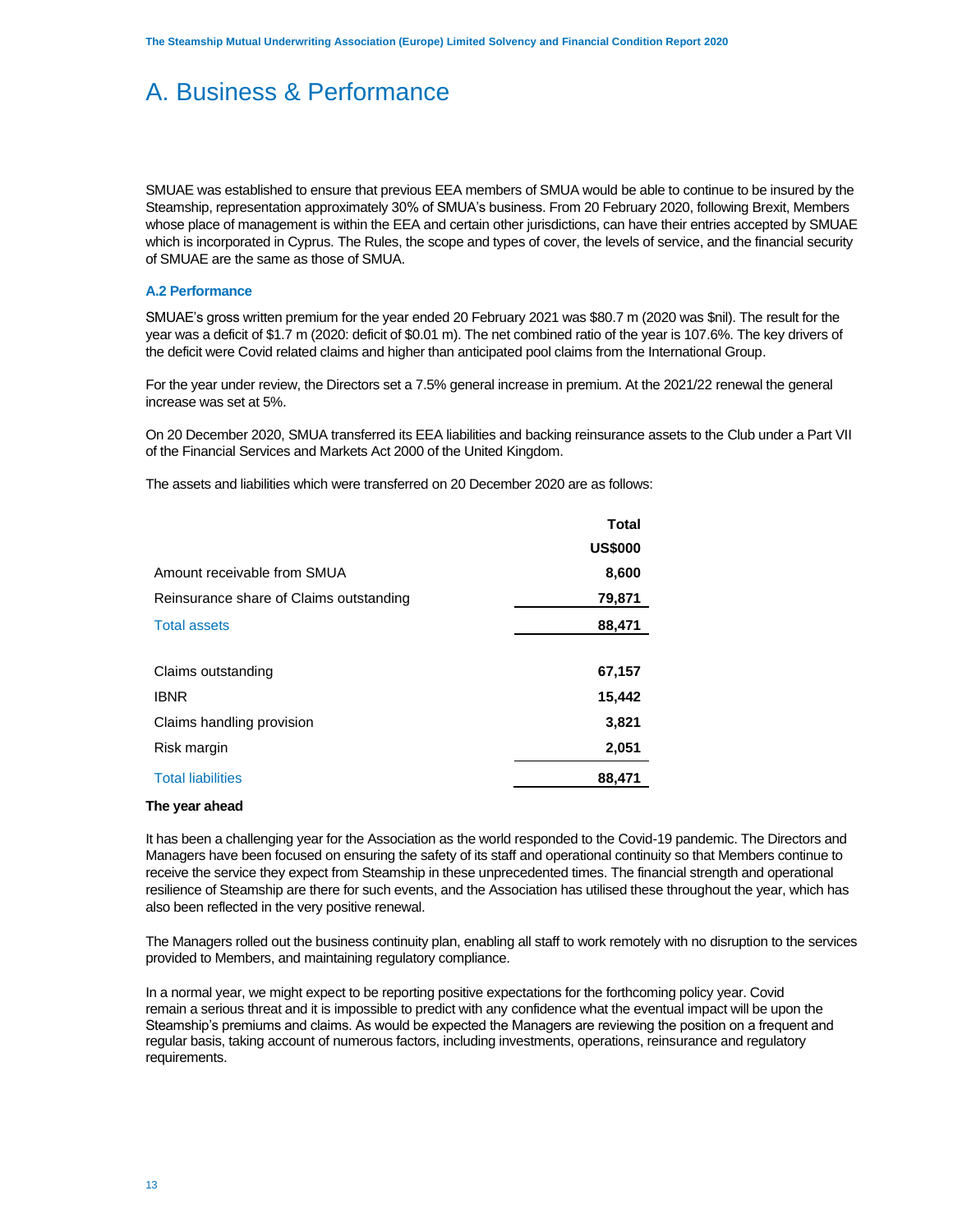### **A.3 Investment Performance**

One of Steamship's primary objectives is to have a prudent investment policy in order to maintain financial security and stability.

SMUAE's policy is to invest predominantly in stable assets. As such, the investment portfolio consists largely of Money Market Funds, totally \$46.5 m and cash at bank \$8.8 m, achieving an overall investment return of \$0.038 m for the year.

The information presented in section A provides a true and fair view of the business and performance of Steamship during the period.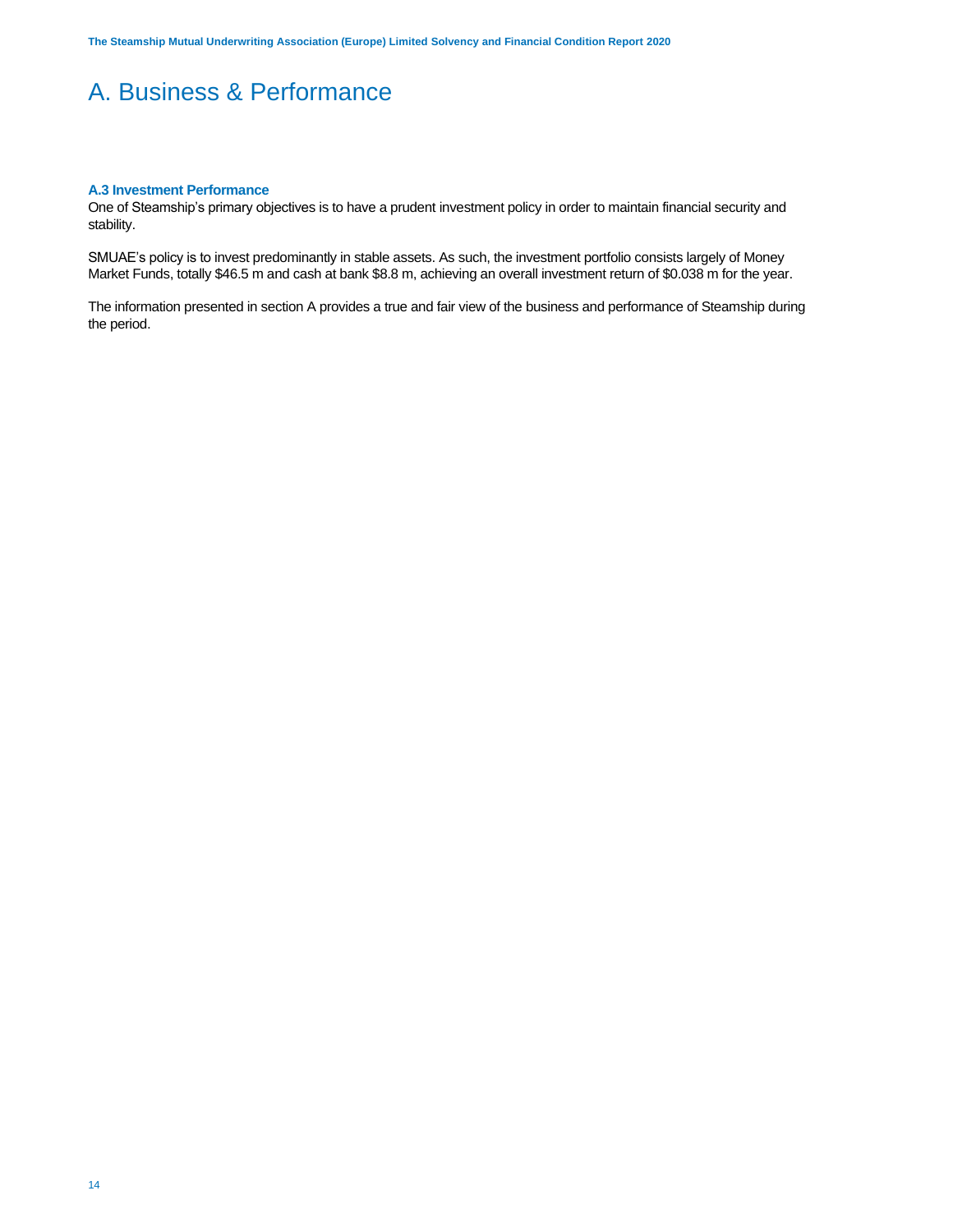### **B.1 General information on the system of governance**

Steamship has an effective system of governance in place which provides for sound and prudent management.

Steamship entities are governed by a Boards comprising a non-executive Chairman and non-executive Directors representing the Members.

The following table sets out the Board composition of each Steamship entity.

| <b>SMUAT Board</b><br>A L Marchisotto, Moran Holdings Inc (Chairman)<br>J G Convers<br>S Mehta                     | A Pohan, NY Waterway<br>S-M Edye, Sloman Neptun, Schiffahrts, AG<br>R Thompson                                              |
|--------------------------------------------------------------------------------------------------------------------|-----------------------------------------------------------------------------------------------------------------------------|
| <b>SMUAB Board</b><br>S-M Edye, Sloman Neptun Schiffahrts AG (Chairman)<br>C B Adams, Steamship P&I Management LLP | C K Ong, U-Ming Marine Transport Corp<br>A Pohan, NY Waterway                                                               |
| C J Ahrenkiel, C J Ahrenkiel Consulting Switzerland                                                                | B K Sheth, The Great Eastern Shipping Co Ltd                                                                                |
| A Albertini, Marfin Management SAM                                                                                 | M Sloan, Carnival Corporation & plc                                                                                         |
| M W Bayley, Royal Caribbean International (resigned 20<br>October 2020)<br>C Bouch                                 | C Sommerhage, Columbia Shipmanagement (Germany)<br>GmbH<br>Song, Chunfeng, China Shipowners Mutual Assurance<br>Association |
| M Frith                                                                                                            | D S Farkas, Norwegian Cruise Line                                                                                           |
| I Grimaldi, Grimaldi Holdings SpA                                                                                  | A L Tung, Island Navigation Corp International Ltd                                                                          |
| D M Ho, Magsaysay Maritime Corp                                                                                    | E Veniamis, Golden Union Shipping Co SA                                                                                     |
| E Ide, Naviera Ultranav Ltda                                                                                       | E Yao, Orient Overseas Container Line Ltd (appointed 4                                                                      |
| W J Kim, Polaris Shipping Co. Ltd                                                                                  | March 2019)                                                                                                                 |
| C J Madinabeitia, Tradewind Tankers SL                                                                             | A Zacchello, Seaarland Shipping Management BV                                                                               |
| S J Martin, Steamship P&I Management LLP                                                                           | R Zagari, Augustea Group                                                                                                    |
| <b>B A McAllister, McAllister Towing</b>                                                                           | S Zagury, Vale                                                                                                              |
| M Rodriguez, Royal Caribbean International (appointed 22<br>January 2021)<br>R Ahlqvist                            | K Park, SM Group (appointed 22 March 2021)                                                                                  |
| <b>SMUAE Board</b>                                                                                                 |                                                                                                                             |

| C Sommerhage, Columbia Shipmanagement    | C Klerides                |
|------------------------------------------|---------------------------|
| (Germany) GmbH (Chairman)                | R Ahlgvist                |
| C Bouch                                  | (appointed 10 March 2020) |
| R W Harris, Steamship P&I Management LLP | <b>F</b> Vrettos          |
| C J Madinabeitia, Tradewind Tankers SL   | (appointed 23 March 2021) |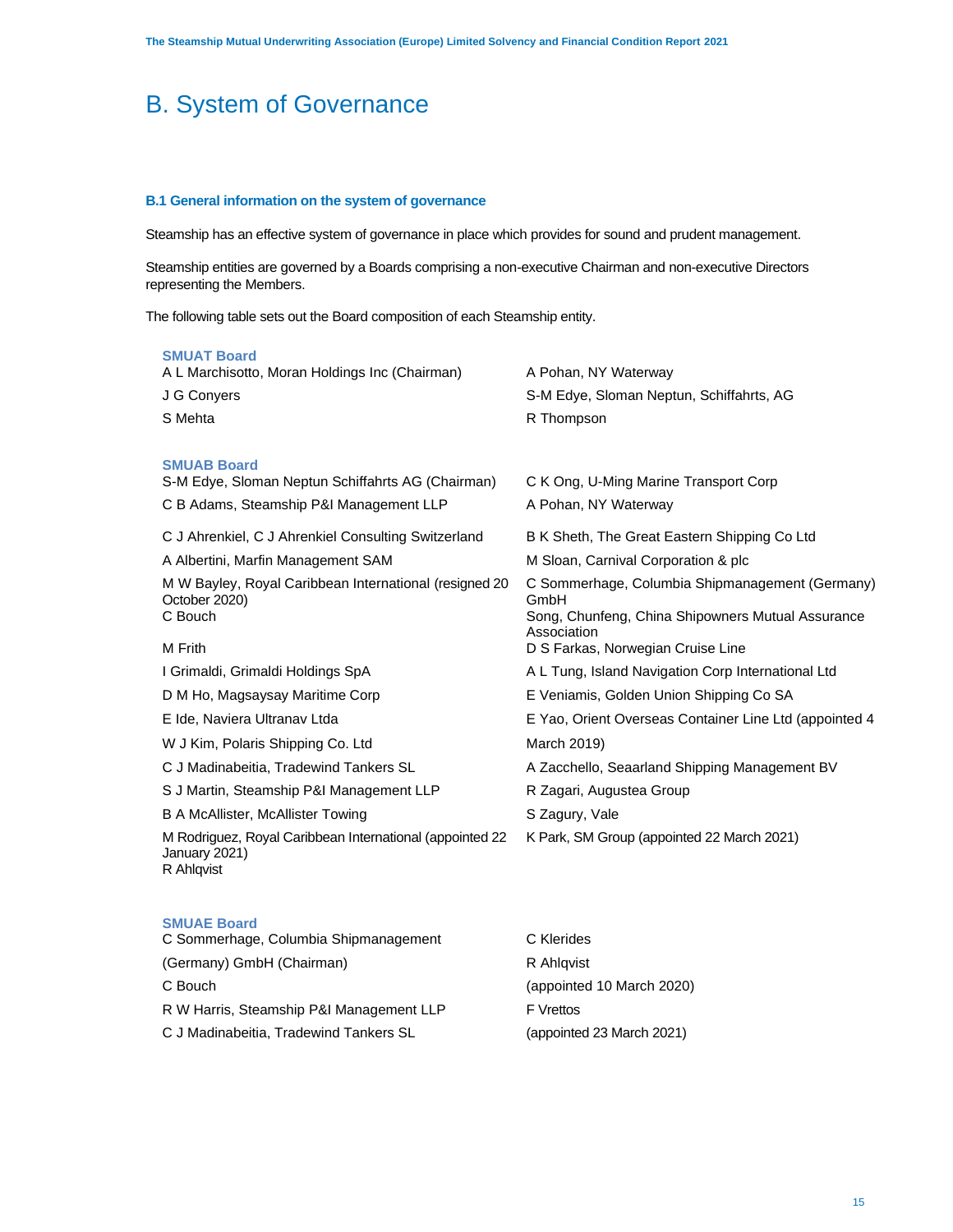### **SMUA Board**

- A Pohan, NY Waterway (Chairman) **I Grimaldi, Grimaldi Holdings SpA**
- C B Adams, Steamship P&I Management LLP S J Martin, Steamship P&I Management LLP
- C J Ahrenkiel, C J Ahrenkiel Consulting Switzerland A L Tung, Island Navigation Corp International Ltd
- 
- C J Madinabeitia, Tradewind Tankers SL
- 
- 
- 
- C Bouch **C Bouch R Zagari, Augustea Group**

The Boards of Directors has the ultimate responsibility for the business operating in accordance with applicable laws and regulations. The Boards decides on Steamship's strategic business plan and establishes directives and instructions, as well as ensuring that appropriate internal instructions for risk management and risk control exist.

The Boards continuously monitors the operations of Steamship, its financial performance and stability.

The Audit and Risk Committee of the Boards has responsibility for the detailed review of published financial reports, liaison with internal and external auditors and regulators. The Finance and Nomination Committee of the Boards has responsibility for reviewing the fees paid to the Managers and Directors.

### **B.2 Fit and proper requirements**

Steamship is committed to ensuring that all members of its Boards, the key control function holders, and other senior individuals within Steamship, behave with integrity, honesty and skill, and this commitment is documented in the Key Person policy. Steamship has processes in place to ensure that appropriate standards of fitness and propriety are met and maintained.

Steamship's fit and proper requirements are:

- Formal qualifications, knowledge and experience within the insurance sector, other financial sectors or other relevant sectors or businesses;
- For control functions within Steamship that require knowledge of accounting, actuarial, corporate management, business strategy, business models, system of governance and regulatory framework have the appropriate skills; and
- Honesty and financial soundness based on evidence regarding character, personal behaviour and business conduct including any criminal, financial and supervisory record.

The Managers maintain a governance map (see Appendix 1) which sets out how governance functions are fulfilled and devolved. This addresses the desires of the BMA, ICCS and EIOPA to ensure proper compliance with the requirement to devolve governance functions under Solvency II and the PRA and FCA's more detailed requirements under the Senior Insurance Managers Regime ("SIMR").

Where a key control function is outsourced, Steamship ensures that the outsourcing firm carries out appropriate assessments of fitness and propriety for those responsible for the provision of the function and provides evidence of this.

In addition, the Boards' 'Finance and Nomination Committee' regularly reviews the structure, size and composition of the Boards, including skills, knowledge and experience, and makes recommendations to the Boards with regard to any changes. When a new appointment is required, the Finance and Nomination Committee evaluates the balance of knowledge, skills and experience of the Board members and uses this evaluation to inform the selection of a suitable candidate.

Records are maintained, and notifications made to the regulators, as and when required.

### **B.3 Risk management system (including the GSSA)**

The objective of Steamship's risk management system is to ensure that the business is carried out within the overall risk appetite set by the Board. The system is characterised by a holistic, integrated and top-down enterprise risk management system, based on a shared risk culture.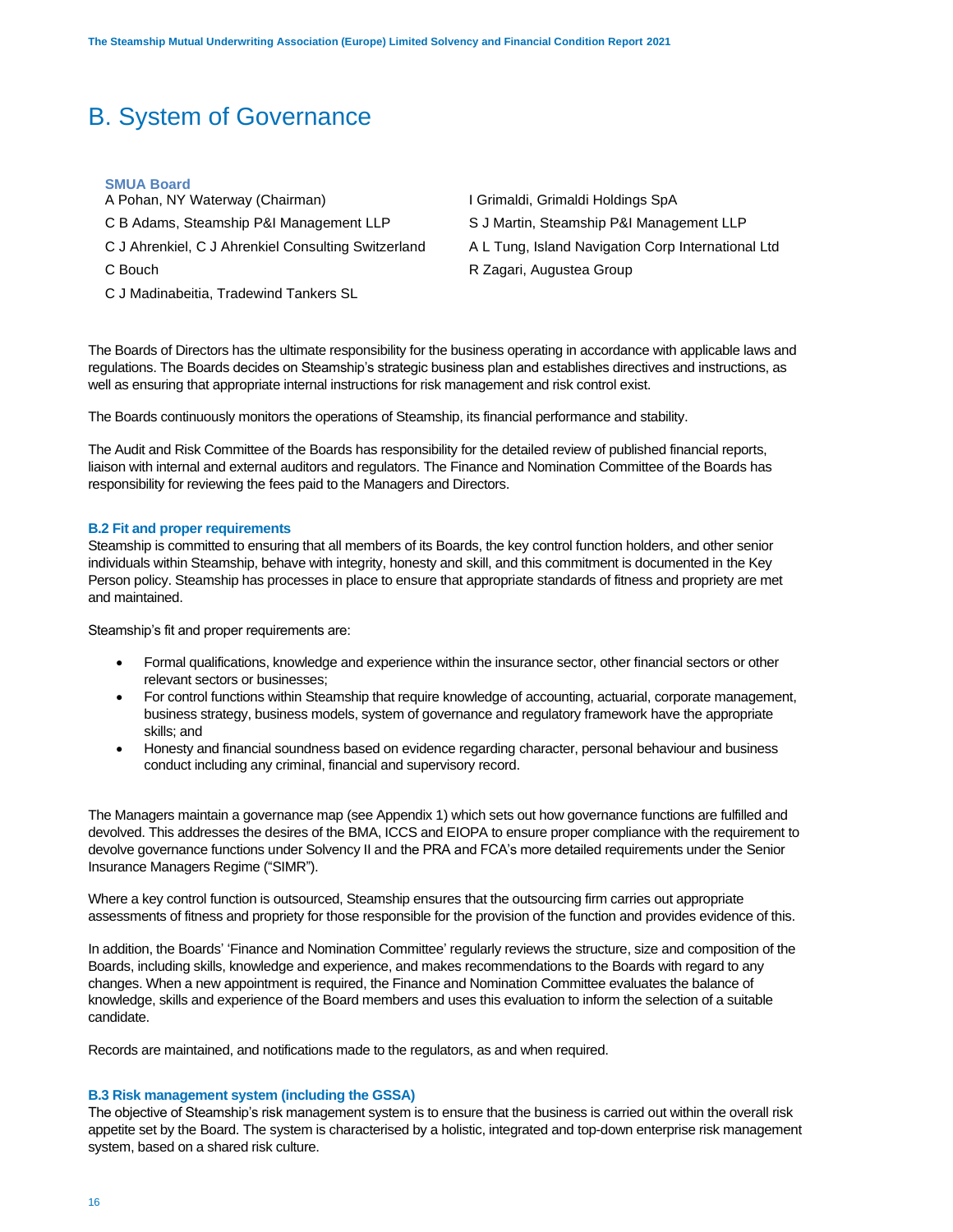Any consideration of culture at Steamship must begin with the understanding that it is an organisation owned by its members and run for its members. This distinguishes P&I Clubs from non-mutual insurers and is a major factor in Steamship's strategic thinking and decision-making, in turn reflected in its handling of matters ranging from premium setting and return of capital to the consideration of claims outside the standard rules of cover.

The risk management system is executed through the risk management control cycle, which involves the systematic identification, valuation, monitoring and reporting of existing and emerging risks. The Risk Management function is responsible for monitoring Steamship's risk management system reporting to the Executive Chairman.

Steamship uses the three lines of defence assurance model which segregates business operations from oversight and monitoring activity to improve independence and assurance over business processes.

**First line of defence Second line of defence Third line of defence**

**Internal Audit**

**Business Operations** Underwriting, Claims, Human Resources, Finance, Statistics (Pricing)

**Risk Management Compliance** Statistics (Actuarial)

The first line of defence is carried out by the operational functions. The second and third lines of defence are independent of the operational functions. Risk Management and compliance, together with the Actuarial & Statistics function jointly constitute the second line of defence.

The third line of defence is Internal Audit. This function is fully independent and appointed by the Board.

Risk owners self-assess risk ratings and the quality of underlying controls before Risk Management undertake independent design and operational effectiveness testing.

Risk profiles are considered on an inherent and residual (after controls) basis and are documented within Steamship's risk register, with aligned controls and risk categories for capital purposes. Steamship's risk profile draws on risk tolerance and trigger metrics; risk events; recommendations from internal and external sources; emerging risks & market developments; and current controls and mitigation techniques. There is a high level of expertise and experience on the Board. During Board meetings which generally take place over extended periods of three to four days three times a year, Directors are able to bring their considerable industry knowledge and experience to bear on a range of both strategic and operational issues. Steamship's Managers are insurance professionals who engage on a day-to-day basis with market and regulatory developments that may affect either the Club's insurance activity or the wider maritime community whose liability risks it underwrites. Together, Directors and Managers are either members of or attendees at meetings of the Board's key decision-making bodies whose deliberations inform the current and forward-looking risk profile of the Club.

The strategic business plan, risk strategy, risk appetite statement and tolerance & triggers report are integral components of Steamship's Risk Management System and are reviewed at least once a year. In this way Steamship ensures that the risk management system is kept up to date.

### **Group Solvency Self-Assessment ("GSSA")**

Steamship monitors and manages the risks relating to its operations through its fully documented risk management programme which analyses exposures by degree and magnitude of risks. This is evidenced in the GSSA report.

The GSSA has been carried out in accordance with the ORSA Policy. The Policy states that the GSSA is performed at least annually when the Board considers the future capital requirements, capital levels and the standard increase.

The GSSA will be undertaken more frequently if specific conditions, which are set out in the Policy, are met. The Board has overall responsibility for the GSSA.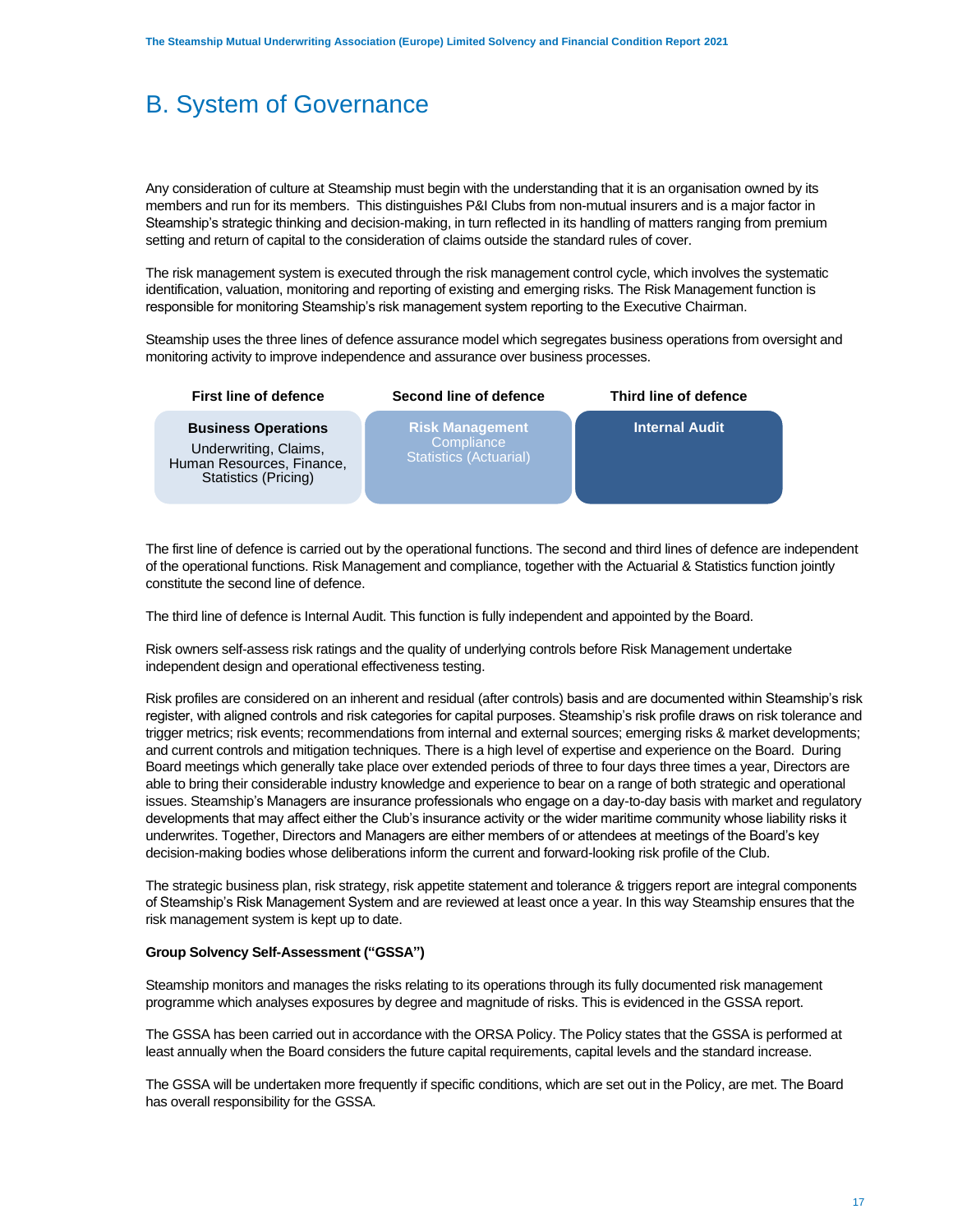The ORSA policy defines the steps that make up the overall ORSA process, which are summarised in the Chart below.



|                        | <b>Risk Types</b>     |                       |                                                 |                      |                                         |                  |                            |
|------------------------|-----------------------|-----------------------|-------------------------------------------------|----------------------|-----------------------------------------|------------------|----------------------------|
| Underwriting<br>Policy | Reinsurance<br>Policy | Credit Risk<br>Policy | Reserving and<br>Claims<br>Management<br>Policy | Investment<br>Policy | Asset Liability<br>Management<br>Policy | Liquidity Policy | Operational<br>Risk policy |

| Other Policies                                                                                                            |                              |                                               |                                                       |                                                                  |                                       |                          |                                      |
|---------------------------------------------------------------------------------------------------------------------------|------------------------------|-----------------------------------------------|-------------------------------------------------------|------------------------------------------------------------------|---------------------------------------|--------------------------|--------------------------------------|
| Actuarial<br>Policy                                                                                                       | Data Policy                  | Validation<br>Policy                          | Remuneration<br>Policy (SIMSL)                        | <b>Business</b><br>Continuity and<br>Disaster<br>Recovery Policy | Internal Control<br>Policy            | Anti - Bribery<br>Policy | Anti - Money<br>Laundering<br>Policy |
| Compliance<br>Charter                                                                                                     | Data<br>Protection<br>Policy | <b>Stress Testing</b><br>Policy               | Code of<br><b>Business</b><br>Standards and<br>Ethics | Outsourcing<br>and Third Party<br>Supplier Policy                | Capital<br>Management<br>Policy       | Anti - Fraud<br>Policy   | Whistleblowing<br>Policy             |
| Internal Audit<br>Policy &<br>Internal Audit<br>Charter                                                                   | Model Change<br>Policy       | Expenses<br>Currency<br><b>Hedging Policy</b> | Conflicts of<br>Interest Policy                       | Key Person<br>Policy                                             | Reporting and<br>Disclosure<br>Policy | Anti - Slavery<br>Policy | Sanctions<br>Policy                  |
| <b>Risk Event</b><br>Risk and Control<br>Stress & Scenario<br>Reporting<br>Assessments<br>Testing<br>Capital Requirements |                              |                                               |                                                       |                                                                  |                                       |                          |                                      |
|                                                                                                                           |                              |                                               |                                                       |                                                                  |                                       |                          |                                      |
| KRI / Tolerance<br>Material Risk<br><b>ORSA</b><br>Reporting<br>Reporting                                                 |                              |                                               |                                                       |                                                                  |                                       |                          |                                      |

The Risk management and ORSA policies include a description of each process and an explanation as to how each has been completed in order to fulfil the objectives of the ORSA as a whole.

The eighth GSSA was carried out in October 2020 and documents Steamship's risk and capital management processes employed to identify, assess, manage and report the risks it may face and to determine the capital resources required to ensure that its overall solvency needs are met at all times. The GSSA is an integral part of Steamship's business strategy,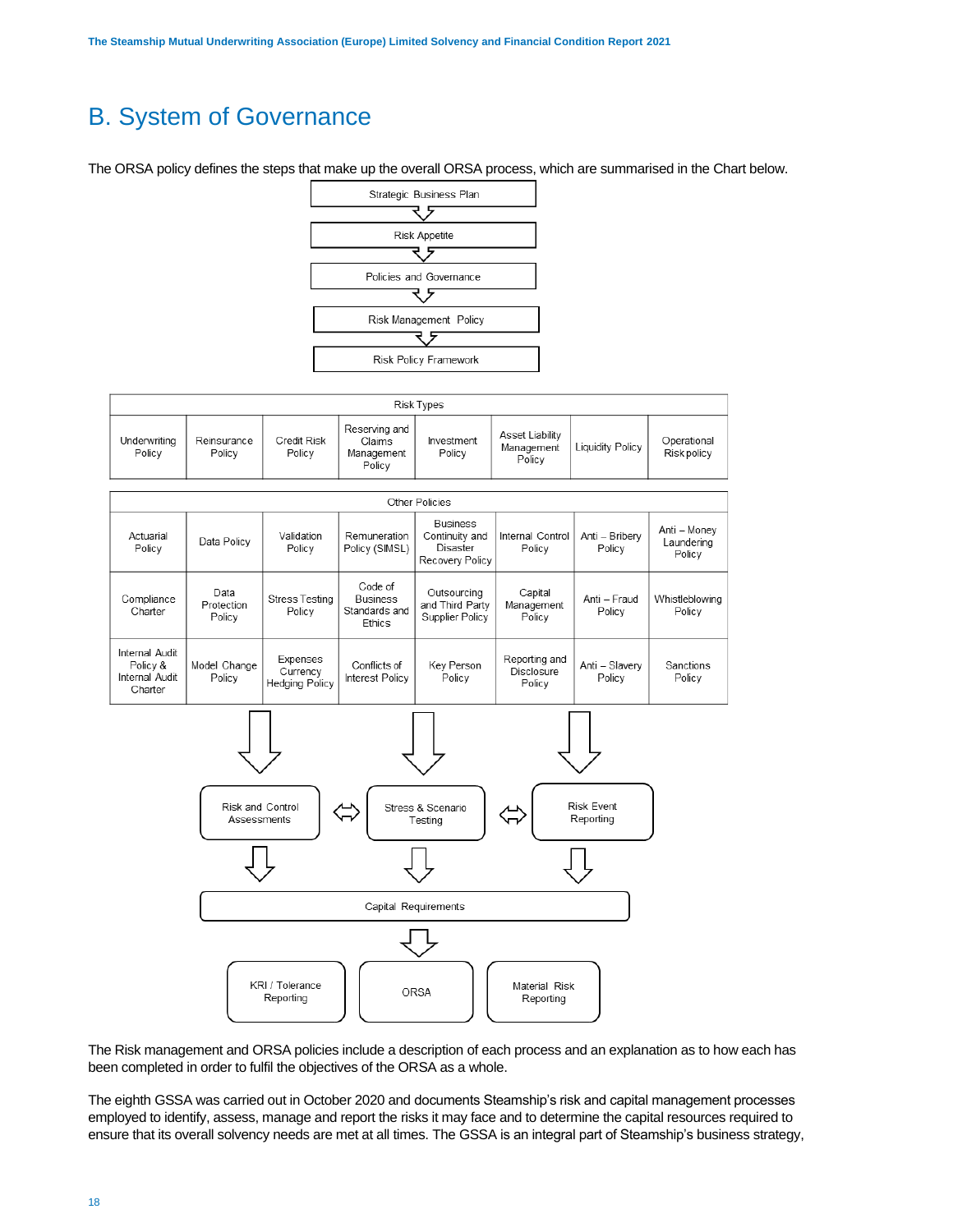explaining how the strategy aligns to risk appetite and the current risk profile. A solo ORSA was carried out for the Association in December 2020.

The GSSA includes both the economic capital position of the Group and the entity regulatory capital positions by reference to the SCR and the Minimum Margin of Solvency (MMS) for the next three years.

To assist in this process Steamship has developed its own *fully* integrated financial capital model for the purpose of quantifying its own risks. The internal capital model uses stochastic simulations to generate financial projections which are calibrated to Steamship's own historical outcomes and relevant International Group and external data. Steamship uses an Economic Scenario Generator ("ESG") for the calculation of market risk. The ESG is a simulation model that produces arbitrage-free economic scenarios. These scenarios include a variety of key variables, such as interest rates, credit spreads, equity and property returns and, foreign exchange rates.

### **B.4 Internal control system**

The internal control system is designed to provide reasonable assurance regarding the proper implementation of Steamship's business strategy and the achievement of operational and financial strategic objectives through:

- monitoring and control of all risks, particularly key risks and the relevant internal controls; and
- robust, proportionate compliance.

The internal controls are documented in Steamship's Internal Control Policy, which sets out the detailed processes for all aspects of the management of Steamship on a day to day basis.

### **Compliance function**

The compliance function consists of a Group Head of Compliance, Risk and Compliance Director and a compliance executive. The compliance function is responsible for providing general oversight of control effectiveness through the administration of an Internal Controls review programme and the provision of remedial advice and to monitor relevant legislation and changes in existing rules and regulations.

### **Risk Management function**

The risk management function is responsible for:

- identifying, managing, monitoring and reporting on current and emerging risks;
- setting the overall risk management and strategic framework; and
- monitoring and assisting in the effective operation of Steamship's risk management framework and maintaining an accurate view of Steamship's risk profile.

Steamship's Chief Risk Officer ("CRO") is the Risk & Compliance Director who is assisted by a risk management executive. The CRO manages day to day risk monitoring together with the Chief Finance Officer and the Director of Capital Management, all of whom report to the Board.

### **B.5 Internal audit function**

Steamship's Internal Audit function is outsourced to PricewaterhouseCoopers LLP. The function independently develops an internal audit plan based on its perception of risks to Steamship after consultation with Directors, Managers and the Risk Register. The scope of the plan is reviewed and approved by the Audit and Risk Committee. The segregation of Internal Audit's activities ensures independence and objectivity in the work that it undertakes.

### **B.6 Actuarial function**

The actuarial function consists of a team of four including the Statistics Director who fulfills the function for SMUA as Chief Actuary. The Designated Actuary for the Group, SMUAT, SMUAB and SMUAE is fulfilled by Marta Munoz Vilar FIA.

The Actuarial Function resides in the Statistics Department of Steamship Insurance Management Services Limited and is responsible for the calculation of technical provisions (for both financial reporting and solvency calculations), maintaining Steamship's Business Plan, the maintenance of Steamship's internal capital model and aids the effective running of the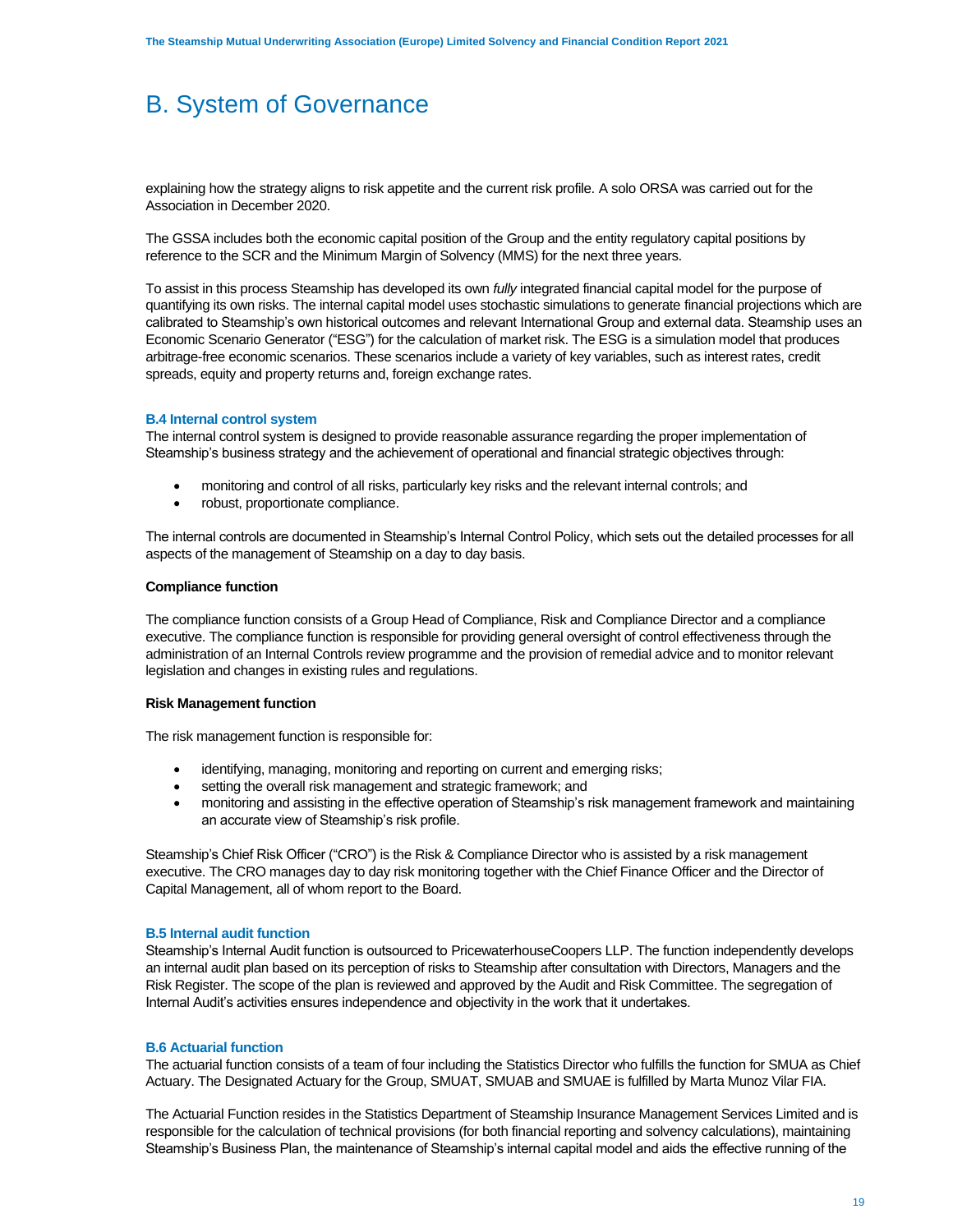risk management system, production of the GSSA, and the opinions on underwriting policy and the adequacy of reinsurance arrangements.

### **B.7 Outsourcing**

Steamship has an outsourcing policy in place which is approved by the Board. The outsourcing policy ensures that outsourcing of critical or important functions or activities does not lead to any of the following:

- an undue increase in operational risk;
- an impairment in the quality of Steamship's systems of governance;
- difficulties for supervisory authorities in monitoring compliance; and
- a deterioration in service to Members (policyholders)

Management assesses whether a function or activity is critical or important and reports to the Board whenever outsourcing of a critical or important function or activity is considered and also when an agreement has been entered into.

Steamship has identified four functions that are deemed Critical and Important for Solvency II purposes. These are:

- 1. Management services provided by Steamship P&I Management LLP ("SPIM"), FCA FRN 597046 (SPIM is the management company of the Steamship regulatory group entities covered by this document, which are SPIM's sole clients, so that SPIM's risks and controls are largely synonymous with those of Steamship);
- 2. Information Technology services provided by Complete IT Ltd;
- 3. Internal Audit services provided by PricewaterhouseCoopers LLP; and
- 4. Underwriting activities on the Club's behalf by Post & Co, a Rotterdam-based broker, concerning the European Inland and Short Sea insurance Facility.

### **B.8 Other information**

There have been no material changes in the system of governance during the year, and Steamship believes it remains appropriate considering the nature, scale and complexity of the risk inherent in the business. In particular, the centralised approach reflects the highly integrated and inter-dependent nature of Steamship's activities.

Steamship monitors and manages the risks relating to its operations through its risk management programme which analyses exposures by degree and magnitude of risk. This is evidenced in the GSSA report.

The GSSA documents the risk and capital management processes employed by Steamship to identify, assess, manage and report the risks it may face and to determine the capital resources required to ensure that its overall solvency needs are met at all times. The GSSA considers the business strategy, how the strategy aligns to risk appetite and the current risk profile.

The principal risks faced by Steamship are insurance risk, market risk, credit risk, liquidity risk and operational risk.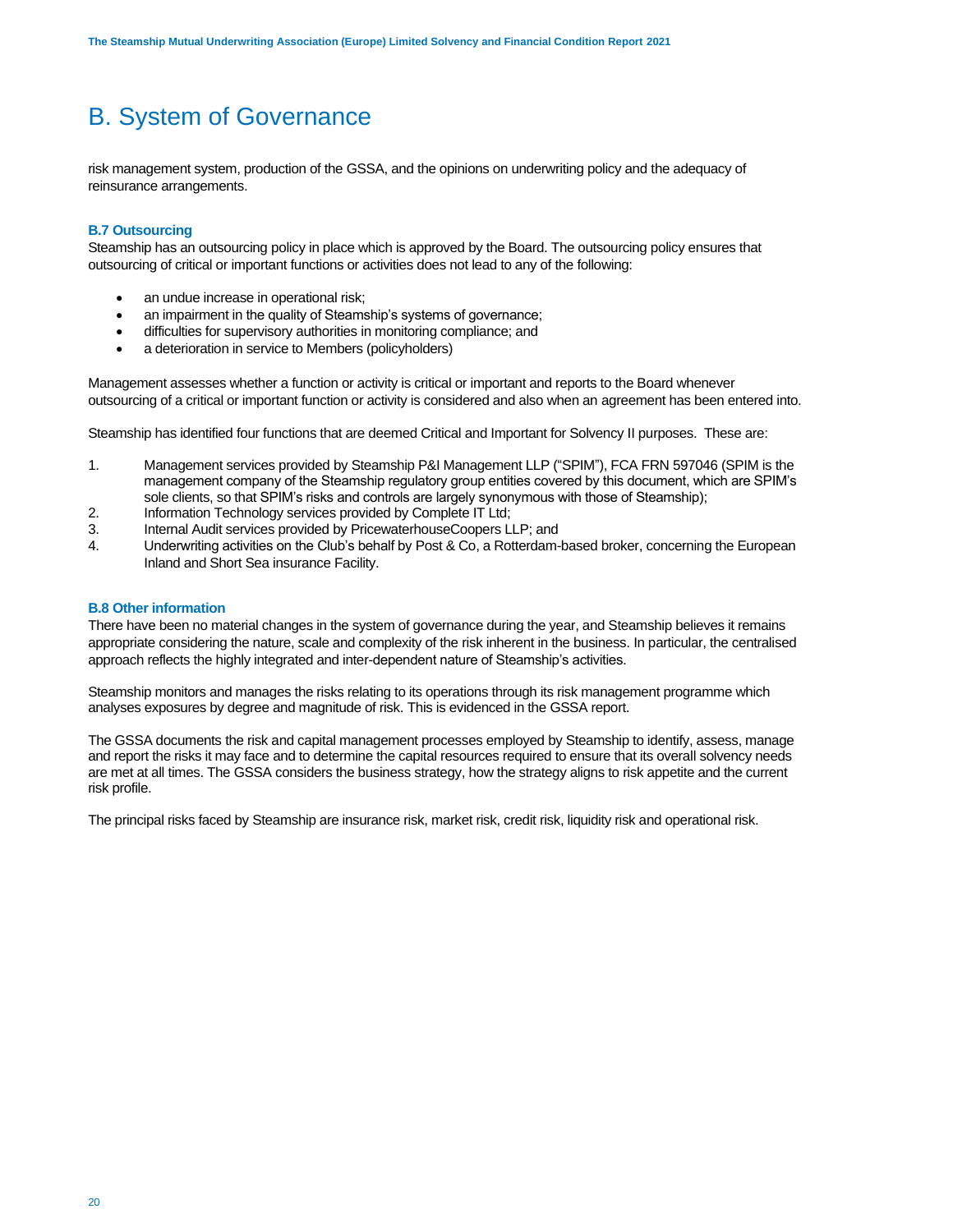### **C.1 Insurance risk**

Insurance risk is comprised of two elements; premium risk and reserving risk. Premium risk refers to the risk that insurance premium written in the current policy year is insufficient to cover claims and other costs arising in that year. It thus relates to the future, whereas reserving risk is the risk that, over the next year, existing technical provisions are insufficient to cover claims arising in previous policy years. Steamship is exposed to the uncertainty surrounding the timing, frequency and severity of claims made under its insurance contracts.

Premium is set using assumptions which have regard to trends and the past experience of a specific Member. Premium risk is mitigated by diversification across a variety of ship types and geographical areas, and by careful selection and implementation of underwriting strategy guidelines including the screening of new Members.

Steamship transfers a substantial portion of its risk to its reinsurers through the provisions of the reinsurance arrangements and its membership of the International Group (Layers of the 2021/22 Reinsurance Programme).



The key methods used to estimate claims liabilities are Bornhuetter-Ferguson for the most recent policy year reported and the Development Factor Method for all other policy years. Reserves for both reported and unreported claims are calculated using detailed statistical analysis of past experience as to frequency and average cost of claims. The Audit and Risk Committee compares the proposed claim reserves with an independent calculation performed by qualified actuaries at year end.

Steamship aims to reduce reserving risk by setting claims reserves at a prudent level that provides between 70% and 80% confidence that they will be sufficient to cover actual settlement costs. Actual experience will differ from the expected outcome but this prudent basis is expected to result in releases of prior year claim reserves.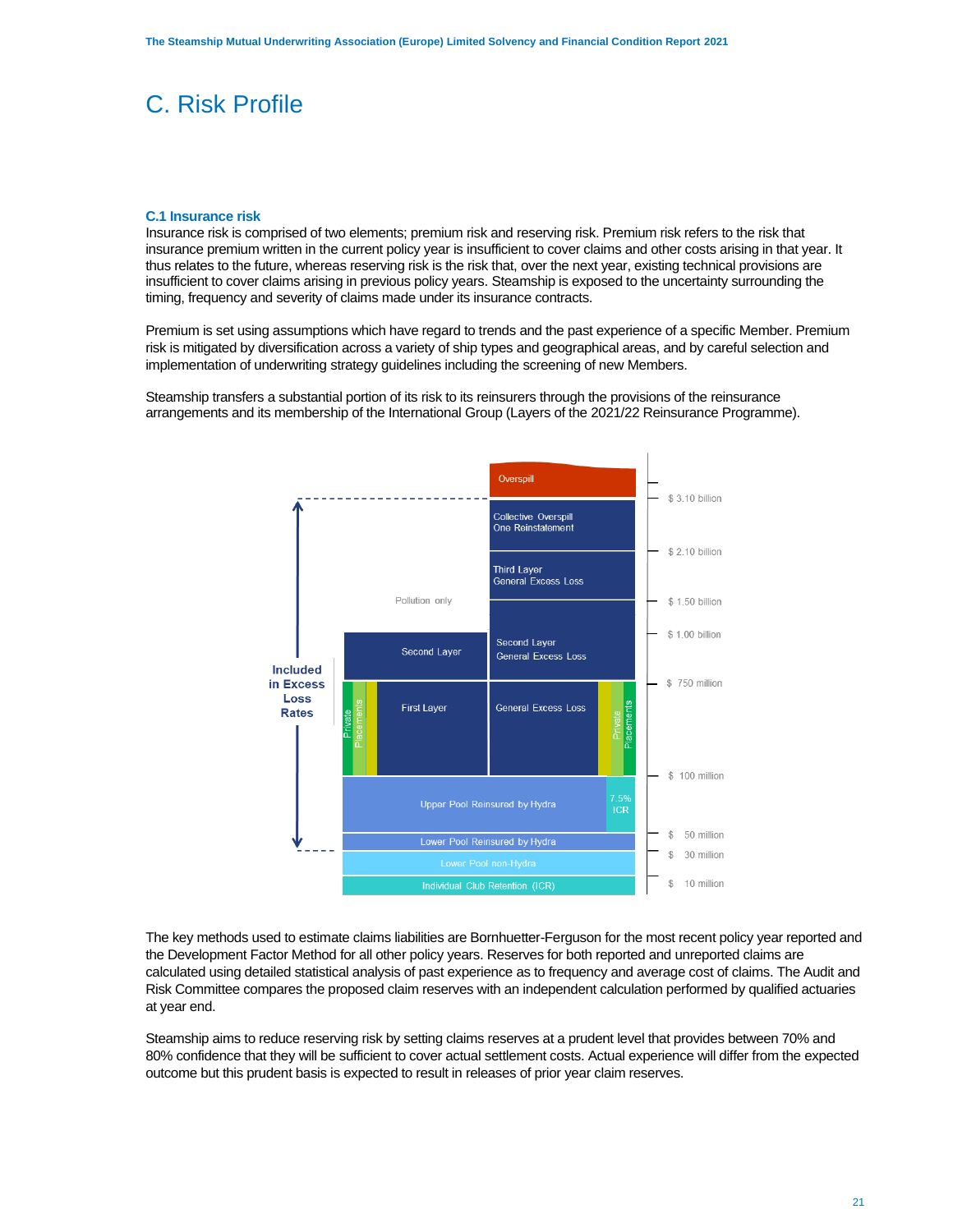### **C.2 Market risk**

Market risk is the risk of financial loss as a consequence of movements in the prices of equities and bonds, interest rates, currency exchange rates and other price changes. Market risk arises primarily from investment activities.

Steamship's exposure to changes in interest rates and market prices is concentrated in the investment portfolio. The risk appetite, asset allocation and tolerance ranges are set by the SMUAT Board having consulted with the Boards of SMUAB, SMUAE and SMUA. Exposures and compliance with Board policies are monitored and reported by the Managers assisted by independent investment consultants.

The Association receives the majority of its premium income in US dollars and an significant amount in Euro. Claims liabilities arise in a number of currencies but predominantly in US dollars, Euro and UK Sterling. This exposure is mitigated by holding cash in these currencies. To minimise currency translation costs operational bank balances in local currencies are maintained to fund expected short-term claim payments in those currencies.

### **C.3 Credit risk**

Credit risk is the risk that a counterparty owing money to Steamship may default causing a debt to be written off. The extensive reinsurance protection arranged by Steamship effectively transforms a proportion of insurance risk into credit risk as the exposure becomes the risk of reinsurer default. External reinsurers are generally only used if their financial strength rating is at Standard & Poor's A- or an equivalent rating from another rating agency except in the case of some Members of the International Group and participants on reinsurance contracts placed through the International Group.

The credit risk arising from the reinsurance contracts with SMUAB and SMUAT is mitigated through the operation of a collateral agreement.

Credit risk in respect of amounts due from Members is spread across diverse industries and geographical areas. Cover can be cancelled and claims set off against unpaid premium and there are other strong incentives for Members to keep their insurance cover in place. In practice therefore the prompt payment of premium means bad debt is immaterial.

Credit risk arises on operational balances and deposits held with banks. The Club limits individual exposures to US\$15 m for banks rated AA by S&P, or an equivalent rating from another agency, US\$10 m for banks rated A by S&P, or an equivalent rating from another agency, US\$5 m for banks rated BBB or worse by S&P, or an equivalent rating from another agency and US\$10 m for not rated banks if the bank is a member of a Deposit Protection Fund that will guarantee protection of at least US\$10 m.

SMUAE's principal counterparty exposure derived from amounts recoverable from its reinsurers. At the 20 February 2021 the provision for reinsurance recoveries on a Solvency II basis is \$144.2 m, of which \$10.7 m was from external reinsurers, and \$118.4 m was from SMUAB and \$15.1m from SMUAT.

### **C.4 Liquidity risk**

Liquidity risk is the risk that Steamship cannot meet its financial obligations as they fall due. Steamship maintains a highly liquid portfolio of cash, government and corporate bonds with a maturity equivalent to the expected settlement period of claim liabilities. Most of the remaining assets in the surplus portfolio could be converted into cash in less than one month.

### **C.5 Operational risk**

Operational risk includes fraud, interruptions in service due to external or internal disruption and procedural or systems errors. Steamship has identified its operational risks in a risk register and has in place appropriate controls to manage and mitigate such risks, consistent with good practice, regulatory guidance and legislation relating to human resources, financial crime, business continuity and information security. Appropriate controls are also in place to monitor the outsourcing of operations to the Managers and, through them, other service providers.

### **C.6 Other material risks**

SMUAE relies on the strength of the overall Steamship balance sheet to support its credit rating which represents a key marketing tool, and reinsurers 90% of its retained risk with SMUAB.

The risk for SMUAE is limited as there are consistent policies and procedure across the Group. A loss is more likely to manifest in all entities at once and hence arise from one of the other risks.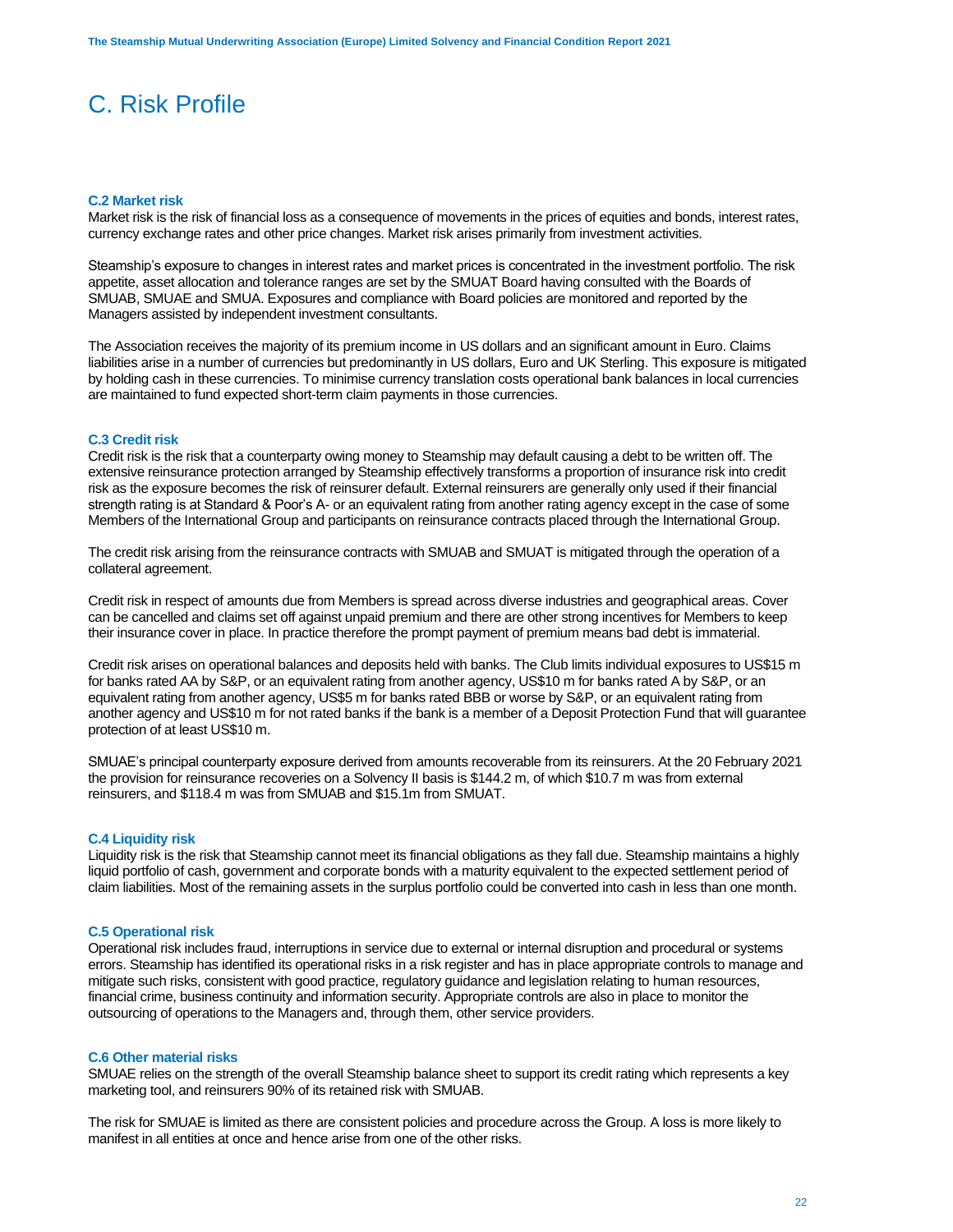### **Group Risk**

Group risk is the risk of loss resulting from risk events arising within a related entity. Under Solvency II Steamship is considered to be a regulatory group and has to monitor the individual Steamship companies to ensure that capital resources are more than sufficient to meet the requirements set by local regulators.

### **C.7 Other information - Stress and sensitivity tests**

Steamship has developed a suite of stress and sensitivity tests, including reverse stress tests, which are used to measure the robustness of the capital position.

| <b>Scenario</b>                                | <b>Issues / Assumptions</b>                                                                                                                                                                                                                                           | Impact                                                                                                                                                                                                                                                                                                  | <b>Observations/Actions</b>                                                                                                                                                                                                                                                   |  |
|------------------------------------------------|-----------------------------------------------------------------------------------------------------------------------------------------------------------------------------------------------------------------------------------------------------------------------|---------------------------------------------------------------------------------------------------------------------------------------------------------------------------------------------------------------------------------------------------------------------------------------------------------|-------------------------------------------------------------------------------------------------------------------------------------------------------------------------------------------------------------------------------------------------------------------------------|--|
| Climate Change                                 | Physical effects of climate<br>$\bullet$<br>change<br>Possible effects on failure of<br>$\bullet$<br>US maize and soya bean<br>crops<br>Transitional effects of climate<br>$\bullet$<br>change<br>Climate change exposure of<br>$\bullet$<br>the investment portfolio | Capitalisation is sufficient to<br>$\bullet$<br>absorb any likely short-terms<br>claims impact associated with<br>climate change<br>Unlikely to be any significant<br>impact related to the US crop<br>failure<br>Investment portfolio, limited<br>$\bullet$<br>exposure and inherently well<br>managed | It is too early to predict the<br>risk impact of the<br>technological changes<br>that will be required in the<br>shipping industry to<br>transition away from the<br>use of fossil fuels, but in<br>the long term a reduction<br>in oil pollution risk can be<br>anticipated. |  |
| Pandemic                                       | Another pandemic on a similar<br>$\bullet$<br>scale to the Covid-19,<br>combined with a market risk<br>loss similar to that of the 2008<br>global financial crisis                                                                                                    | Higher capital charges due to<br>$\bullet$<br>increased levels of<br>outstanding claims<br>Reduction in capital charges<br>$\bullet$<br>related to the investment<br>portfolio as a result of the<br>market risk loss<br>Maximum decrease in overall<br>SCR ratio of 5pp for SMUAE                      | SCR ratio remains within<br>$\bullet$<br>risk appetite limits<br>Any increase in claims<br>$\bullet$<br>costs will be reflected in<br>Members' records and, if<br>required rating action may<br>be required                                                                   |  |
| Coincidence of<br>worst<br>performing<br>years | Coincidence of worst<br>$\bullet$<br>performing years in each claim<br>category and type of business<br>Increase in net loss ratios by<br>$\bullet$<br>40-50pp<br>Estimated to represent a 1 in<br>$\bullet$<br>300 year's event                                      | Higher capital charges due to<br>increased levels of<br>outstanding claims<br>Maximum decrease in overall<br>$\bullet$<br>SCR ratio of 9pp for SMUAE                                                                                                                                                    | SCR ratio remains within<br>$\bullet$<br>risk appetite limits<br>Corrective rating action<br>$\bullet$<br>would be required                                                                                                                                                   |  |
| Reinsurance<br>failure                         | <b>Reverse Stress Test</b><br>$\bullet$<br>Numerous major catastrophes<br>$\bullet$<br>from natural and/or man-made<br>causes, leading to the<br>insolvency and total failure of<br>reinsurers<br>Multiple Marine catastrophes of<br>\$2bn each                       | Scenario would impact all<br>$\bullet$<br>International Group clubs<br><b>Reverse Stress Test</b><br>$\bullet$<br>designed to cause Steamship<br>to fail<br>Highly improbable<br>$\bullet$<br>catastrophic events<br>contemplated                                                                       | Managing the risk of<br>$\bullet$<br>reinsurance failure<br>Informs individual<br>$\bullet$<br>reinsurer concentration<br>limits<br>Options post-apocalyptic<br>$\bullet$<br>world                                                                                            |  |

During 2020/21 the following stress tests were carried out:

The Steamship Group also carried out the following stress tests during 2020/21:

- 40% decline in equity prices
- 40% decline in alternative investments and real estate
- Extreme US Yield Curve Widening
- Widening of credit spreads
- Foreign currency shocks
- Inflation and Monetary Policy risk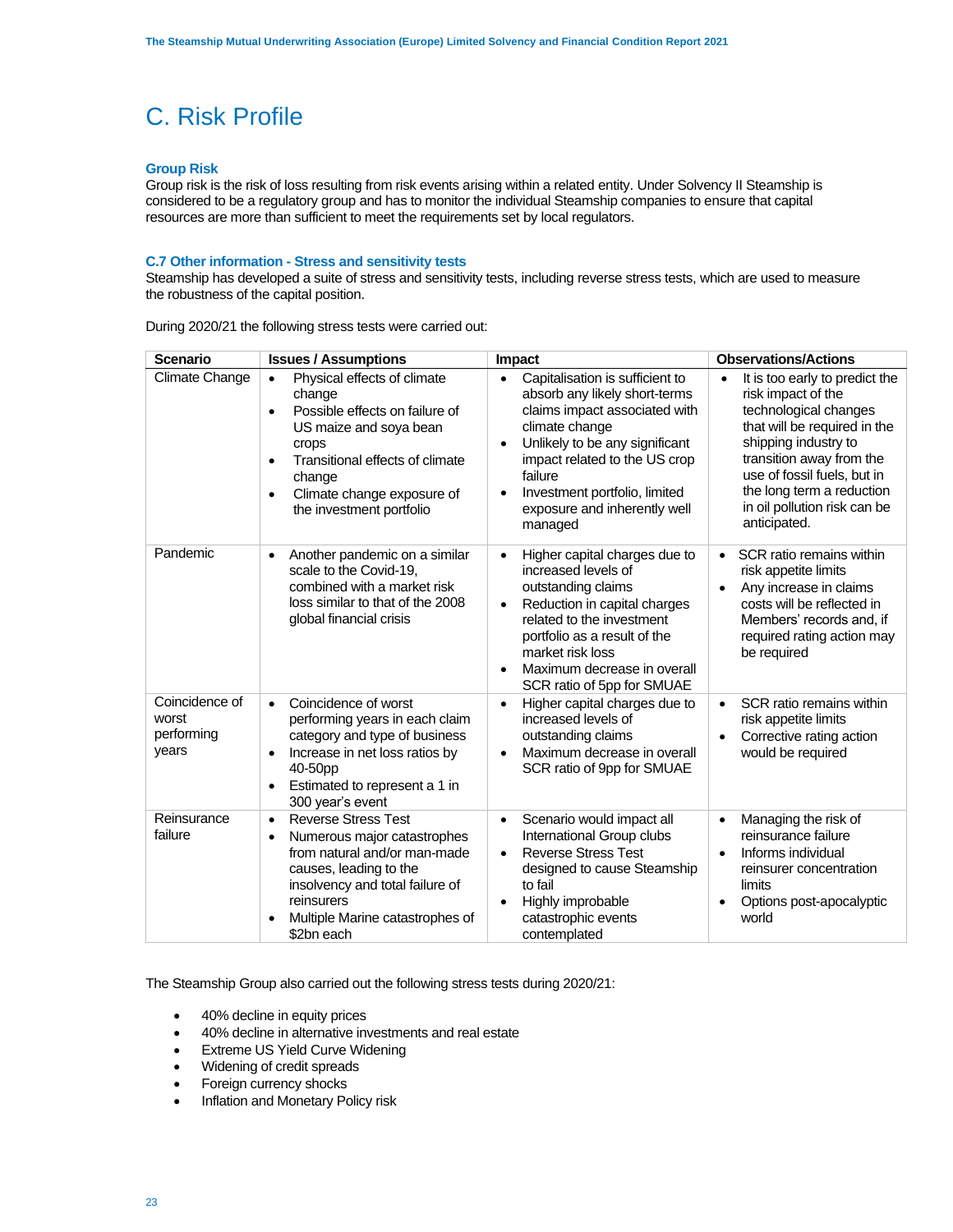The following sensitivity tests were also carried out in 2020/21 principally to help identify and test the suitable level of buffer above the 'AAA' Standard & Poor's requirement.

- Single claim of \$2 billion in current policy year
- 5% increase in claims incurred on current policy year

The stress and sensitivity testing results show that Steamship is most vulnerable to high claims experience. However, Steamship benefits from significant reinsurance cover for incidents greater than \$10 m and is expected to continue to meet its Solvency requirements in all scenarios.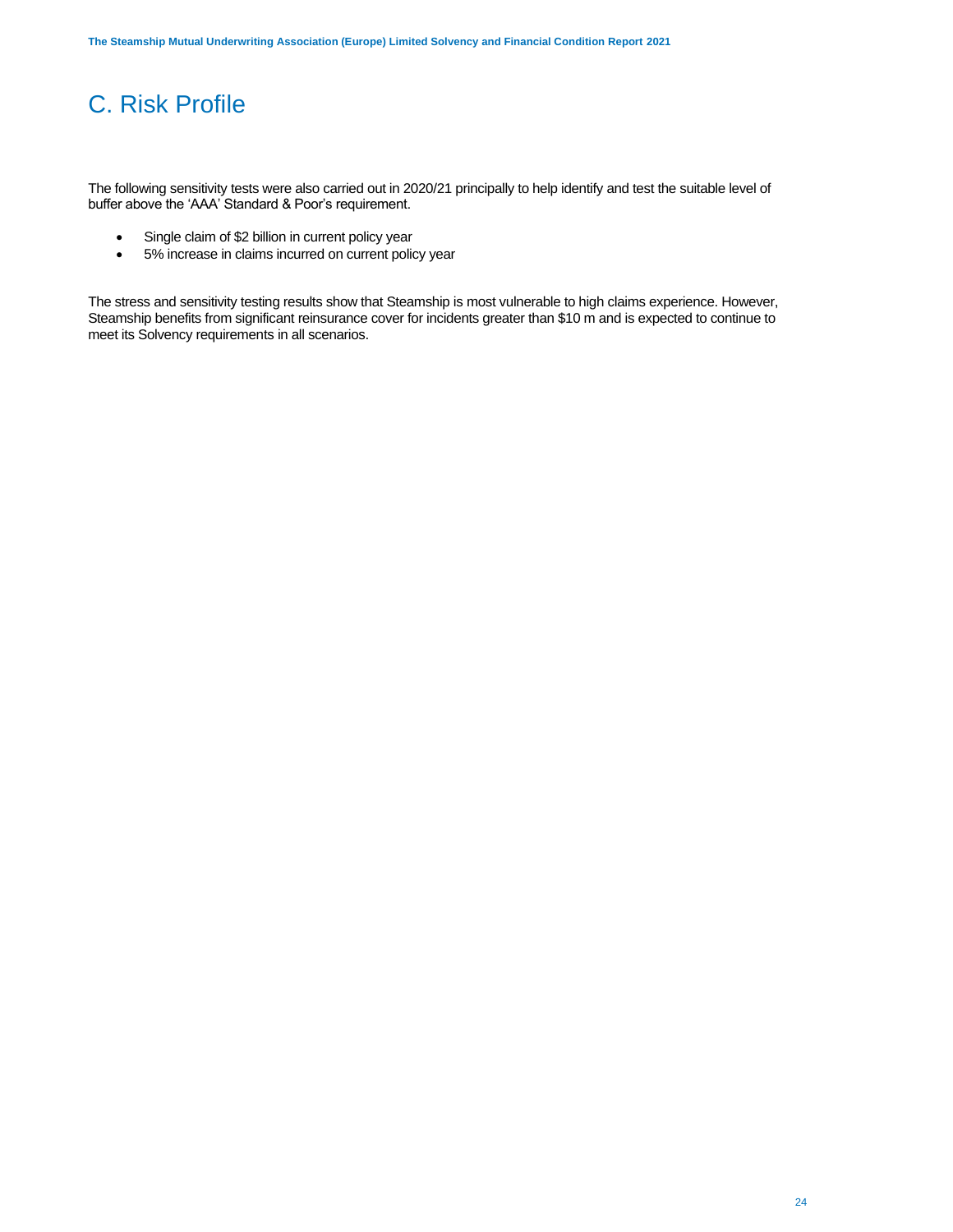# D. Valuation for Solvency Purposes

### **D.1 Assets**

In accordance with the Solvency II Directive, SMUAE's assets and liabilities (other than technical provisions) are measured in accordance with principles of an arm's-length transaction between knowledgeable willing parties using market consistent valuation methods.

The following tables display the IFRS Balance Sheet as reported within the published report and accounts, the Solvency II adjustments made and the Solvency II valuation for SMUAE.

|                                           | 2021                 | Adjustments | 2021                 |
|-------------------------------------------|----------------------|-------------|----------------------|
| <b>Assets</b>                             | <b>IFRS</b><br>\$000 |             | Solvency II<br>\$000 |
| Investments                               | 46,467               |             | 46,467               |
| <b>Deferred Acquisition Costs</b>         | 272                  | (272)       |                      |
| Reinsurers' share of technical provisions | 144,444              | (201)       | 144,243              |
| <b>Receivables</b>                        | 4,267                |             | 4,267                |
| Cash and cash equivalents                 | 8,831                |             | 8,831                |
| <b>Total assets</b>                       | 204,281              | (473)       | 203,808              |
| <b>Liabilities</b>                        |                      |             |                      |
| Technical provisions                      | 158,603              | 5,485       | 164,088              |
| Insurance & intermediaries payables       | 5,275                |             | 5,275                |
| Reinsurance payables                      | 3,653                |             | 3,653                |
| Payables                                  | 3,449                |             | 3,449                |
| <b>Total liabilities</b>                  | 170,980              | 5,485       | 176,465              |
| Free reserves                             | 33,301               | (5,958)     | 27,343               |

The investments are valued for Solvency II purposes on the same basis as the annual financial statements, which follow IFRS.

The reinsurance recoverables have, for Solvency II purposes, been discounted using the risk-free rate term structure.

### **D.2 Technical Provisions**

The key change under Solvency II is the economic valuation of technical provisions, comprising:

• the best estimate of all cashflows, positive and negative, discounted to reflect the time value of money;

- provisions at market value (hence, a risk margin must be added reflecting the cost of the capital tied up in running the liabilities);
- inclusion of legally bound contracts (even if not yet incepted); and
- all future outcomes (including events not in [historical] data or ENIDs have to be considered).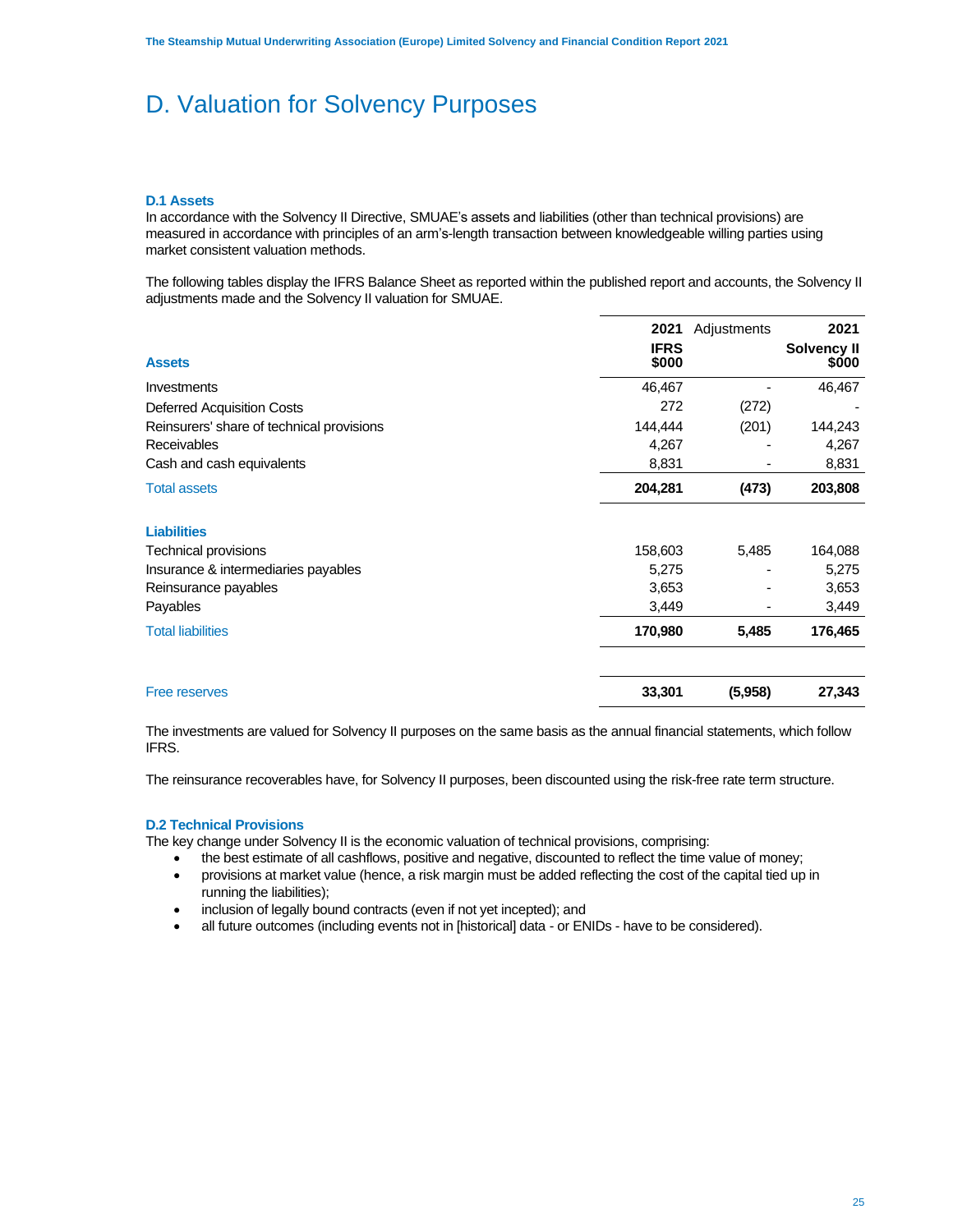# D. Valuation for Solvency Purposes

### **Reconciliation of Technical Provisions**

Below is a reconciliation of technical provisions reported in the published report and accounts and on a Solvency II basis for SMUAE.

| <b>Published Technical Provisions, \$000</b> |          | <b>Gross Reinsurers'</b><br>share | <b>Net</b> |
|----------------------------------------------|----------|-----------------------------------|------------|
| <b>IFRS</b> insurance liabilities            | 158,603  | 144,444                           | 14,159     |
| <b>Adjustments</b>                           |          |                                   |            |
| Remove unearned premium                      | (1,089)  |                                   | (1,089)    |
| Remove prudent margin                        | (11,380) | (10, 387)                         | (993)      |
| Add bound but not incepted                   | 12,976   | 10,525                            | 2,451      |
| Add events not in data                       | 3,600    | 3,240                             | 360        |
| Add provision for reinsurer default          |          | (449)                             | 449        |
| Discount cash flows                          | (3,390)  | (3, 130)                          | (260)      |
| Add risk margin                              | 4,768    |                                   | 4,768      |
| <b>Total adjustments</b>                     | 5,485    | (201)                             | 5,686      |
| <b>Regulatory technical provisions</b>       | 164,088  | 144,243                           | 19,845     |

Steamship values technical provisions using the methodology prescribed by the Solvency II Directive. This methodology is documented in Steamship's paper *Solvency II - Basis of Preparation*.

For IFRS the technical provisions are valued using undiscounted values.

For Solvency II purposes the technical provisions are the sum of the best estimate and the risk margin. The technical provisions are calculated separately for the premium provision and for the claims provision, both using a best estimate basis.

The best estimate is the probability weighted average of future cashflows discounted with the risk-free term structure for US dollars provided by EIOPA. The probability-weighted average future cashflows are calculated according to actuarial best practice, using several methods and techniques such as the Development Factor Method (DFM) and the Bornhuetter-Ferguson technique for immature policy years.

As a monoline Protection & Indemnity insurer, Steamship currently uses one homogeneous risk group for the calculation of technical provisions.

The risk margin is the cost of holding the SCR to run off, determined by multiplying each year's projected SCR by the current prescribed cost of capital of 6% per annum.

The key source of uncertainty in the technical provisions is the randomness of claims both in terms of size and timing, and the impact on the ultimate cost of the unpaid claims.

### **D.3 Other information**

There are no other differences between the valuation bases, methods and main assumptions used for solvency purposes and financial statements purposes.

No other material information is applicable.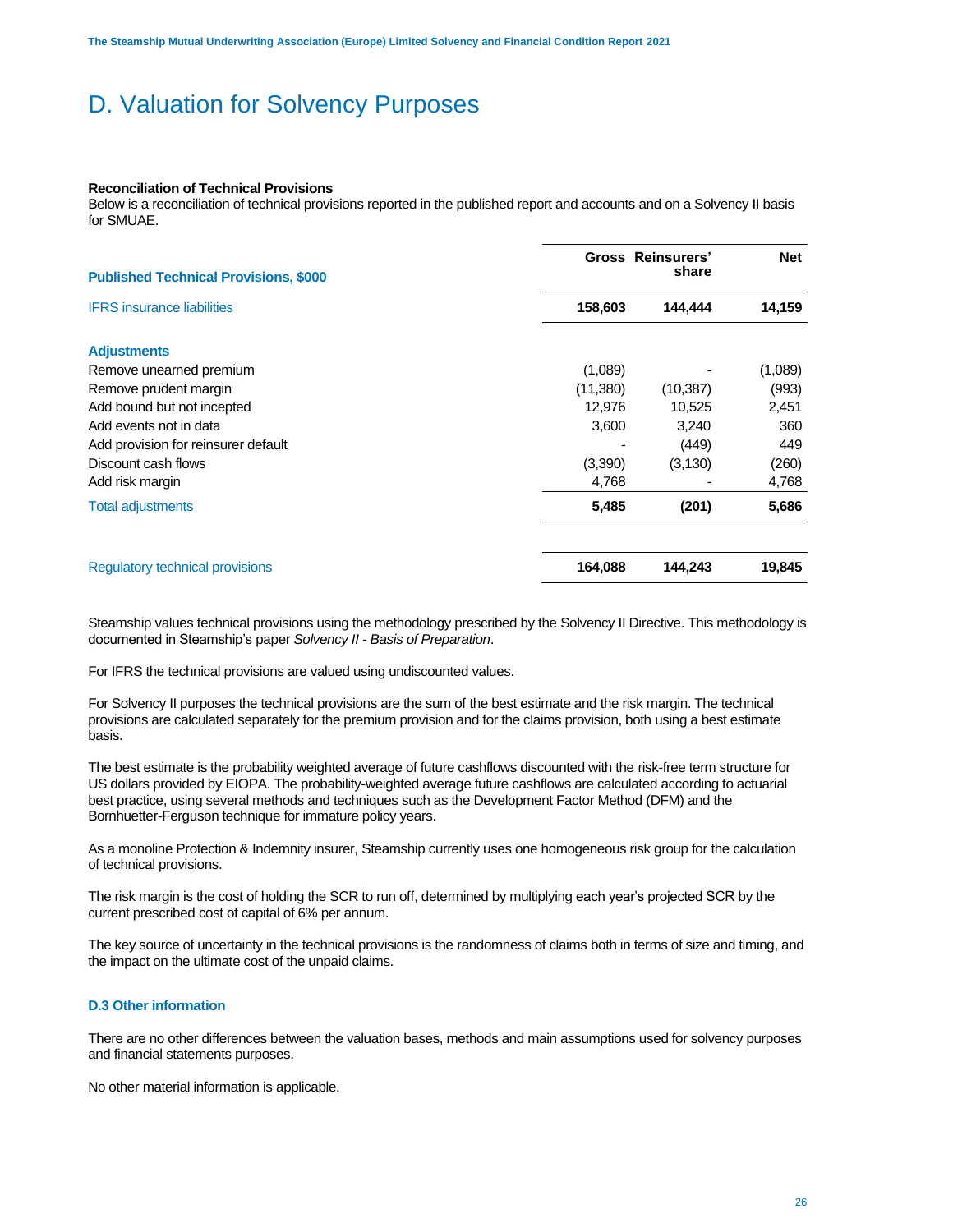# E. Capital Management

### **E. Capital Management**

Steamship is committed to maintaining a strong capital position in order to be a robust insurer for its Members (policyholders). The objective is to maintain a solvency level in line with the risk appetite statement. Sensitivity tests for the principal risks are performed periodically and annual stress tests are performed to test Steamship's robustness to withstand moderate to severe scenarios. A key objective is to maintain a capital position and a risk profile that supports a Standard & Poor's 'A' (Stable) rating.

Steamship's risk appetite statement requires that each regulated entity should hold Own Funds at least equal to 120% of the regulatory requirement.

Steamship undertakes a GSSA annually and when the risk profile or business model changes. The GSSA incorporates the business planning process which is typically considered over a three-year time horizon. Solvency ratios are regularly monitored by the Audit and Risk Committee and Boards.

### **E.1 Own funds**

The tables below detail the capital position of SMUAE as at 20 February 2021. With respect to the capital position, the Solvency II regulations require insurers to categorise own funds into the following two tiers with differing qualifications as eligible available regulatory capital:

- Tier 1 capital consists of Free Reserves of the entities on a Solvency II economic basis (Basic Own funds 'Unrestricted'); and
- Tier 2 capital consists of ancillary own funds ("AOF").

Ancillary own funds consist of items other than basic own funds which can be used to absorb losses. AOF items require the prior approval of the supervisory authority. Steamship has approved AOF items.

The rules impose limits on the amount of each tier that can be held to cover capital requirements with the aim of ensuring that the items will be available if needed to absorb any losses that might arise.

The following tables show the breakdown of eligible Own Funds to meet the SCR.

| As at 20 February 2021                   |        |
|------------------------------------------|--------|
| <b>Own Funds by Tiers</b>                | \$000  |
| Tier 1 Basic Own funds (Unrestricted)    | 27,343 |
| Tier 2 Ancillary own funds               | 13,438 |
| Total Eligible own funds to meet the SCR | 40,781 |
| As at 20 February 2020                   |        |
| <b>Own Funds by Tiers</b>                | \$000  |
| Tier 1 Basic Own funds (Unrestricted)    | 24,519 |
| Tier 2 Ancillary own funds               | 8,358  |
| Total Eligible own funds to meet the SCR | 32,877 |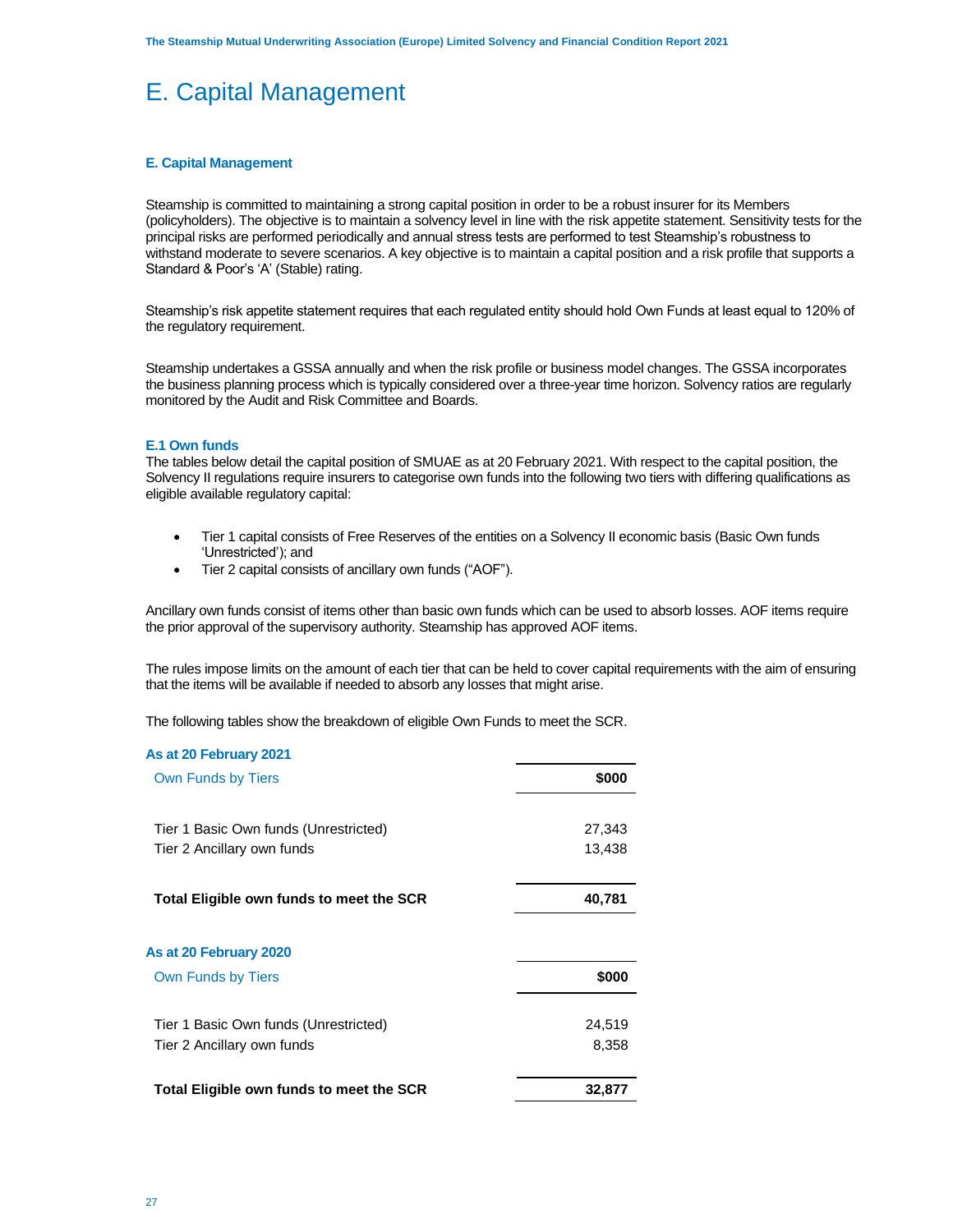# E. Capital Management

SMUAE's Tier 1 Own Funds are made up 100% of free reserves. As such all capital is Tier 1 and there are no restrictions on the availability of SMUAE's Tier 1 own funds to support the MCR or SCR.

SMUAE also has approved Tier 2 AOF of \$14.8m for the ability to make an additional premium call on Mutual Members.

The ICCS recognises that SMUAE can increase own funds by making additional premium (also known as unbudgeted supplementary calls) under its Rules in extreme circumstances. The ICCS has granted approval for a method of calculation of AOF and, subject to an annual confirmation by SMUAE that key factors remain valid, the method is approved until 20 April 2023.Under Solvency II regulations, up to 50% of the SCR may be supported by approved AOF.

The future risk profile of Steamship is anticipated to remain relatively stable.

The following tables show the breakdown of eligible Own Funds to meet the Minimum Capital Requirement ("MCR").

| As at 20 February 2021                   |        |
|------------------------------------------|--------|
| Own Funds by Tiers                       | \$000  |
| Tier 1 Basic Own funds (Unrestricted)    | 27,343 |
| Tier 2 Ancillary own funds               |        |
| Total Eligible own funds to meet the MCR | 27,343 |
| As at 20 February 2020                   |        |
| <b>Own Funds by Tiers</b>                | \$000  |
| Tier 1 Basic Own funds (Unrestricted)    | 24.519 |
| Tier 2 Ancillary own funds               |        |
| Total Eligible own funds to meet the MCR | 24.519 |
|                                          |        |

### **E.2 Solvency Capital Requirement and Minimum Capital Requirement**

The SCR and MCR have been determined using the 'Standard Formula' approach as set out in the Solvency II regulations. No material simplified methods or undertaking-specific parameters have been used in this assessment.

The following table show the breakdown of the SCR and MCR.

### **As at 20 February 2021**

| <b>Risk Category</b>                      | \$000   |
|-------------------------------------------|---------|
| Non-life underwriting risk                | 15,143  |
| Counterparty default risk                 | 9,971   |
| Market risk                               | 572     |
| Operational risk                          | 4,803   |
| Total before diversification between risk | 30,489  |
| Diversification between risk categories   | (3,612) |
| <b>SCR</b>                                | 26,877  |
| <b>MCR</b>                                | 6,719   |
| Ratio of eligible own funds to SCR        | 152%    |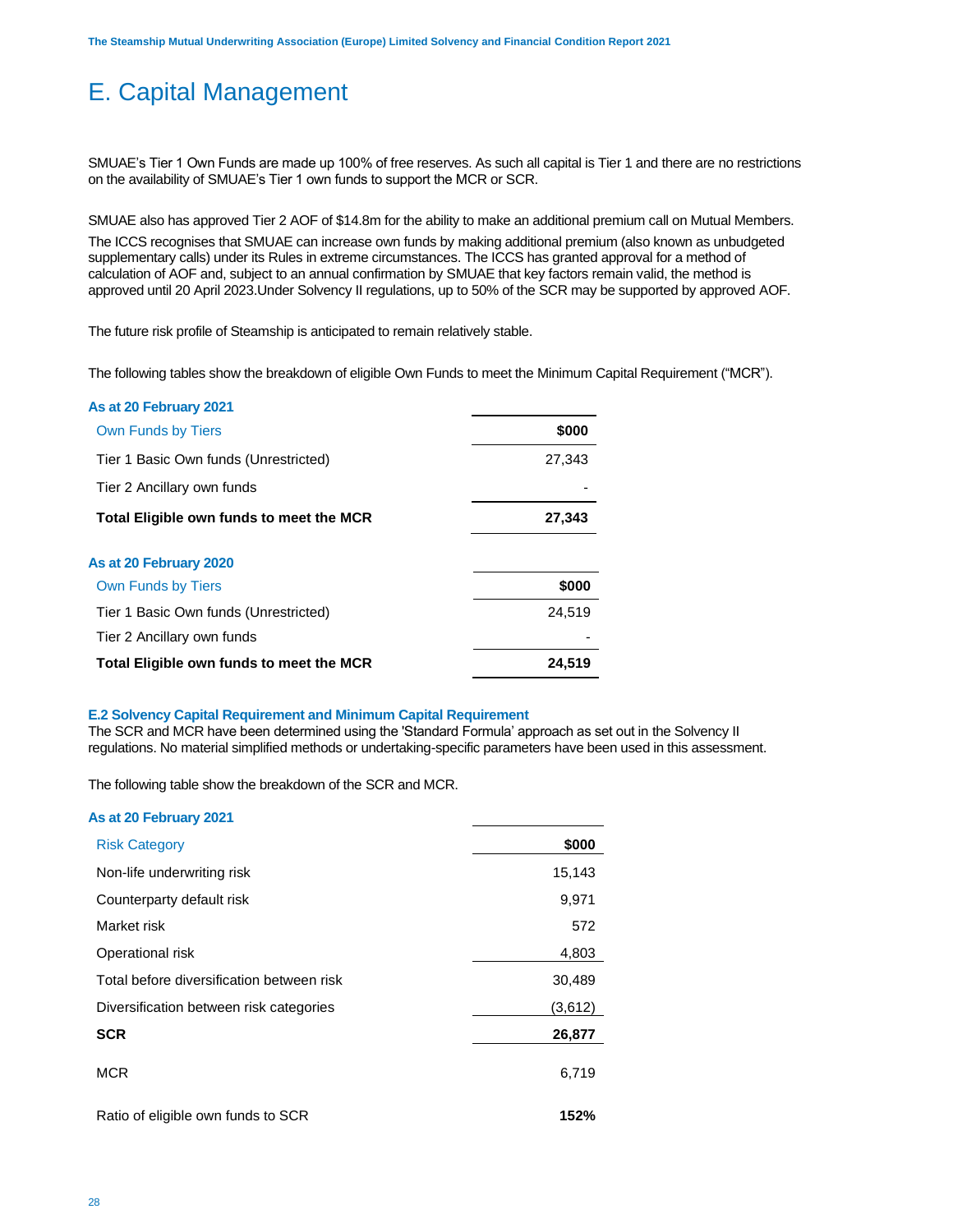# E. Capital Management

| As at 20 February 2020                    |          |
|-------------------------------------------|----------|
| <b>Risk Category</b>                      | \$000    |
| Non-life underwriting risk                | 11,189   |
| Counterparty default risk                 | 7,276    |
| Market risk                               | 294      |
| Operational risk                          | 519      |
| Total before diversification between risk | 19,278   |
| Diversification between risk categories   | (2, 562) |
| <b>SCR</b>                                | 16,716   |
| <b>MCR</b>                                | 4,179    |
| Ratio of eligible own funds to SCR:       | 197%     |

### **E.3 Use of Duration based equity risk sub-module in the calculation of SCR**

The duration-based equity risk sub-module has not been used in the calculation of the SCR.

### **E.4 Difference between Standard Formula and any Internal Model used**

No internal or partial internal model has been used in the calculation of the SCR.

### **E.5 Non-compliance with the Minimum Capital Requirement and non-compliance with the Solvency Capital Requirement**

SMUAE has set out to be fully compliant with the Standard Formula calculation of MCR and SCR and is not aware of any non-compliance.

SMUAE have maintained Own Funds (Free Reserves) in excess of the MCR and SCR throughout the period.

### **E.6 Other information**

Steamship has an interactive Standard & Poor's rating of 'A' with a stable outlook.

### **Subsequent events**

There were no material subsequent events.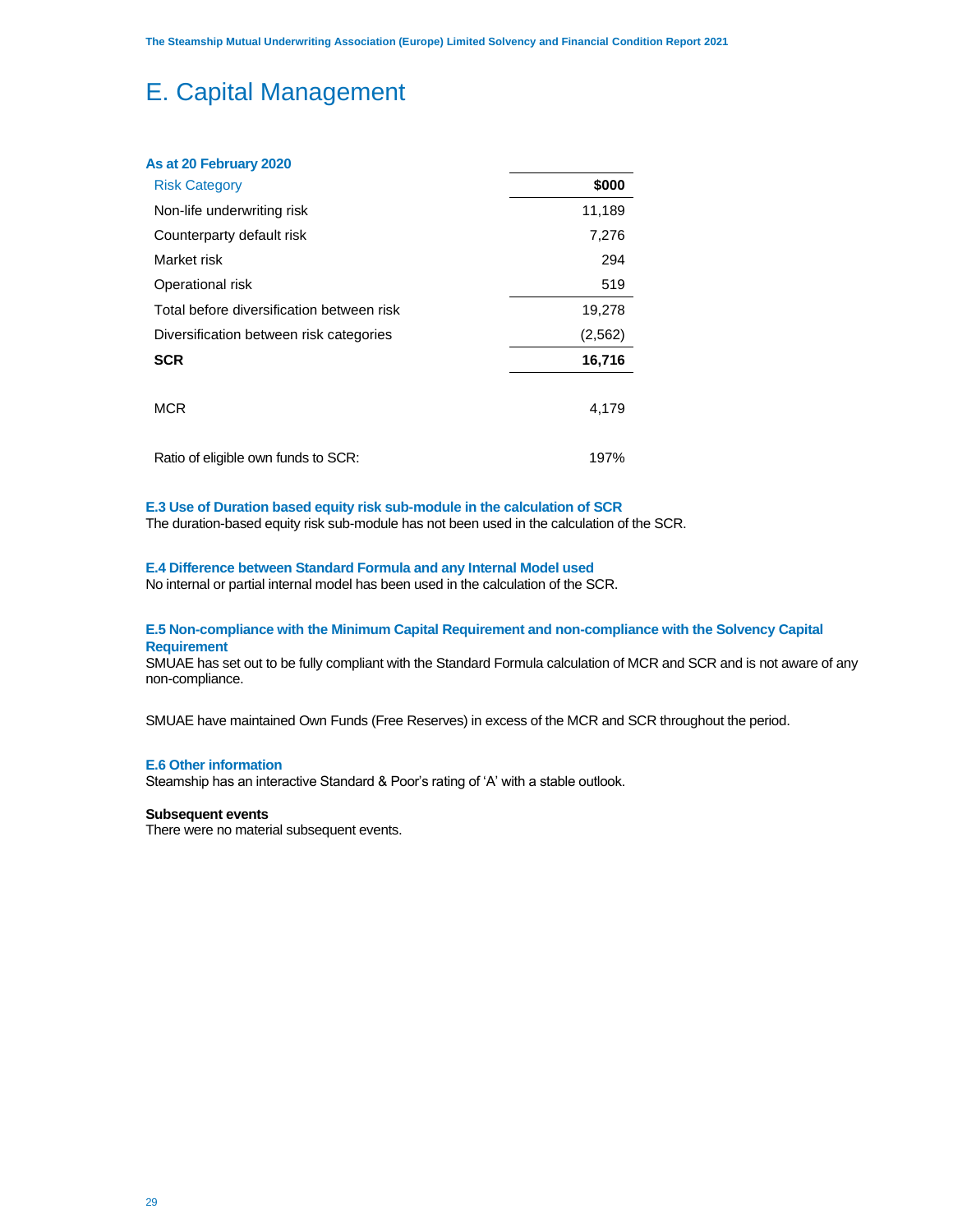# Appendix 1 – Steamship Regulatory Group Governance Map

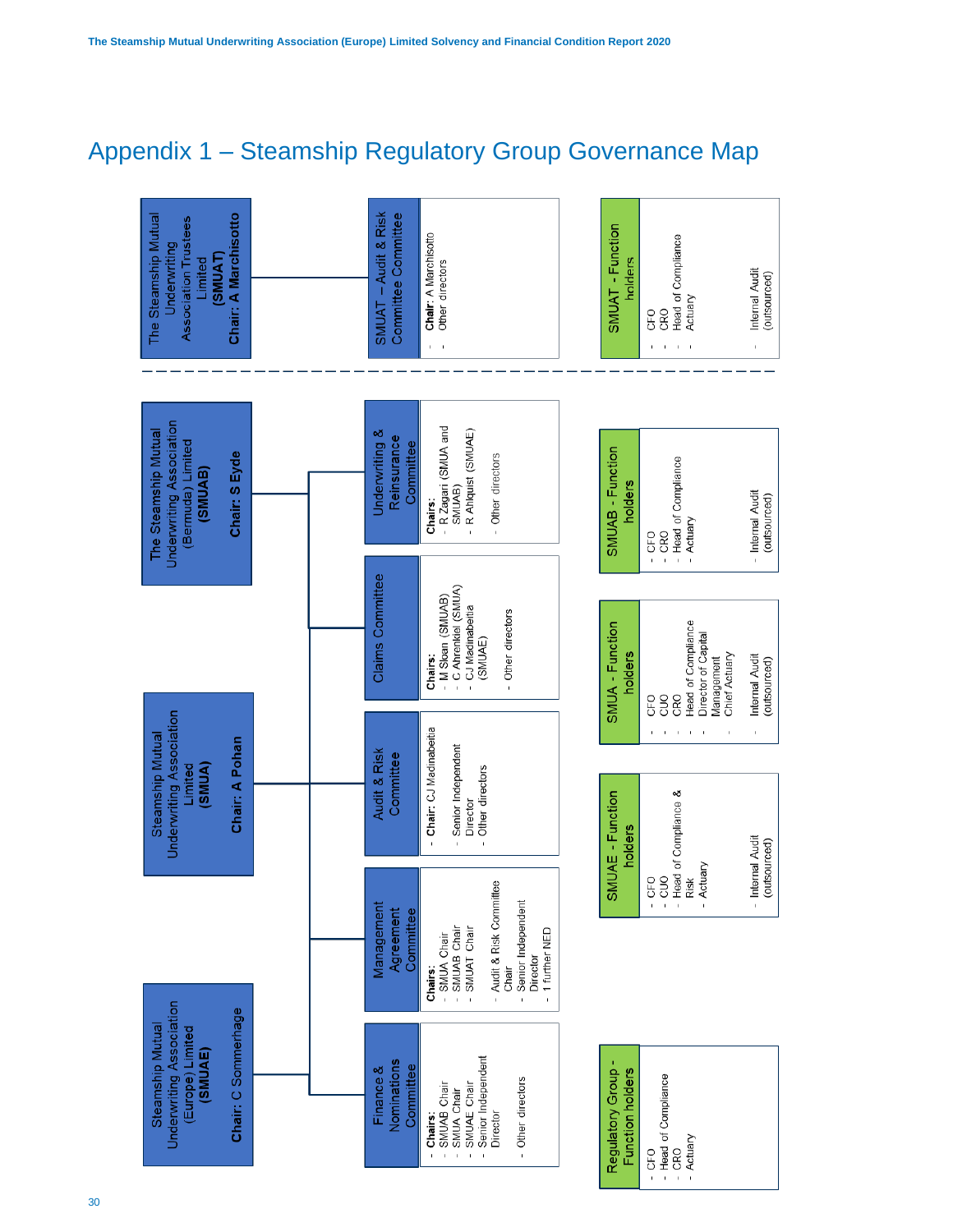### **List of reported templates**

S.02.01.02 – Balance Sheet

S.05.01.02 – Premium, claims and expenses by line of business

S.05.02.01 – Premium, claims and expenses by country

S.17.01.02 – Non-Life Technical Provisions

S.19.01.21 – Non-Life insurance claims

S.23.01.01 – Own Funds

S.25.01.21 – Solvency Capital Requirement – for undertakings on standard formula

S.28.01.01 – Minimum Capital Requirement – Only life or only non-life insurance or reinsurance activity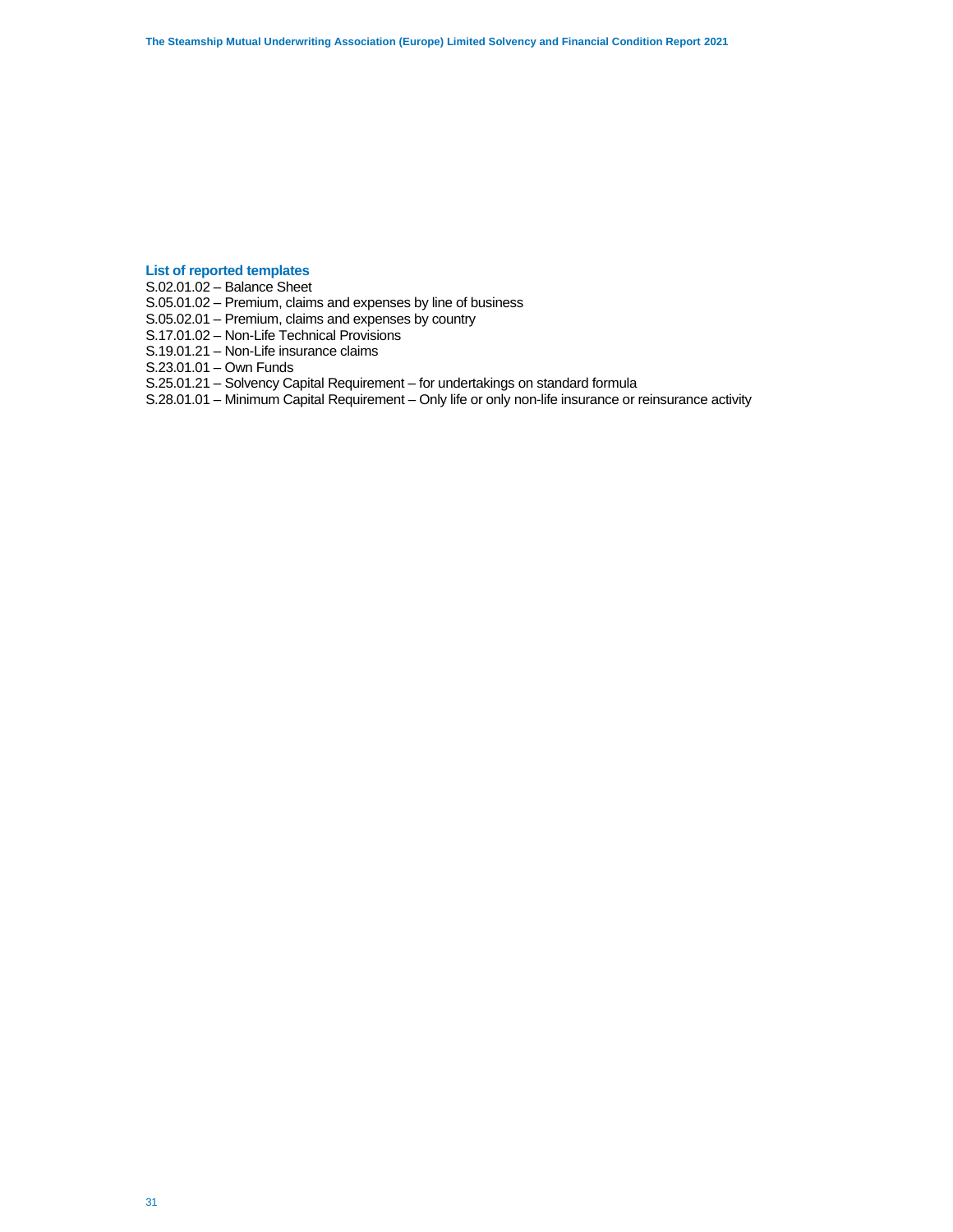

|       | S.02.01.02 - Balance Sheet                                                                | Solvency II<br>value         | <b>Statutory</b><br>accounts<br>value | <b>Reclassification</b><br>adjustments |
|-------|-------------------------------------------------------------------------------------------|------------------------------|---------------------------------------|----------------------------------------|
|       | <b>Assets</b>                                                                             | C0010                        | C0020                                 | EC0021                                 |
| R0010 | Goodwill                                                                                  |                              |                                       |                                        |
| R0020 | Deferred acquisition costs                                                                |                              | 271,544                               |                                        |
| R0030 | Intangible assets                                                                         | $\sim$                       |                                       | $\overline{a}$                         |
| R0040 | Deferred tax assets                                                                       | $\overline{\phantom{a}}$     |                                       |                                        |
| R0050 | Pension benefit surplus                                                                   | $\overline{\phantom{a}}$     | $\blacksquare$                        | $\overline{\phantom{0}}$               |
| R0060 | Property, plant & equipment held for own use                                              |                              |                                       | $\overline{\phantom{0}}$               |
| R0070 | Investments (other than assets held for index-linked and<br>unit-linked contracts)        | 46,467,648                   | 46,467,648                            |                                        |
| R0080 | Property (other than for own use)                                                         | $\frac{1}{2}$                |                                       |                                        |
| R0090 | Holdings in related undertakings, including participations                                |                              |                                       |                                        |
| R0100 | Equities                                                                                  | ٠                            | ÷                                     | ٠                                      |
| R0110 | Equities - listed                                                                         | $\overline{\phantom{a}}$     | $\blacksquare$                        | $\overline{\phantom{0}}$               |
| R0120 | Equities - unlisted                                                                       | $\overline{\phantom{a}}$     | $\overline{\phantom{a}}$              | $\overline{\phantom{0}}$               |
| R0130 | <b>Bonds</b>                                                                              | ٠                            |                                       |                                        |
| R0140 | Government Bonds                                                                          |                              |                                       |                                        |
| R0150 | Corporate Bonds                                                                           | $\overline{\phantom{a}}$     | $\blacksquare$                        | $\overline{\phantom{0}}$               |
| R0160 | Structured notes                                                                          | $\qquad \qquad \blacksquare$ | $\blacksquare$                        | $\overline{\phantom{0}}$               |
| R0170 | <b>Collateralised securities</b>                                                          |                              |                                       | $\overline{\phantom{0}}$               |
| R0180 | Collective Investments Undertakings                                                       | 46,467,648                   | 46,467,648                            | $\overline{\phantom{0}}$               |
| R0190 | <b>Derivatives</b>                                                                        |                              |                                       |                                        |
| R0200 | Deposits other than cash equivalents                                                      | $\overline{\phantom{a}}$     | $\blacksquare$                        | $\overline{\phantom{0}}$               |
| R0210 | Other investments                                                                         | $\overline{\phantom{a}}$     | $\overline{\phantom{a}}$              |                                        |
| R0220 | Assets held for index-linked and unit-linked contracts                                    | ۰                            |                                       |                                        |
| R0230 | Loans and mortgages                                                                       | ٠                            | ٠                                     | ٠                                      |
| R0240 | Loans on policies                                                                         | $\blacksquare$               | $\overline{a}$                        | $\overline{\phantom{0}}$               |
| R0250 | Loans and mortgages to individuals                                                        | $\overline{\phantom{a}}$     |                                       | $\overline{a}$                         |
| R0260 | Other loans and mortgages                                                                 |                              |                                       |                                        |
| R0270 | Reinsurance recoverables from:                                                            | 144,243,234                  | 144,443,560                           | $\overline{\phantom{0}}$               |
| R0280 | Non-life and health similar to non-life                                                   | 144,243,234                  | 144,443,560                           | -                                      |
| R0290 | Non-life excluding health                                                                 | 144,243,234                  | 144,443,560                           | -                                      |
| R0300 | Health similar to non-life                                                                |                              |                                       |                                        |
| R0310 | Life and health similar to life, excluding index-linked and<br>unit-linked                |                              |                                       |                                        |
| R0320 | Health similar to life                                                                    | $\overline{\phantom{a}}$     | $\blacksquare$                        |                                        |
| R0330 | Life excluding health and index-linked and unit-linked                                    |                              |                                       |                                        |
| R0340 | Life index-linked and unit-linked                                                         | $\overline{\phantom{a}}$     | $\overline{\phantom{a}}$              | ۰                                      |
| R0350 | Deposits to cedants                                                                       | $\overline{\phantom{a}}$     |                                       | $\overline{\phantom{0}}$               |
| R0360 | Insurance and intermediaries receivables                                                  | 3,856,111                    | 3,856,111                             | $\overline{\phantom{0}}$               |
| R0370 | Reinsurance receivables                                                                   | 78,196                       | 78,196                                | $\overline{\phantom{0}}$               |
| R0380 | Receivables (trade, not insurance)                                                        | 333,186                      | 333,186                               | $\overline{\phantom{a}}$               |
| R0390 | Own shares (held directly)                                                                |                              |                                       | $\overline{\phantom{a}}$               |
| R0400 | Amounts due in respect of own fund items or initial fund<br>called up but not yet paid in |                              |                                       | $\overline{\phantom{0}}$               |
| R0410 | Cash and cash equivalents                                                                 | 8,831,172                    | 8,831,172                             | 0                                      |
| R0420 | Any other assets, not elsewhere shown                                                     |                              |                                       |                                        |
| R0500 | <b>Total assets</b>                                                                       | 203,809,547                  | 204, 281, 416                         | $\mathbf{0}$                           |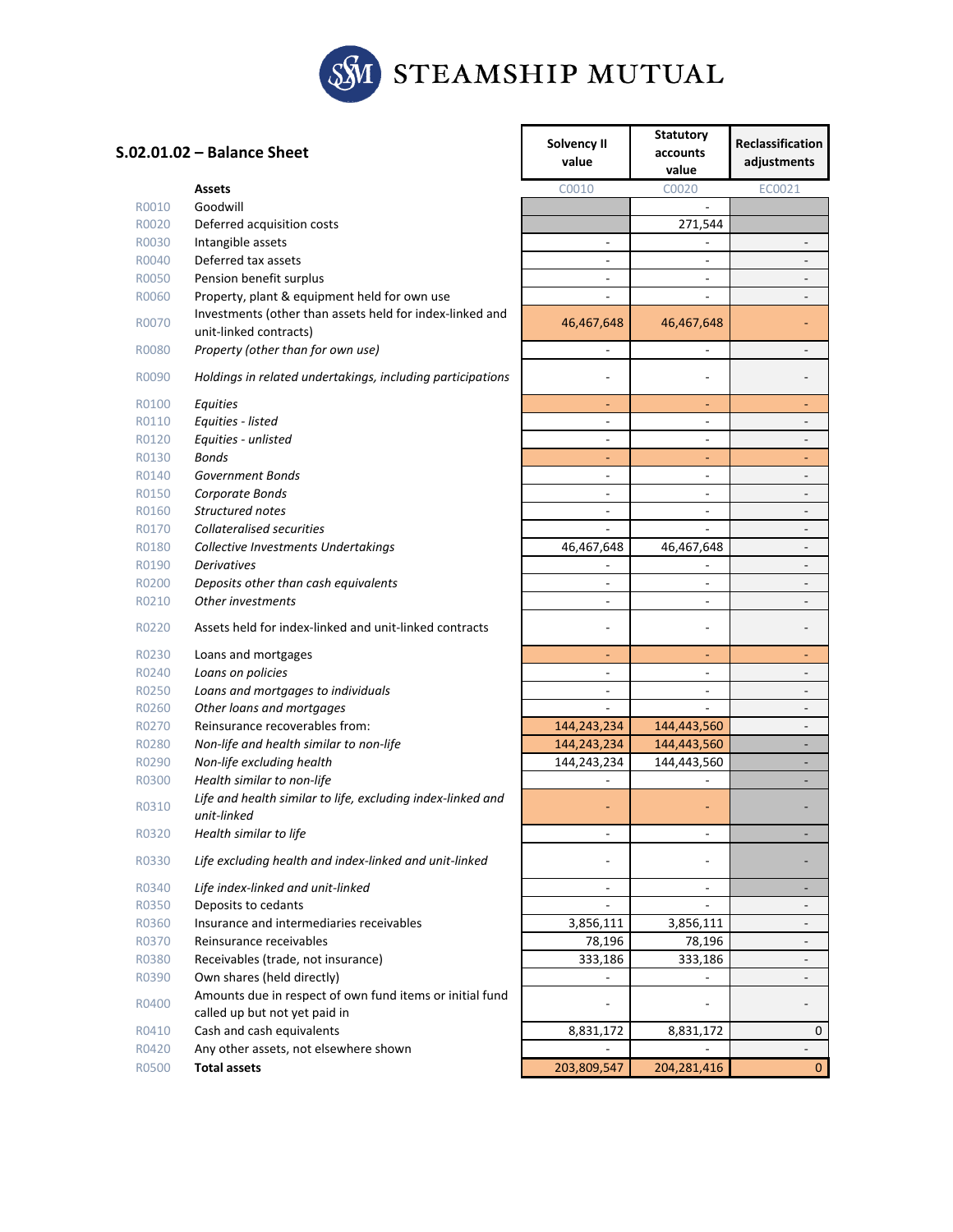

| R0520<br>R0540<br>R0560<br>R0570<br>R0580<br>R0600<br>R0610<br>R0620<br>R0630 | <b>Liabilities</b><br>Technical provisions - non-life<br>Technical provisions - non-life (excluding health)<br>TP calculated as a whole<br><b>Best Estimate</b><br>Risk margin<br>Technical provisions - health (similar to non-life)<br>TP calculated as a whole<br><b>Best Estimate</b><br>Risk margin<br>Technical provisions - life (excluding index-linked and unit-<br>linked) | C0010<br>164,088,496<br>164,088,496<br>159,320,607<br>4,767,890<br>÷.<br>ä, | C0020<br>158,602,887<br>158,602,887 | EC0021                   |
|-------------------------------------------------------------------------------|--------------------------------------------------------------------------------------------------------------------------------------------------------------------------------------------------------------------------------------------------------------------------------------------------------------------------------------------------------------------------------------|-----------------------------------------------------------------------------|-------------------------------------|--------------------------|
| R0510<br>R0530<br>R0550<br>R0590                                              |                                                                                                                                                                                                                                                                                                                                                                                      |                                                                             |                                     |                          |
|                                                                               |                                                                                                                                                                                                                                                                                                                                                                                      |                                                                             |                                     |                          |
|                                                                               |                                                                                                                                                                                                                                                                                                                                                                                      |                                                                             |                                     |                          |
|                                                                               |                                                                                                                                                                                                                                                                                                                                                                                      |                                                                             |                                     |                          |
|                                                                               |                                                                                                                                                                                                                                                                                                                                                                                      |                                                                             |                                     |                          |
|                                                                               |                                                                                                                                                                                                                                                                                                                                                                                      |                                                                             |                                     |                          |
|                                                                               |                                                                                                                                                                                                                                                                                                                                                                                      |                                                                             |                                     |                          |
|                                                                               |                                                                                                                                                                                                                                                                                                                                                                                      |                                                                             |                                     |                          |
|                                                                               |                                                                                                                                                                                                                                                                                                                                                                                      |                                                                             |                                     |                          |
|                                                                               |                                                                                                                                                                                                                                                                                                                                                                                      |                                                                             |                                     |                          |
|                                                                               |                                                                                                                                                                                                                                                                                                                                                                                      |                                                                             |                                     |                          |
|                                                                               | Technical provisions - health (similar to life)                                                                                                                                                                                                                                                                                                                                      |                                                                             | ٠                                   |                          |
|                                                                               | TP calculated as a whole                                                                                                                                                                                                                                                                                                                                                             |                                                                             |                                     |                          |
|                                                                               | <b>Best Estimate</b>                                                                                                                                                                                                                                                                                                                                                                 | $\overline{a}$                                                              |                                     |                          |
| R0640                                                                         | Risk margin                                                                                                                                                                                                                                                                                                                                                                          | $\overline{\phantom{a}}$                                                    |                                     |                          |
| R0650                                                                         | Technical provisions - life (excluding health and index-<br>linked and unit-linked)                                                                                                                                                                                                                                                                                                  |                                                                             |                                     |                          |
| R0660                                                                         | TP calculated as a whole                                                                                                                                                                                                                                                                                                                                                             | $\blacksquare$                                                              |                                     |                          |
| R0670                                                                         | <b>Best Estimate</b>                                                                                                                                                                                                                                                                                                                                                                 | ÷,                                                                          |                                     |                          |
| R0680                                                                         | Risk margin                                                                                                                                                                                                                                                                                                                                                                          | $\overline{\phantom{a}}$                                                    |                                     |                          |
| R0690                                                                         | Technical provisions - index-linked and unit-linked                                                                                                                                                                                                                                                                                                                                  | ٠                                                                           | ٠                                   |                          |
| R0700                                                                         | TP calculated as a whole                                                                                                                                                                                                                                                                                                                                                             | $\overline{\phantom{a}}$                                                    |                                     |                          |
| R0710                                                                         | <b>Best Estimate</b>                                                                                                                                                                                                                                                                                                                                                                 | $\overline{\phantom{a}}$                                                    |                                     |                          |
| R0720                                                                         | Risk margin                                                                                                                                                                                                                                                                                                                                                                          | $\overline{\phantom{a}}$                                                    |                                     |                          |
| R0730                                                                         | Other technical provisions                                                                                                                                                                                                                                                                                                                                                           |                                                                             |                                     |                          |
| R0740                                                                         | <b>Contingent liabilities</b>                                                                                                                                                                                                                                                                                                                                                        |                                                                             |                                     |                          |
| R0750                                                                         | Provisions other than technical provisions                                                                                                                                                                                                                                                                                                                                           | $\overline{a}$                                                              | ٠                                   | $\overline{a}$           |
| R0760                                                                         | Pension benefit obligations                                                                                                                                                                                                                                                                                                                                                          | $\overline{\phantom{a}}$                                                    | L,                                  |                          |
| R0770                                                                         | Deposits from reinsurers                                                                                                                                                                                                                                                                                                                                                             |                                                                             | $\overline{a}$                      |                          |
| R0780                                                                         | Deferred tax liabilities                                                                                                                                                                                                                                                                                                                                                             | $\overline{a}$                                                              |                                     |                          |
| R0790                                                                         | Derivatives                                                                                                                                                                                                                                                                                                                                                                          |                                                                             | L,                                  |                          |
| R0800                                                                         | Debts owed to credit institutions                                                                                                                                                                                                                                                                                                                                                    | $\overline{\phantom{a}}$                                                    | L,                                  |                          |
| R0810                                                                         | Financial liabilities other than debts owed to credit<br>institutions                                                                                                                                                                                                                                                                                                                | $\overline{\phantom{a}}$                                                    | ۰                                   |                          |
| R0820                                                                         | Insurance & intermediaries payables                                                                                                                                                                                                                                                                                                                                                  | 8,723,723                                                                   | 8,723,723                           | $\blacksquare$           |
| R0830                                                                         | Reinsurance payables                                                                                                                                                                                                                                                                                                                                                                 | 3,653,339                                                                   | 3,653,339                           | $\overline{\phantom{a}}$ |
| R0840                                                                         | Payables (trade, not insurance)                                                                                                                                                                                                                                                                                                                                                      | $\overline{\phantom{a}}$                                                    |                                     |                          |
| R0850                                                                         | Subordinated liabilities                                                                                                                                                                                                                                                                                                                                                             |                                                                             |                                     |                          |
| R0860                                                                         | Subordinated liabilities not in BOF                                                                                                                                                                                                                                                                                                                                                  | $\qquad \qquad \blacksquare$                                                | $\overline{a}$                      |                          |
| R0870                                                                         | Subordinated liabilities in BOF                                                                                                                                                                                                                                                                                                                                                      | $\blacksquare$                                                              | ٠                                   | $\overline{\phantom{0}}$ |
| R0880                                                                         | Any other liabilities, not elsewhere shown                                                                                                                                                                                                                                                                                                                                           |                                                                             |                                     | $\overline{\phantom{0}}$ |
| R0900                                                                         | <b>Total liabilities</b>                                                                                                                                                                                                                                                                                                                                                             | 176,465,558                                                                 | 170,979,949                         |                          |

R1000 **Excess of assets over liabilities** 27,343,989 33,301,467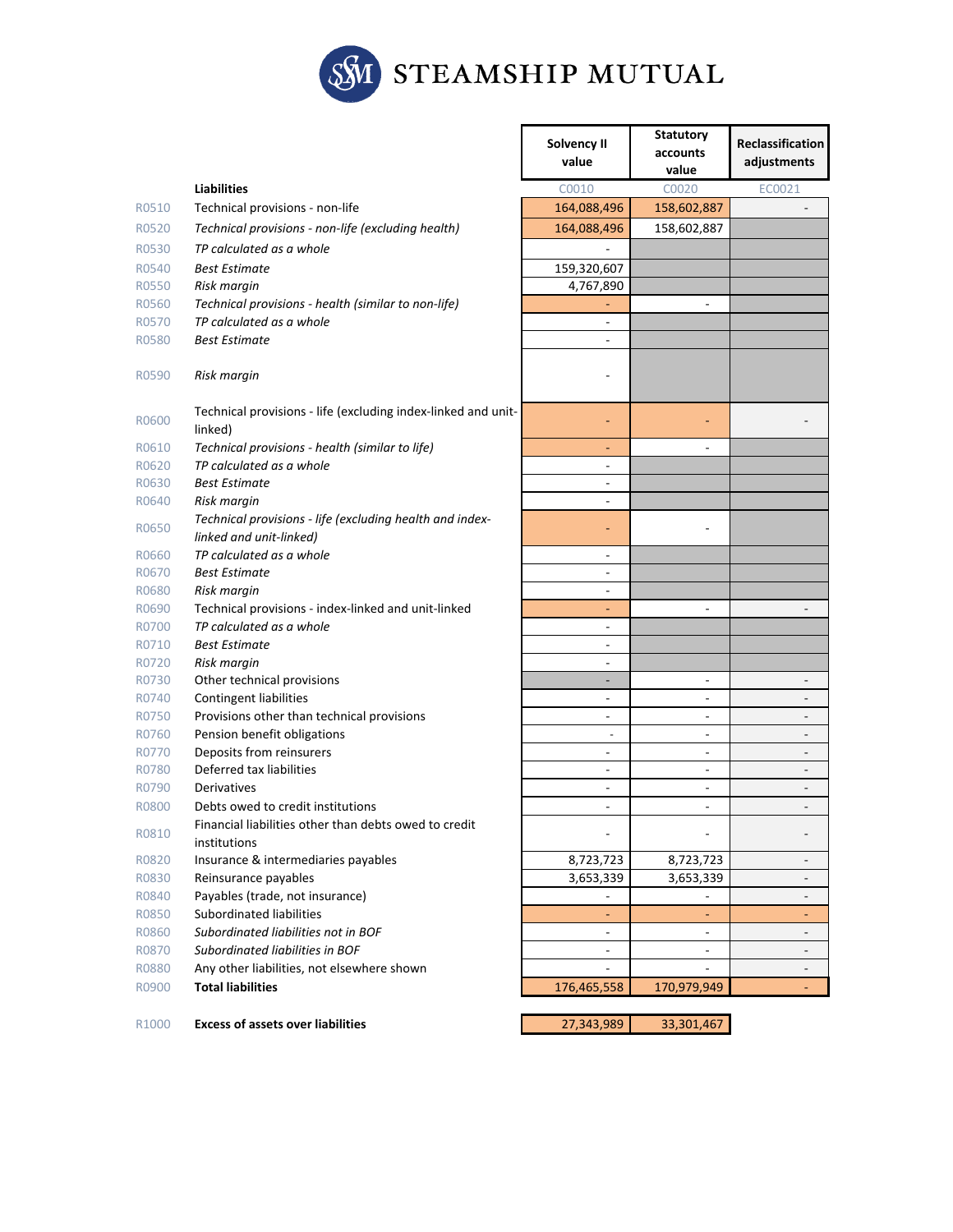#### **S.05.01.02 – Premium, claims and expenses by line of business**

|           |                                                                            | C0010              | C0020                                       | C0030                                     | C0040                                      | C0050                       | C0060                                                                                                                        | C0070                                                             | C0080                | C0090                                                  | C0100 C0110 C0120              |                |                                        |        | C0130 C0140  | C0150                               | C0160        | C0200        |
|-----------|----------------------------------------------------------------------------|--------------------|---------------------------------------------|-------------------------------------------|--------------------------------------------|-----------------------------|------------------------------------------------------------------------------------------------------------------------------|-------------------------------------------------------------------|----------------------|--------------------------------------------------------|--------------------------------|----------------|----------------------------------------|--------|--------------|-------------------------------------|--------------|--------------|
|           | Non-life                                                                   |                    |                                             |                                           |                                            |                             | Line of Business for: non-life insurance and reinsurance obligations (direct business and accepted proportional reinsurance) |                                                                   |                      |                                                        |                                |                |                                        |        |              | Line of business for: accepted non- |              |              |
|           |                                                                            | Medical<br>expense | Income<br>protection<br>insurance insurance | Workers'<br>compensa<br>tion<br>insurance | Motor<br>vehicle<br>liability<br>insurance | Other<br>motor<br>insurance | Marine,<br>aviation and<br>transport<br>insurance                                                                            | <b>Fire and</b><br>other<br>damage<br>to<br>property<br>insurance | General<br>liability | <b>Credit and</b><br>suretyship<br>insurance insurance | Legal<br>expenses<br>insurance | Assist<br>ance | Miscella<br>neous<br>financial<br>loss | Health | Casualt<br>y | Marine,<br>aviation,<br>transport   | Propert<br>y | <b>Total</b> |
|           | <b>Premiums written</b><br>R0110 Gross - Direct Business                   |                    |                                             |                                           |                                            |                             | 80,693,583                                                                                                                   |                                                                   |                      |                                                        |                                |                |                                        |        |              |                                     |              | 80,693,583   |
| R0120     | Gross - Proportional reinsurance accepted                                  |                    |                                             |                                           |                                            |                             |                                                                                                                              |                                                                   |                      |                                                        |                                |                |                                        |        |              |                                     |              |              |
|           | R0130 Gross - Non-proportional reinsurance accepted                        |                    |                                             |                                           |                                            |                             |                                                                                                                              |                                                                   |                      |                                                        |                                |                |                                        |        |              |                                     |              |              |
|           | R0140 Reinsurers' share                                                    |                    |                                             |                                           |                                            |                             | 56,725,361                                                                                                                   |                                                                   |                      |                                                        |                                |                |                                        |        |              |                                     |              | 56,725,361   |
| R0200 Net |                                                                            |                    |                                             |                                           |                                            |                             | 23,968,222                                                                                                                   |                                                                   |                      |                                                        |                                |                |                                        |        |              |                                     |              | 23,968,222   |
|           | <b>Premiums earned</b>                                                     |                    |                                             |                                           |                                            |                             |                                                                                                                              |                                                                   |                      |                                                        |                                |                |                                        |        |              |                                     |              |              |
|           | R0210 Gross - Direct Business                                              |                    |                                             |                                           |                                            |                             | 79,605,072                                                                                                                   |                                                                   |                      |                                                        |                                |                |                                        |        |              |                                     |              | 79,605,072   |
|           | R0220 Gross - Proportional reinsurance accepted                            |                    |                                             |                                           |                                            |                             |                                                                                                                              |                                                                   |                      |                                                        |                                |                |                                        |        |              |                                     |              |              |
|           | R0230 Gross - Non-proportional reinsurance accepted                        |                    |                                             |                                           |                                            |                             |                                                                                                                              |                                                                   |                      |                                                        |                                |                |                                        |        |              |                                     |              |              |
|           | R0240 Reinsurers' share                                                    |                    |                                             |                                           |                                            |                             | 56,725,361                                                                                                                   |                                                                   |                      |                                                        |                                |                |                                        |        |              |                                     |              | 56,725,361   |
| R0300 Net |                                                                            |                    |                                             |                                           |                                            |                             | 22,879,711                                                                                                                   |                                                                   |                      |                                                        |                                |                |                                        |        |              |                                     |              | 22,879,711   |
|           | <b>Claims incurred</b>                                                     |                    |                                             |                                           |                                            |                             |                                                                                                                              |                                                                   |                      |                                                        |                                |                |                                        |        |              |                                     |              |              |
|           | R0310 Gross - Direct Business                                              |                    |                                             |                                           |                                            |                             | 89,799,784                                                                                                                   |                                                                   |                      |                                                        |                                |                |                                        |        |              |                                     |              | 89,799,784   |
|           | R0320 Gross - Proportional reinsurance accepted                            |                    |                                             |                                           |                                            |                             |                                                                                                                              |                                                                   |                      |                                                        |                                |                |                                        |        |              |                                     |              |              |
| R0330     | Gross - Non-proportional reinsurance accepted                              |                    |                                             |                                           |                                            |                             |                                                                                                                              |                                                                   |                      |                                                        |                                |                |                                        |        |              |                                     |              |              |
|           | R0340 Reinsurers' share                                                    |                    |                                             |                                           |                                            |                             | 83,272,149                                                                                                                   |                                                                   |                      |                                                        |                                |                |                                        |        |              |                                     |              | 83,272,149   |
| R0400     | Net                                                                        |                    |                                             |                                           |                                            |                             | 6,527,635                                                                                                                    |                                                                   |                      |                                                        |                                |                |                                        |        |              |                                     |              | 6,527,635    |
|           | Changes in other technical provisions                                      |                    |                                             |                                           |                                            |                             |                                                                                                                              |                                                                   |                      |                                                        |                                |                |                                        |        |              |                                     |              |              |
| R0420     | R0410 Gross - Direct Business<br>Gross - Proportional reinsurance accepted |                    |                                             |                                           |                                            |                             |                                                                                                                              |                                                                   |                      |                                                        |                                |                |                                        |        |              |                                     |              |              |
| R0430     | Gross - Non-proportional reinsurance accepted                              |                    |                                             |                                           |                                            |                             |                                                                                                                              |                                                                   |                      |                                                        |                                |                |                                        |        |              |                                     |              |              |
|           | R0440 Reinsurers' share                                                    |                    |                                             |                                           |                                            |                             |                                                                                                                              |                                                                   |                      |                                                        |                                |                |                                        |        |              |                                     |              | $\sim$       |
| R0500 Net |                                                                            |                    |                                             |                                           |                                            |                             |                                                                                                                              |                                                                   |                      |                                                        |                                |                |                                        |        |              |                                     |              | ÷.           |
|           |                                                                            |                    |                                             |                                           |                                            |                             |                                                                                                                              |                                                                   |                      |                                                        |                                |                |                                        |        |              |                                     |              |              |
|           | R0550 Expenses incurred                                                    |                    |                                             |                                           |                                            |                             | 18,677,892                                                                                                                   |                                                                   |                      |                                                        |                                |                |                                        |        |              |                                     |              | 18,677,892   |
|           | <b>Administrative expenses</b>                                             |                    |                                             |                                           |                                            |                             |                                                                                                                              |                                                                   |                      |                                                        |                                |                |                                        |        |              |                                     |              |              |
|           | R0610 Gross - Direct Business                                              |                    |                                             |                                           |                                            |                             | 2,498,007                                                                                                                    |                                                                   |                      |                                                        |                                |                |                                        |        |              |                                     |              | 2,498,007    |
| R0620     | Gross - Proportional reinsurance accepted                                  |                    |                                             |                                           |                                            |                             |                                                                                                                              |                                                                   |                      |                                                        |                                |                |                                        |        |              |                                     |              |              |
|           | R0630 Gross - Non-proportional reinsurance accepted                        |                    |                                             |                                           |                                            |                             |                                                                                                                              |                                                                   |                      |                                                        |                                |                |                                        |        |              |                                     |              |              |
|           | R0640 Reinsurers' share                                                    |                    |                                             |                                           |                                            |                             |                                                                                                                              |                                                                   |                      |                                                        |                                |                |                                        |        |              |                                     |              |              |
| R0700 Net |                                                                            |                    |                                             |                                           |                                            |                             | 2,498,007                                                                                                                    |                                                                   |                      |                                                        |                                |                |                                        |        |              |                                     |              | 2,498,007    |
|           | Investment management expenses<br>R0710 Gross - Direct Business            |                    |                                             |                                           |                                            |                             |                                                                                                                              |                                                                   |                      |                                                        |                                |                |                                        |        |              |                                     |              |              |
| R0720     | Gross - Proportional reinsurance accepted                                  |                    |                                             |                                           |                                            |                             |                                                                                                                              |                                                                   |                      |                                                        |                                |                |                                        |        |              |                                     |              |              |
| R0730     | Gross - Non-proportional reinsurance accepted                              |                    |                                             |                                           |                                            |                             |                                                                                                                              |                                                                   |                      |                                                        |                                |                |                                        |        |              |                                     |              |              |
| R0740     | Reinsurers' share                                                          |                    |                                             |                                           |                                            |                             |                                                                                                                              |                                                                   |                      |                                                        |                                |                |                                        |        |              |                                     |              |              |
| R0800 Net |                                                                            |                    |                                             |                                           |                                            |                             |                                                                                                                              |                                                                   |                      |                                                        |                                |                |                                        |        |              |                                     |              | $\sim$       |
|           | <b>Claims management expenses</b>                                          |                    |                                             |                                           |                                            |                             |                                                                                                                              |                                                                   |                      |                                                        |                                |                |                                        |        |              |                                     |              |              |
|           | R0810 Gross - Direct Business                                              |                    |                                             |                                           |                                            |                             | 5,616,748                                                                                                                    |                                                                   |                      |                                                        |                                |                |                                        |        |              |                                     |              | 5,616,748    |
| R0820     | Gross - Proportional reinsurance accepted                                  |                    |                                             |                                           |                                            |                             |                                                                                                                              |                                                                   |                      |                                                        |                                |                |                                        |        |              |                                     |              |              |
| R0830     | Gross - Non-proportional reinsurance accepted                              |                    |                                             |                                           |                                            |                             |                                                                                                                              |                                                                   |                      |                                                        |                                |                |                                        |        |              |                                     |              |              |
| R0840     | Reinsurers' share                                                          |                    |                                             |                                           |                                            |                             |                                                                                                                              |                                                                   |                      |                                                        |                                |                |                                        |        |              |                                     |              |              |
| R0900 Net |                                                                            |                    |                                             |                                           |                                            |                             | 5,616,748                                                                                                                    |                                                                   |                      |                                                        |                                |                |                                        |        |              |                                     |              | 5,616,748    |
|           | <b>Acquisition expenses</b>                                                |                    |                                             |                                           |                                            |                             |                                                                                                                              |                                                                   |                      |                                                        |                                |                |                                        |        |              |                                     |              |              |
|           | R0910 Gross - Direct Business                                              |                    |                                             |                                           |                                            |                             | 10,563,138                                                                                                                   |                                                                   |                      |                                                        |                                |                |                                        |        |              |                                     |              | 10,563,138   |
|           | R0920 Gross - Proportional reinsurance accepted                            |                    |                                             |                                           |                                            |                             |                                                                                                                              |                                                                   |                      |                                                        |                                |                |                                        |        |              |                                     |              |              |
| R0930     | Gross - Non-proportional reinsurance accepted<br>R0940 Reinsurers' share   |                    |                                             |                                           |                                            |                             |                                                                                                                              |                                                                   |                      |                                                        |                                |                |                                        |        |              |                                     |              | <b>A</b>     |
| R1000 Net |                                                                            |                    |                                             |                                           |                                            |                             | 10,563,138                                                                                                                   |                                                                   |                      |                                                        |                                |                |                                        |        |              |                                     |              | 10,563,138   |
|           | <b>Overhead expenses</b>                                                   |                    |                                             |                                           |                                            |                             |                                                                                                                              |                                                                   |                      |                                                        |                                |                |                                        |        |              |                                     |              |              |
|           | R1010 Gross - Direct Business                                              |                    |                                             |                                           |                                            |                             |                                                                                                                              |                                                                   |                      |                                                        |                                |                |                                        |        |              |                                     |              |              |
|           | R1020 Gross - Proportional reinsurance accepted                            |                    |                                             |                                           |                                            |                             |                                                                                                                              |                                                                   |                      |                                                        |                                |                |                                        |        |              |                                     |              | $\sim$       |
|           | R1030 Gross - Non-proportional reinsurance accepted                        |                    |                                             |                                           |                                            |                             |                                                                                                                              |                                                                   |                      |                                                        |                                |                |                                        |        |              |                                     |              | ÷.           |
|           | R1040 Reinsurers' share                                                    |                    |                                             |                                           |                                            |                             |                                                                                                                              |                                                                   |                      |                                                        |                                |                |                                        |        |              |                                     |              |              |
| R1100 Net |                                                                            |                    |                                             |                                           |                                            |                             |                                                                                                                              |                                                                   |                      |                                                        |                                |                |                                        |        |              |                                     |              |              |
|           | R1200 Other expenses                                                       |                    |                                             |                                           |                                            |                             |                                                                                                                              |                                                                   |                      |                                                        |                                |                |                                        |        |              |                                     |              |              |

- 
- 
- 
- R0140 Reinsurers' share
- R0200 **Net**

#### **Premiums earned**R0210 **Gross - Direct Bu**

- 
- 
- R0240 Reinsurers' share
- R0300 **Net**

#### **Claims incurred**

#### R0310 **Gross - Direct I**

- 
- 
- R0340 Reinsurers' share
- R0400 **Net**

#### **Changes in other technical provisions**

- 
- 
- 
- R0440 Reinsurers' share
- R0500 **Net**

#### R0550 Expenses incurred

#### **Administrative expenses**

- 
- 
- R0640 Reinsurers' share
- R0700 **Net**
- **Investment management expenses**
- 
- 
- 
- R0740 Reinsurers' share R0800 **Net**

### **Claims management expenses**

- R0810 Gross Direct Business
- 
- 
- R0840 Reinsurers' share
- R0900 **Net**
- **Acquisition expenses** R0910 Gross - Direct Business
- 
- 
- R0940 Reinsurers' share
- R1000 **Net** 
	- **Overhead expenses**

#### R1010 Gross - Direct Business

- 
- 
- R1040 Reinsurers' share
- R1100 **Net**
- R1200 **Other expenses**
- R1300 Total expenses **Total expenses** 18,677,892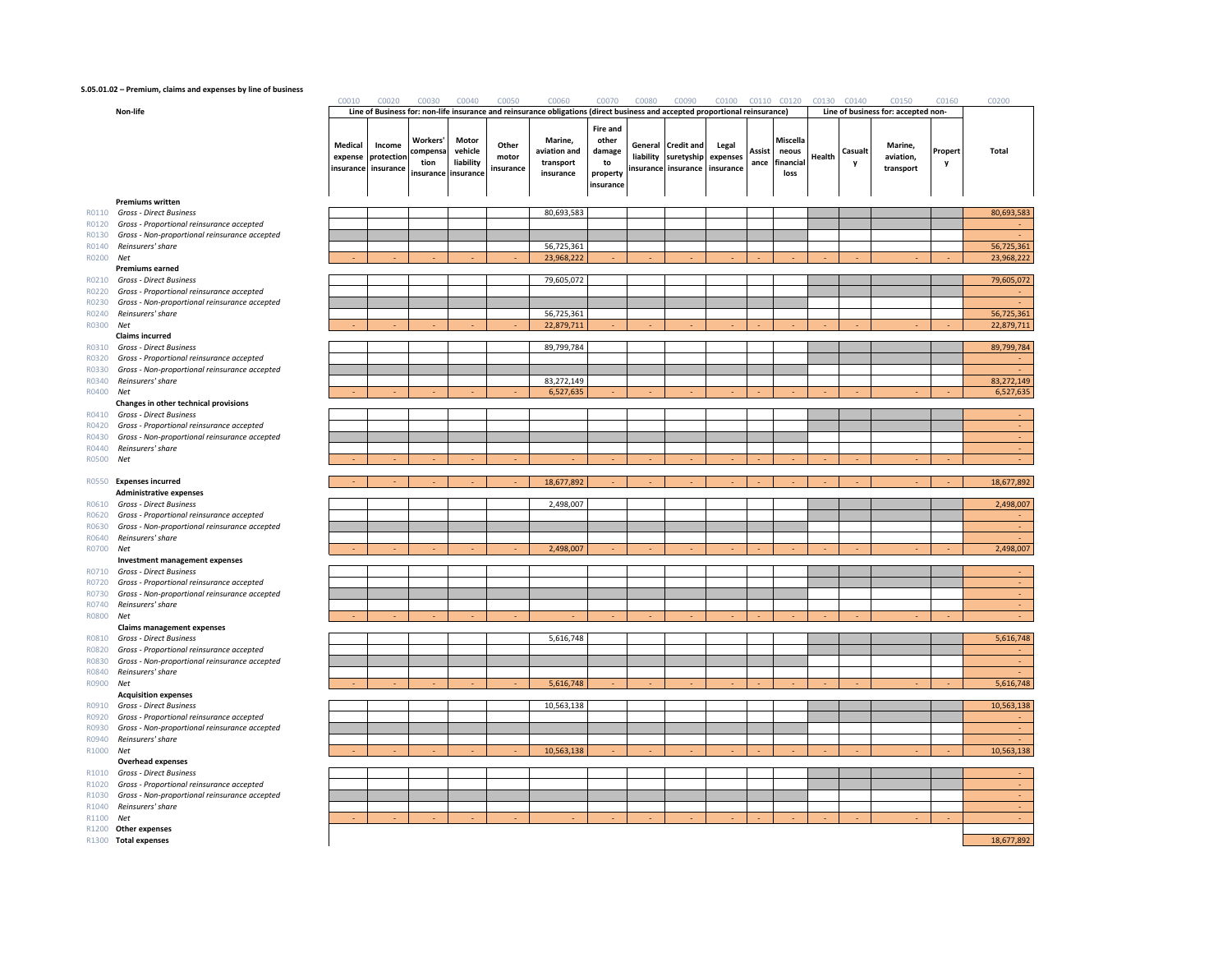#### **S.05.02.01 – Premium, claims and expenses by country**

|       |                                               | C0010                    | C0020          | C0030      | C0040                                                                        | C0050                    | C0060     | C0070               |
|-------|-----------------------------------------------|--------------------------|----------------|------------|------------------------------------------------------------------------------|--------------------------|-----------|---------------------|
|       | <b>Non-life</b>                               | <b>Home Country</b>      |                |            | Top 5 countries (by amount of gross premiums written) - non-life obligations |                          |           | <b>Total Top 5</b>  |
| R0010 |                                               |                          | <b>NL</b>      | <b>FR</b>  | <b>GR</b>                                                                    | <b>DE</b>                | <b>IT</b> | and home            |
|       |                                               | C0080                    | C0090          | C0100      | C0110                                                                        | C0120                    | C0130     | C0140               |
|       | <b>Premiums written</b>                       |                          |                |            |                                                                              |                          |           |                     |
| R0110 | <b>Gross - Direct Business</b>                | 35,194,877               | 15,195,015     | 6,733,182  | 6,602,492                                                                    | 5,853,000                | 5,265,309 | 74,843,875          |
| R0120 | Gross - Proportional reinsurance accepted     | $\blacksquare$           |                |            |                                                                              |                          | $\sim$    |                     |
| R0130 | Gross - Non-proportional reinsurance accepted |                          |                |            |                                                                              |                          |           |                     |
| R0140 | Reinsurers' share                             | 24,746,616               | 10,681,564     | 4,733,191  | 4,641,320                                                                    | 4,114,454                | 3,701,328 | 52,618,473          |
| R0200 | Net                                           | 10,448,261               | 4,513,452      | 1,999,991  | 1,961,171                                                                    | 1,738,546                | 1,563,981 | 22,225,402          |
|       | <b>Premiums earned</b>                        |                          |                |            |                                                                              |                          |           |                     |
| R0210 | <b>Gross - Direct Business</b>                | 35,669,956               | 14,990,142     | 6,642,399  | 6,513,471                                                                    | 5,774,084                | 5,194,317 | 74,784,369          |
| R0220 | Gross - Proportional reinsurance accepted     |                          |                |            |                                                                              |                          |           |                     |
| R0230 | Gross - Non-proportional reinsurance accepted |                          |                |            |                                                                              |                          |           |                     |
| R0240 | Reinsurers' share                             | 24,746,616               | 10,681,564     | 4,733,191  | 4,641,320                                                                    | 4,114,454                | 3,701,328 | 52,618,473          |
| R0300 | Net                                           | 10,923,340               | 4,308,578      | 1,909,208  | 1,872,150                                                                    | 1,659,630                | 1,492,989 | 22,165,896          |
|       | <b>Claims incurred</b>                        |                          |                |            |                                                                              |                          |           |                     |
| R0310 | <b>Gross - Direct Business</b>                | 12,168,371               | 9,146,836      | 34,850,084 | 3,365,626                                                                    | 26,569,102               | 1,902,456 | 88,002,475          |
| R0320 | Gross - Proportional reinsurance accepted     | ٠                        |                |            |                                                                              |                          |           |                     |
| R0330 | Gross - Non-proportional reinsurance accepted |                          |                |            |                                                                              |                          | ÷.        |                     |
| R0340 | Reinsurers' share                             | 6,329,515                | 8,014,870      | 32,901,656 | 2,456,015                                                                    | 25,156,404               | 787,016   | 75,645,476          |
| R0400 | Net                                           | 5,838,856                | 1,131,966      | 1,948,427  | 909,611                                                                      | 1,412,698                | 1,115,440 | 12,356,998          |
|       | Changes in other technical provisions         |                          |                |            |                                                                              |                          |           |                     |
| R0410 | <b>Gross - Direct Business</b>                | $\overline{\phantom{a}}$ | $\sim$         |            | $\sim$                                                                       | $\overline{\phantom{a}}$ | $\sim$    |                     |
| R0420 | Gross - Proportional reinsurance accepted     | $\blacksquare$           | ä,             | $\sim$     | $\overline{a}$                                                               | $\sim$                   | $\sim$    | $\omega_{\rm{max}}$ |
| R0430 | Gross - Non-proportional reinsurance accepted |                          | ٠              |            |                                                                              | $\blacksquare$           | ٠         |                     |
| R0440 | Reinsurers' share                             | $\overline{\phantom{a}}$ | $\sim$         | $\sim$     | $\sim$                                                                       | $\sim$                   | $\sim$    | $\sim$              |
| R0500 | Net                                           | $\overline{\phantom{0}}$ | $\blacksquare$ |            | ÷                                                                            |                          | $\sim$    |                     |
|       |                                               |                          |                |            |                                                                              |                          |           |                     |
| R0550 | <b>Expenses incurred</b>                      | 5,884,135                | 6,658,534      | 1,270,829  | 1,022,507                                                                    | 976,989                  | 1,108,299 | 16,921,292          |
| R1200 | Other expenses                                |                          |                |            |                                                                              |                          |           |                     |

R1300 **Total expenses** 16,921,292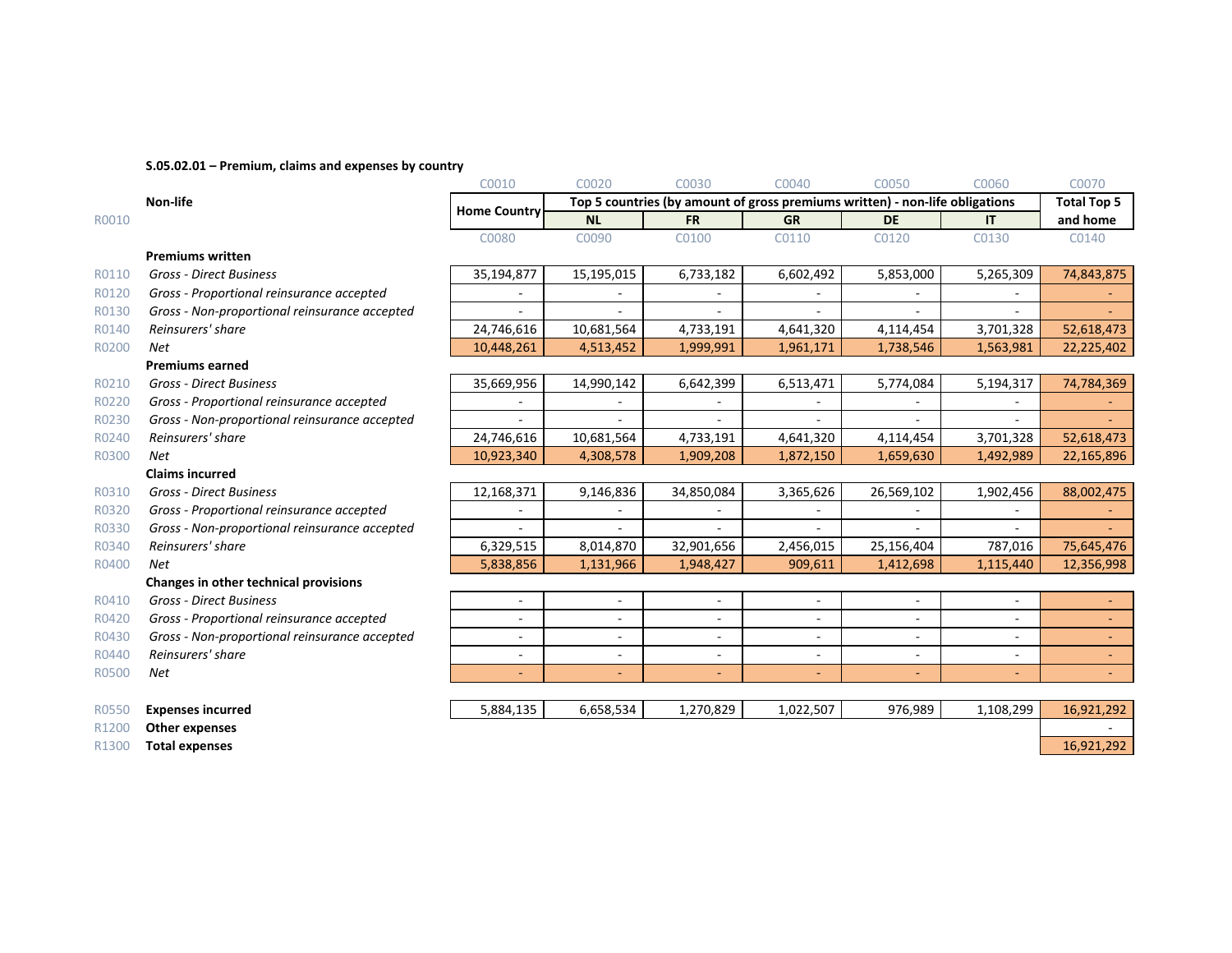

#### **S.17.01.02 – Non‐Life Technical Provisions**

|                                                                                | C0020     | C0030 | nnan | rnnsn | conzo                                                 |   |             | CO110 |  | 01140 | C0150                                 | C0160 | C0170      | C0180                               |  |
|--------------------------------------------------------------------------------|-----------|-------|------|-------|-------------------------------------------------------|---|-------------|-------|--|-------|---------------------------------------|-------|------------|-------------------------------------|--|
|                                                                                |           |       |      |       | Direct business and accepted proportional reinsurance |   |             |       |  |       | Accepted non-proportional reinsurance |       |            |                                     |  |
|                                                                                | ت ہ<br>-2 | -     |      |       | - 5<br>$\mathbf{r}$                                   | ௨ | 곧 을 많<br>≞. |       |  |       |                                       | മര    | 7 هـ.<br>௨ | <b>Total Non-Life</b><br>obligation |  |
| Technical provisions calculated as a whole                                     |           |       |      |       |                                                       |   |             |       |  |       |                                       |       |            |                                     |  |
| Direct business<br>R0020                                                       |           |       |      |       |                                                       |   |             |       |  |       |                                       |       |            |                                     |  |
| Accepted proportional reinsurance business                                     |           |       |      |       |                                                       |   |             |       |  |       |                                       |       |            |                                     |  |
| R0040 Accepted non-proportional reinsurance                                    |           |       |      |       |                                                       |   |             |       |  |       |                                       |       |            |                                     |  |
| Total Recoverables from reinsurance/SPV and Finite Re after the adjustment for |           |       |      |       |                                                       |   |             |       |  |       |                                       |       |            |                                     |  |

R0020 Direct business

- 
- 
- expected losses due to counterparty default associated to TP as <sup>a</sup> whole

#### **Technical provisions calculated as <sup>a</sup> sum of BE and RM Best estimate**

#### **Premium provisions**

- R0060 Gross Total R0070 Gross - direct business
- 
- 
- 
- R0100 Total recoverable from reinsurance/SPV and Finite Re before the adjustment<br> $R0100$  for expected losses due to counterparty default for expected losses due to counterparty default<br>Recoverables from reinsurance (except SPV and Finite Reinsurance) before
- R0110 networking ...
- 
- 
- 
- R0150 **Net Best Estimate of Premium**

#### **Claims provisions**

#### R0160 Gross - Total

- R0170 Gross direct business
- 
- 
- 
- 
- 
- 
- 
- 

R0280 Risk margin

|       | Premium provisions                                                            |  |  |            |  |  |  |  |  |            |
|-------|-------------------------------------------------------------------------------|--|--|------------|--|--|--|--|--|------------|
| R0060 | Gross - Total                                                                 |  |  | 15,226,427 |  |  |  |  |  | 15,226,427 |
|       | Gross - direct business                                                       |  |  | 15.226.427 |  |  |  |  |  | 15,226,427 |
|       | Gross - accepted proportional reinsurance business                            |  |  |            |  |  |  |  |  |            |
|       | Gross - accepted non-proportional reinsurance business                        |  |  | 15,226,427 |  |  |  |  |  |            |
| R0100 | Total recoverable from reinsurance/SPV and Finite Re before the adjustment    |  |  | 12,518,041 |  |  |  |  |  | 12,518,041 |
|       | for expected losses due to counterparty default                               |  |  |            |  |  |  |  |  |            |
| R0110 | Recoverables from reinsurance (except SPV and Finite Reinsurance) before      |  |  | 12,518,041 |  |  |  |  |  | 12,518,041 |
|       | adjustment for expected losses                                                |  |  |            |  |  |  |  |  |            |
| R0120 | Recoverables from SPV before adjustment for expected losses                   |  |  |            |  |  |  |  |  |            |
|       | Recoverables from Finite Reinsurance before adjustment for expected losses    |  |  |            |  |  |  |  |  |            |
| R0140 | Total recoverable from reinsurance/SPV and Finite Re after the adjustment for |  |  | 12,518,041 |  |  |  |  |  | 12,518,041 |
|       | expected losses due to counterparty default                                   |  |  |            |  |  |  |  |  |            |
|       | <b>Net Best Estimate of Premium Provisions</b>                                |  |  | 2,708,386  |  |  |  |  |  | 2,708,386  |

|       | R0160 Gross - Total                                                           | $\sim$ |  | $\sim$ | 144,094,180 |  | $\sim$ |  |  | $\sim$ | 144,094,180 |
|-------|-------------------------------------------------------------------------------|--------|--|--------|-------------|--|--------|--|--|--------|-------------|
| R0170 | Gross - direct business                                                       |        |  |        | 144,094,180 |  |        |  |  |        | 144,094,180 |
| R0180 | Gross - accepted proportional reinsurance business                            |        |  |        |             |  |        |  |  |        |             |
| R0190 | Gross - accepted non-proportional reinsurance business                        |        |  |        |             |  |        |  |  |        |             |
| R0200 | Total recoverable from reinsurance/SPV and Finite Re before the adjustment    |        |  |        | 131,725,193 |  |        |  |  |        | 131,725,193 |
|       | for expected losses due to counterparty default                               |        |  |        |             |  |        |  |  |        |             |
| R0210 | Recoverables from reinsurance (except SPV and Finite Reinsurance) before      |        |  |        | 131,725,193 |  |        |  |  |        | 131,725,193 |
|       | adjustment for expected losses                                                |        |  |        |             |  |        |  |  |        |             |
| R0220 | Recoverables from SPV before adjustment for expected losses                   |        |  |        |             |  |        |  |  |        |             |
| R0230 | Recoverables from Finite Reinsurance before adjustment for expected losses    |        |  |        |             |  |        |  |  |        |             |
| R0240 | Total recoverable from reinsurance/SPV and Finite Re after the adjustment for |        |  |        | 131,725,193 |  |        |  |  |        | 131,725,193 |
|       | expected losses due to counterparty default                                   |        |  |        |             |  |        |  |  |        |             |
| R0250 | <b>Net Best Estimate of Claims Provisions</b>                                 |        |  |        | 12,368,987  |  |        |  |  |        | 12,368,987  |
|       |                                                                               |        |  |        |             |  |        |  |  |        |             |
|       | Total best estimate - gross                                                   |        |  |        | 159,320,607 |  | $\sim$ |  |  |        | 159,320,607 |
|       | Total best estimate - net                                                     |        |  |        | 15,077,373  |  | $\sim$ |  |  |        | 15,077,373  |
|       |                                                                               |        |  |        |             |  |        |  |  |        |             |
|       | R0280 Risk margin                                                             |        |  |        | 4,767,890   |  |        |  |  |        | 4,767,890   |
|       |                                                                               |        |  |        |             |  |        |  |  |        |             |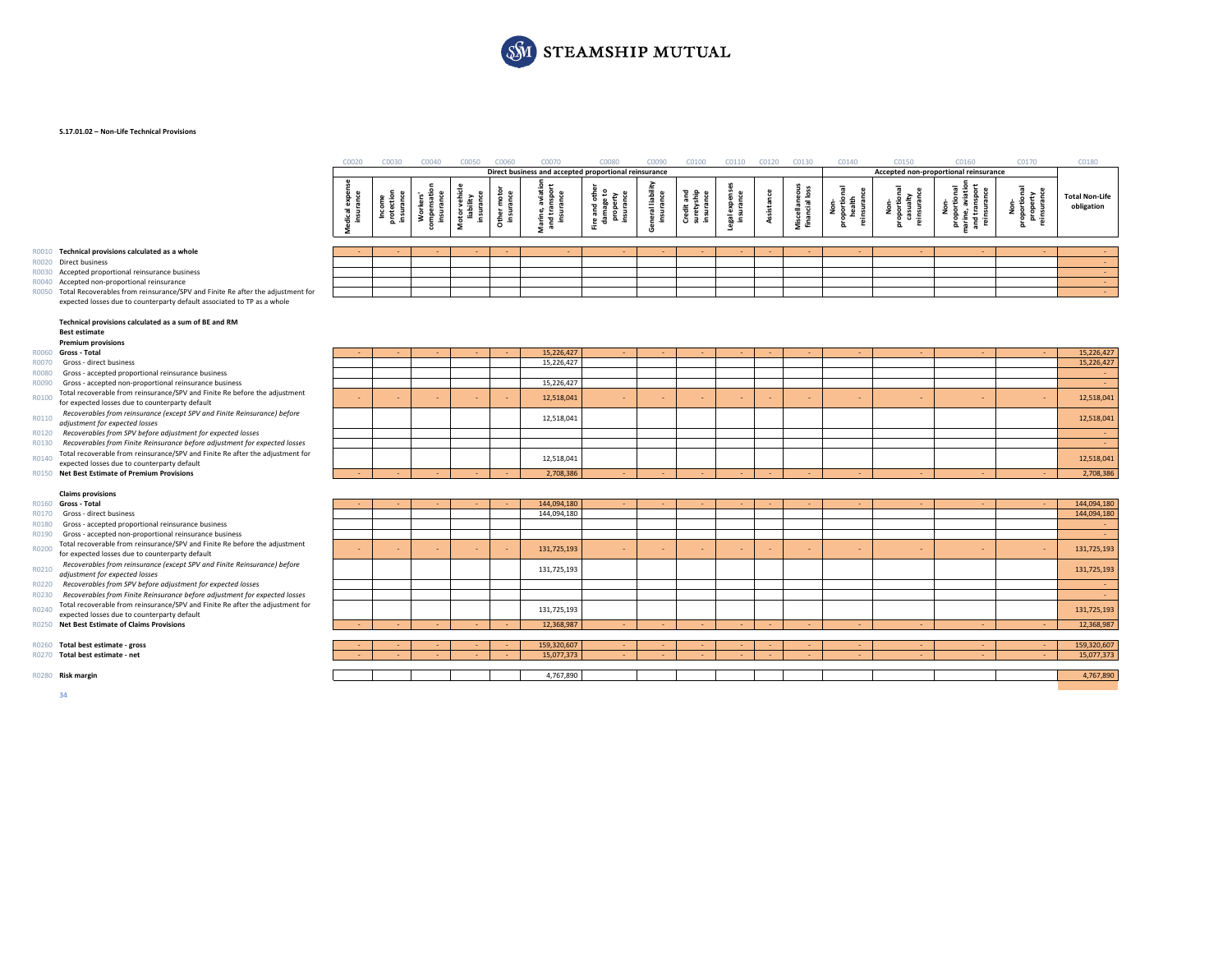

#### **S.17.01.02 – Non‐Life Technical Provisions**

|       |                                                                                      | C0020                        | C0030                             | C0040                                            | C0050                                   | C0060                    | C0070                                                 | C0080                                               | C0090                          | C0100                                 | C0110                      | C0120      | C0130                           | C0140                                         | C0150                                               | C0160                                                                    | C0170                                           | C0180                               |
|-------|--------------------------------------------------------------------------------------|------------------------------|-----------------------------------|--------------------------------------------------|-----------------------------------------|--------------------------|-------------------------------------------------------|-----------------------------------------------------|--------------------------------|---------------------------------------|----------------------------|------------|---------------------------------|-----------------------------------------------|-----------------------------------------------------|--------------------------------------------------------------------------|-------------------------------------------------|-------------------------------------|
|       |                                                                                      |                              |                                   |                                                  |                                         |                          | Direct business and accepted proportional reinsurance |                                                     |                                |                                       |                            |            |                                 |                                               |                                                     | Accepted non-proportional reinsurance                                    |                                                 |                                     |
|       |                                                                                      | insurance<br>expe<br>Medical | Income<br>protection<br>insurance | ompensation<br>insurance<br><b>Workers'</b><br>g | Motor vehicle<br>liability<br>insurance | Other motor<br>insurance | Marine, aviation<br>and transport<br>insurance        | Fire and othe<br>damage to<br>property<br>insurance | General liability<br>insurance | Credit and<br>suretyship<br>insurance | Legal expense<br>insurance | Assistance | Miscellaneous<br>financial loss | Non-<br>proportional<br>health<br>reinsurance | 힡<br>Non-<br>proportiona<br>casualty<br>reinsurance | Non-<br>proportional<br>marine, aviatior<br>and transport<br>reinsurance | Non-<br>proportional<br>property<br>reinsurance | <b>Total Non-Life</b><br>obligation |
|       | Amount of the transitional on Technical Provisions                                   |                              |                                   |                                                  |                                         |                          |                                                       |                                                     |                                |                                       |                            |            |                                 |                                               |                                                     |                                                                          |                                                 |                                     |
|       | R0290 TP as a whole                                                                  |                              |                                   |                                                  |                                         |                          |                                                       |                                                     |                                |                                       |                            |            |                                 |                                               |                                                     |                                                                          |                                                 | $\sim$                              |
|       | R0300 Best estimate                                                                  |                              |                                   |                                                  |                                         |                          |                                                       |                                                     |                                |                                       |                            |            |                                 |                                               |                                                     |                                                                          |                                                 | $\sim$                              |
|       | R0310 Risk margin                                                                    |                              |                                   |                                                  |                                         |                          |                                                       |                                                     |                                |                                       |                            |            |                                 |                                               |                                                     |                                                                          |                                                 | <b>Section</b>                      |
|       | R0320 Technical provisions - total                                                   | $\sim$                       |                                   |                                                  |                                         |                          | 164,088,496                                           | $\sim$                                              |                                |                                       |                            |            |                                 |                                               |                                                     | $\sim$                                                                   | ٠                                               | 164,088,496                         |
|       | Recoverable from reinsurance contract/SPV and Finite Re after the                    |                              |                                   |                                                  |                                         |                          |                                                       |                                                     |                                |                                       |                            |            |                                 |                                               |                                                     |                                                                          |                                                 |                                     |
| R0330 | adjustment for expected losses due to counterparty default - total                   |                              |                                   |                                                  |                                         |                          | 144,243,234                                           | $\sim$                                              |                                |                                       |                            |            | ÷                               |                                               |                                                     |                                                                          | $\overline{\phantom{a}}$                        | 144,243,234                         |
| R0340 | Technical provisions minus recoverables from reinsurance/SPV and Finite Re-<br>total |                              |                                   |                                                  |                                         |                          | 19,845,262                                            |                                                     |                                |                                       |                            |            |                                 |                                               |                                                     |                                                                          |                                                 | 19,845,262                          |
|       |                                                                                      |                              |                                   |                                                  |                                         |                          |                                                       |                                                     |                                |                                       |                            |            |                                 |                                               |                                                     |                                                                          |                                                 |                                     |
|       | Line of Business (LoB): further segmentation (Homogeneous Risk Groups)               |                              |                                   |                                                  |                                         |                          |                                                       |                                                     |                                |                                       |                            |            |                                 |                                               |                                                     |                                                                          |                                                 |                                     |
|       | R0350 Premium provisions - Total number of homogeneous risk group                    |                              |                                   |                                                  |                                         |                          | <sup>1</sup>                                          |                                                     |                                |                                       |                            |            |                                 |                                               |                                                     |                                                                          |                                                 |                                     |
|       | R0360 Claims provisions - Total number of homogeneous risk groups                    |                              |                                   |                                                  |                                         |                          | $\mathbf{1}$                                          |                                                     |                                |                                       |                            |            |                                 |                                               |                                                     |                                                                          |                                                 |                                     |
|       | Cash-flows of the Best estimate of Premium Provisions (Gross)<br>Cash out-flows      |                              |                                   |                                                  |                                         |                          |                                                       |                                                     |                                |                                       |                            |            |                                 |                                               |                                                     |                                                                          |                                                 |                                     |
|       | R0370 Future benefits and claims                                                     |                              |                                   |                                                  |                                         |                          | 85,503,374                                            |                                                     |                                |                                       |                            |            |                                 |                                               |                                                     |                                                                          |                                                 | 85,503,374                          |
|       | R0380 Future expenses and other cash out-flows<br>Cash in-flows                      |                              |                                   |                                                  |                                         |                          | 23,636,767                                            |                                                     |                                |                                       |                            |            |                                 |                                               |                                                     |                                                                          |                                                 | 23,636,767                          |
|       | R0390 Future premiums                                                                |                              |                                   |                                                  |                                         |                          | 93,913,714                                            |                                                     |                                |                                       |                            |            |                                 |                                               |                                                     |                                                                          |                                                 | 93,913,714                          |
|       | R0400 Other cash in-flows (incl. Recoverables from salvages and subrogations)        |                              |                                   |                                                  |                                         |                          |                                                       |                                                     |                                |                                       |                            |            |                                 |                                               |                                                     |                                                                          |                                                 | $\sim$                              |
|       | Cash-flows of the Best estimate of Claims Provisions (Gross)<br>Cash out-flows       |                              |                                   |                                                  |                                         |                          |                                                       |                                                     |                                |                                       |                            |            |                                 |                                               |                                                     |                                                                          |                                                 |                                     |
|       | R0410 Future benefits and claims<br>R0420 Future expenses and other cash out-flows   |                              |                                   |                                                  |                                         |                          | 136,637,303<br>7,456,877                              |                                                     |                                |                                       |                            |            |                                 |                                               |                                                     |                                                                          |                                                 | 136,637,303<br>7,456,877            |
|       | Cash in-flows                                                                        |                              |                                   |                                                  |                                         |                          |                                                       |                                                     |                                |                                       |                            |            |                                 |                                               |                                                     |                                                                          |                                                 |                                     |
|       | R0430 Future premiums                                                                |                              |                                   |                                                  |                                         |                          |                                                       |                                                     |                                |                                       |                            |            |                                 |                                               |                                                     |                                                                          |                                                 | $\sim$                              |
|       | R0440 Other cash in-flows (incl. Recoverables from salvages and subrogations)        |                              |                                   |                                                  |                                         |                          |                                                       |                                                     |                                |                                       |                            |            |                                 |                                               |                                                     |                                                                          |                                                 | $\sim$                              |
|       |                                                                                      |                              |                                   |                                                  |                                         |                          |                                                       |                                                     |                                |                                       |                            |            |                                 |                                               |                                                     |                                                                          |                                                 |                                     |
|       | R0450 Percentage of gross Best Estimate calculated using approximations              |                              |                                   |                                                  |                                         |                          |                                                       |                                                     |                                |                                       |                            |            |                                 |                                               |                                                     |                                                                          |                                                 |                                     |
|       | R0460 Best estimate subject to transitional of the interest rate                     |                              |                                   |                                                  |                                         |                          |                                                       |                                                     |                                |                                       |                            |            |                                 |                                               |                                                     |                                                                          |                                                 | $\sim$                              |
|       | R0470 Technical provisions without transitional on interest rate                     |                              |                                   |                                                  |                                         |                          |                                                       |                                                     |                                |                                       |                            |            |                                 |                                               |                                                     |                                                                          |                                                 | $\sim$                              |
|       | R0480 Best estimate subject to volatility adjustment                                 |                              |                                   |                                                  |                                         |                          |                                                       |                                                     |                                |                                       |                            |            |                                 |                                               |                                                     |                                                                          |                                                 | <b>Card</b>                         |
| R0490 | Technical provisions without volatility adjustment and without others                |                              |                                   |                                                  |                                         |                          |                                                       |                                                     |                                |                                       |                            |            |                                 |                                               |                                                     |                                                                          |                                                 | $\sim$                              |
|       | transitional measures                                                                |                              |                                   |                                                  |                                         |                          |                                                       |                                                     |                                |                                       |                            |            |                                 |                                               |                                                     |                                                                          |                                                 |                                     |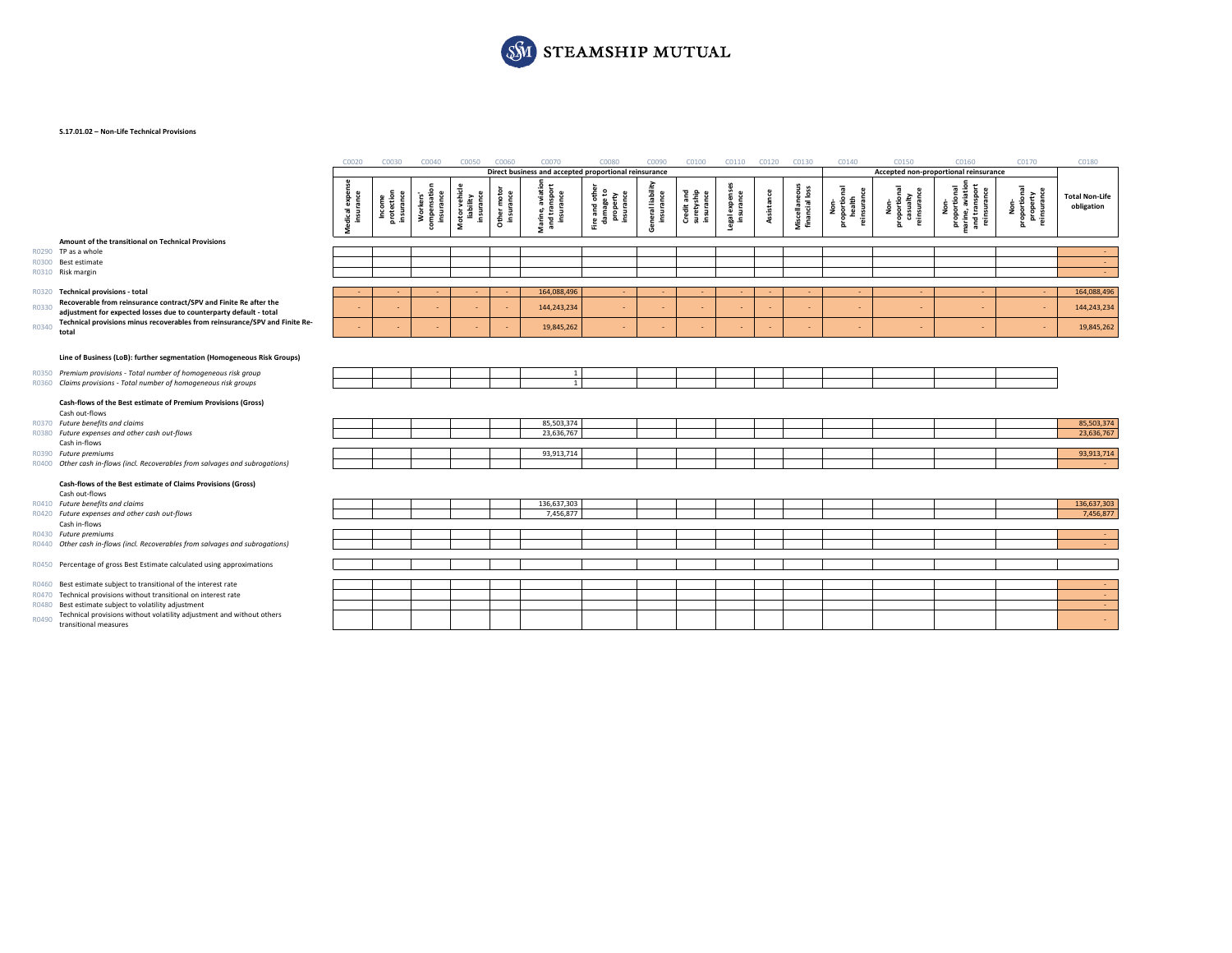#### **S.19.01.21 – Non‐Life insurance claims**

 $_{\rm N-1}$ 





‐ ‐ 96,395 96,395 96,395

 ‐ 340,759 340,759 340,759 N 1,548,291 1,548,291 1,548,291 1,548,291 1,548,291 1,548,291 1,548,291 1,548,291 1,548,291 1,548,291 1,548,291 1,548,291 1,548,291 1,548,291 1,548,291 1,548,291 1,548,291 1,548,291 1,548,291 1,548,291 1,548,291 1,548,291

**Total**

2,056,404 2,056,404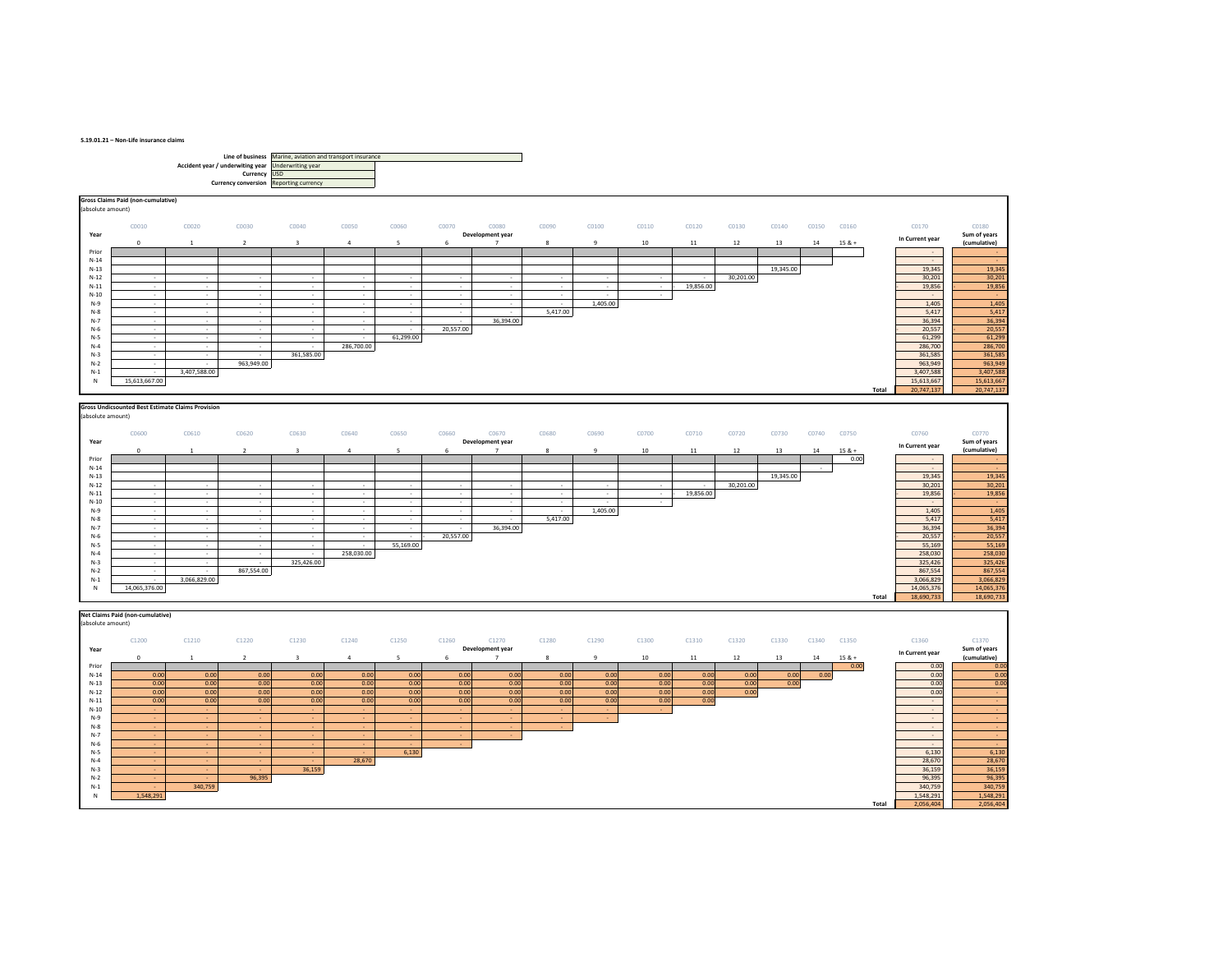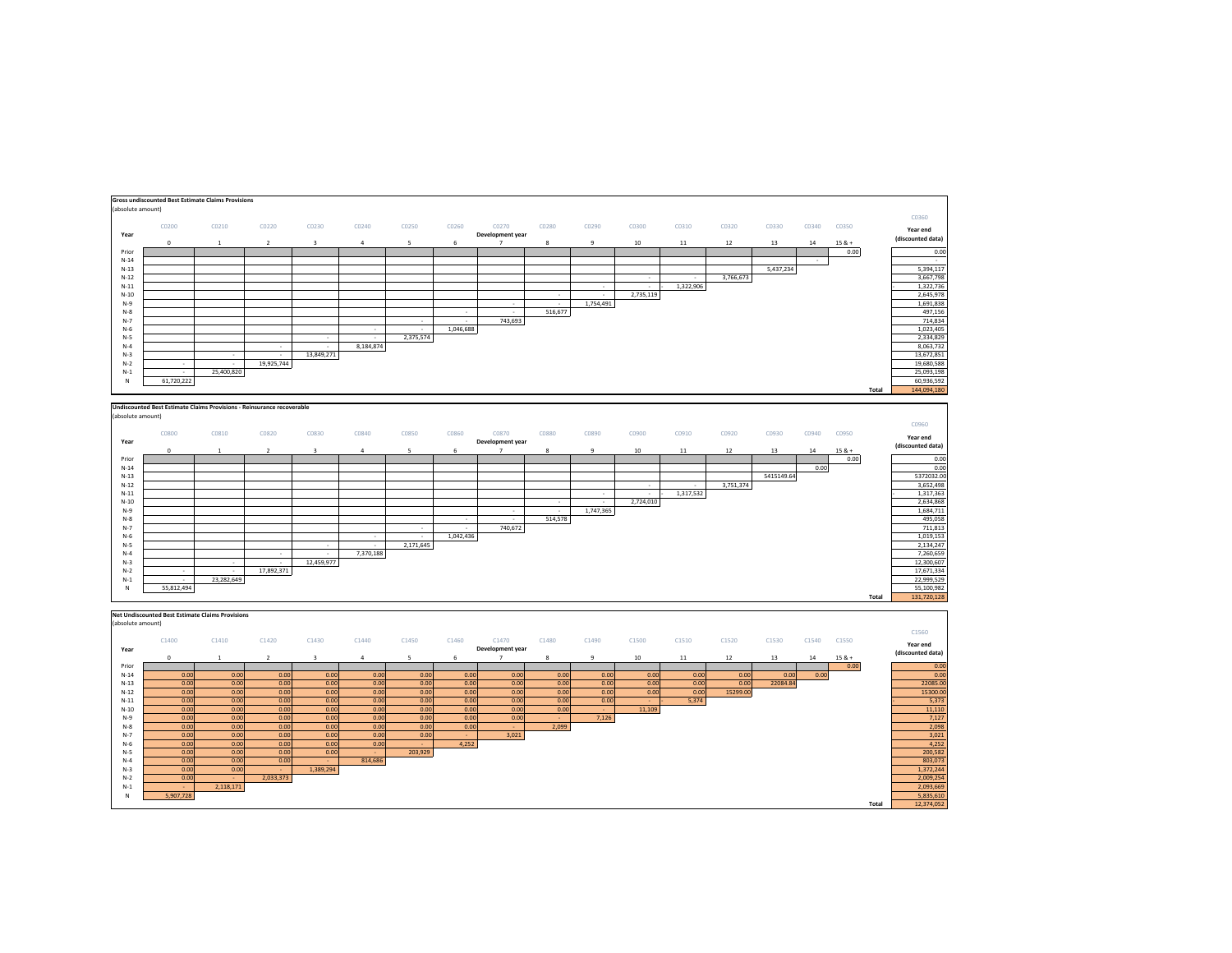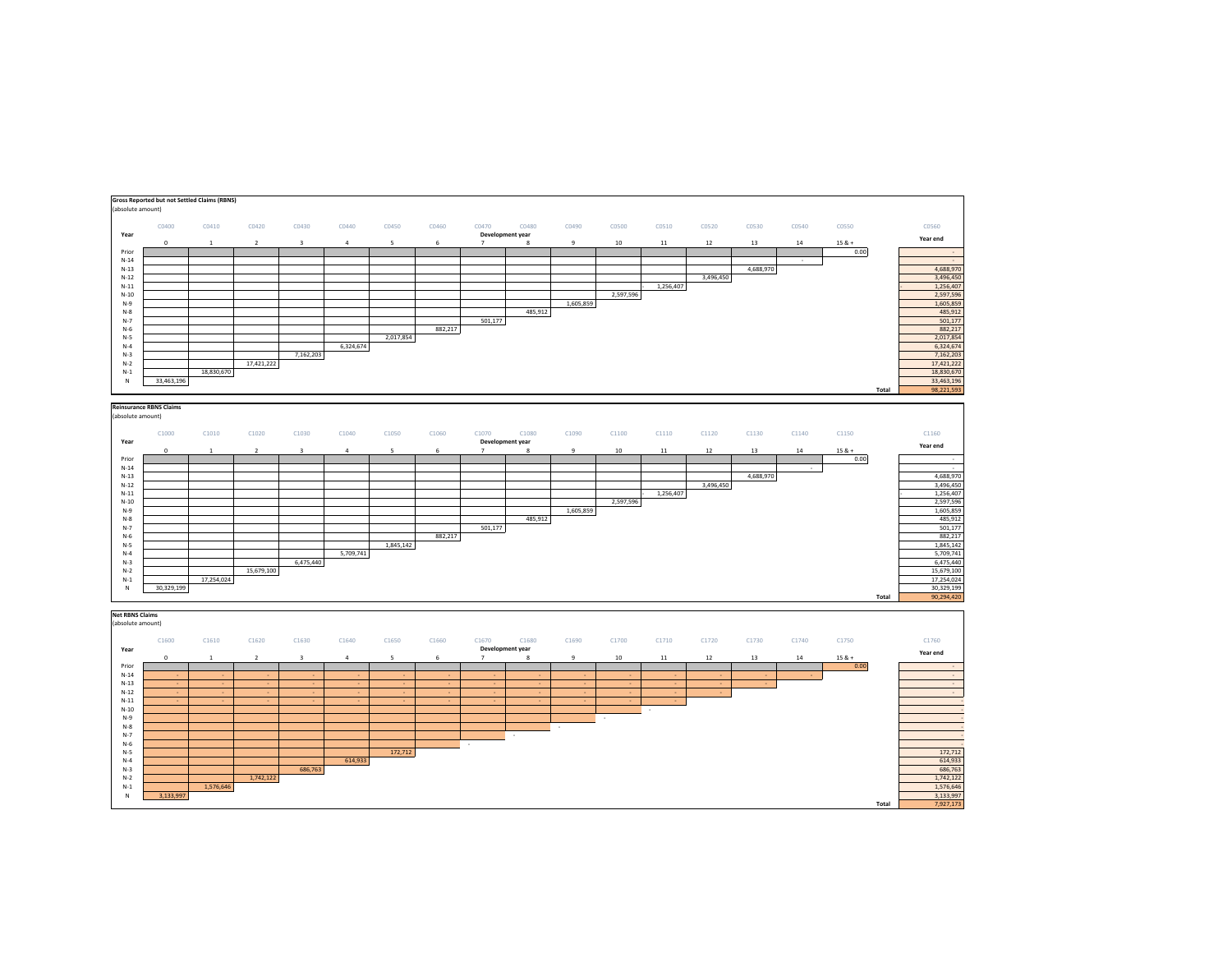

#### **S.23.01.01 – Own Funds**

|       | Basic own funds before deduction for participations in other financial sector as foreseen in article 68 of Delegated Regulation<br>2015/35                                                                                                                                                                                                                       | <b>Total</b> | Tier 1<br>unrestricted | Tier 1<br>restricted | Tier 2 | Tier 3 |
|-------|------------------------------------------------------------------------------------------------------------------------------------------------------------------------------------------------------------------------------------------------------------------------------------------------------------------------------------------------------------------|--------------|------------------------|----------------------|--------|--------|
|       |                                                                                                                                                                                                                                                                                                                                                                  | C0010        | C0020                  | C0030                | C0040  | C0050  |
| R0010 | Ordinary share capital (gross of own shares)                                                                                                                                                                                                                                                                                                                     |              |                        |                      |        |        |
| R0030 | Share premium account related to ordinary share capital                                                                                                                                                                                                                                                                                                          |              |                        |                      |        |        |
|       | R0040 Initial funds, members' contributions or the equivalent basic own - fund item for mutual and mutual-type undertakings                                                                                                                                                                                                                                      | 35,000,000   | 35,000,000             |                      |        |        |
| R0050 | Subordinated mutual member accounts                                                                                                                                                                                                                                                                                                                              |              |                        |                      |        |        |
|       | R0070 Surplus funds                                                                                                                                                                                                                                                                                                                                              |              |                        |                      |        |        |
| R0090 | Preference shares                                                                                                                                                                                                                                                                                                                                                |              |                        |                      |        |        |
|       | R0110 Share premium account related to preference shares                                                                                                                                                                                                                                                                                                         |              |                        |                      |        |        |
| R0130 | <b>Reconciliation reserve</b>                                                                                                                                                                                                                                                                                                                                    | 7,656,011    | 7,656,011              |                      |        |        |
|       | R0140 Subordinated liabilities                                                                                                                                                                                                                                                                                                                                   |              |                        |                      |        |        |
| R0160 | An amount equal to the value of net deferred tax assets                                                                                                                                                                                                                                                                                                          |              |                        |                      |        |        |
|       | R0180 Other own fund items approved by the supervisory authority as basic own funds not specified above                                                                                                                                                                                                                                                          |              |                        |                      |        |        |
| R0220 | Own funds from the financial statements that should not be represented by the reconciliation reserve and do not meet the criteria<br>to be classified as Solvency II own funds<br>Own funds from the financial statements that should not be represented by the reconciliation reserve and do not meet the criteria to<br>be classified as Solvency II own funds |              |                        |                      |        |        |
| R0230 | <b>Deductions</b><br>Deductions for participations in financial and credit institutions                                                                                                                                                                                                                                                                          |              |                        |                      |        |        |

#### R0290 **Total basic ownfunds after deductions** 27,343,989 ‐ 27,343,989 ‐ ‐

#### **Ancillary own funds**

R0300 Unpaid and uncalled ordinary share capital callable on demand 0 Unpaid and uncalled ordinary share capital callable on demand expansion of the state of the state of the state of the state of the state of the state of the state of the state of the state of the state of the state of th

- 0310 Unpaid and uncalled initial funds, members' contributions or the equivalent basic own fund item for mutual and mutual ‐ type<br>undertakings, callable on demand
- 
- R0320 Unpaid and uncalled preference shares callable on demand -
- R0330 A legally binding commitment to subscribe and pay for subordinated liabilities on demand **EXALLA CONTENTS**
- R0340 Letters of credit and guarantees under Article 96(2) of the Directive 2009/138/EC ‐
- R0350 Letters of credit and guarantees other than under Article 96(2) of the Directive 2009/138/EC **Fig. 100 COVIDS**
- R0360 Supplementary members calls under first subparagraph of Article 96(3) of the Directive 2009/138/EC 14,777,618 14,777,618 14,777,618 14,777,618 14,777,618 14,777,618 14,777,618 14,777,618 14,777,618 14,777,618 14,777,
- R0370 Supplementary members calls ‐ other than under first subparagraph of Article 96(3) of the Directive 2009/138/EC ‐
- 

#### **Available and eligible own funds**

- R0500 Total available own funds to meet the SCR
- R0510 Total available own funds to meet the MCR
- 
- 

#### R0580 **SCR**

#### R0600 **MCR**

- R0620 **Ratio of Eligible own funds to SCR** 152%
- R0640 **Ratio of Eligible own funds to MCR** 407%

#### **Reconcilliation**

- R0700 Excess of assets over liabilities 27,343,989
- R0710 Own shares (held directly and indirectly)
- R0720 Foreseeable dividends, distributions and charges
- R0730 Other basic own
- R0740 Adjustment for restricted own fund items in respect of matching adjustment portfolios and ring fenced funds
- R0760 **Reconciliation**

#### **Expected profits**

- R0770 Expected profits included in future premiums (EPIFP) ‐ Life business
- R0780 Expected profits included in future premiums (EPIFP) ‐ Non‐ life business
- R0790 **Total Expected profits included in future premiums (EPIFP)** ‐

|       | Unpaid and uncalled ordinary share capital callable on demand                                                                |            |  |            |  |
|-------|------------------------------------------------------------------------------------------------------------------------------|------------|--|------------|--|
| RO310 | Unpaid and uncalled initial funds, members' contributions or the equivalent basic own fund item for mutual and mutual - type |            |  |            |  |
|       | undertakings, callable on demand                                                                                             |            |  |            |  |
|       | Unpaid and uncalled preference shares callable on demand                                                                     |            |  |            |  |
|       | R0330 A legally binding commitment to subscribe and pay for subordinated liabilities on demand                               |            |  |            |  |
|       | R0340 Letters of credit and guarantees under Article 96(2) of the Directive 2009/138/EC                                      |            |  |            |  |
|       | R0350 Letters of credit and guarantees other than under Article 96(2) of the Directive 2009/138/EC                           |            |  |            |  |
|       | Supplementary members calls under first subparagraph of Article 96(3) of the Directive 2009/138/EC                           | 14,777,618 |  | 14,777,618 |  |
|       | Supplementary members calls - other than under first subparagraph of Article 96(3) of the Directive 2009/138/EC              |            |  |            |  |
|       | Other ancillary own funds                                                                                                    |            |  |            |  |
|       | Total ancillary own funds                                                                                                    | 14.777.618 |  | 14.777.618 |  |
|       |                                                                                                                              |            |  |            |  |

| Total available own funds to meet the SCR             | 42.121.607 | 27.343.989 | 14,777,618 |  |
|-------------------------------------------------------|------------|------------|------------|--|
| Total available own funds to meet the MCR             | 27.343.989 | 27.343.989 |            |  |
| <sup>1</sup> Total eligible own funds to meet the SCR | 40.782.242 | 27.343.989 | 13.438.253 |  |
| Total eligible own funds to meet the MCR              | 27,343,989 | 27,343,989 |            |  |

| R                                | 26.876.506 |
|----------------------------------|------------|
|                                  | 6.719.127  |
| tio of Eligible own funds to SCR | 152%       |
| tio of Eligible own funds to MCR | 407%       |



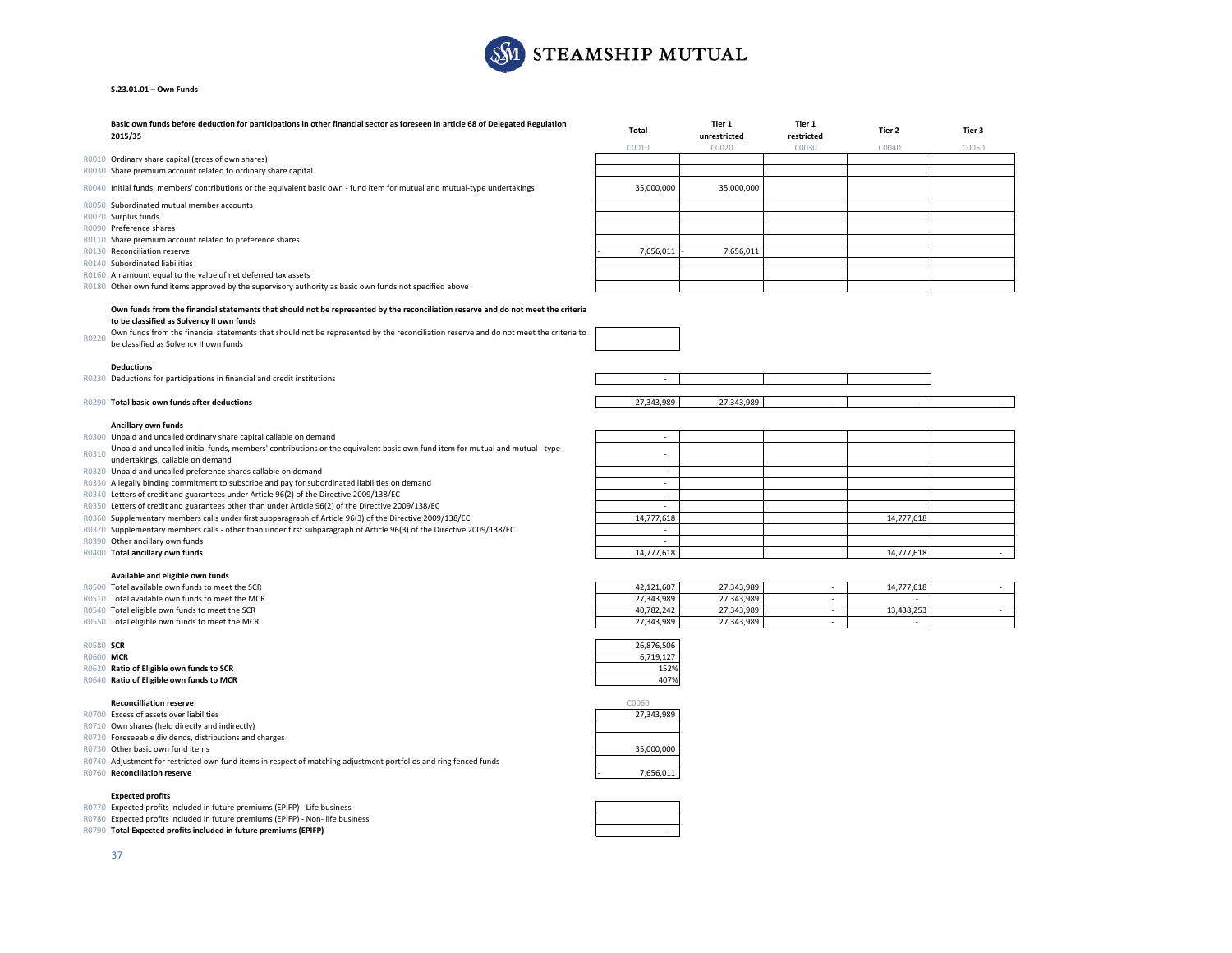

### **S.25.01.21 – Solvency Capital Requirement – for undertakings on standard formula**

Z0010

|                      | <b>Allocation from</b><br>adjustments due to RFF<br><b>Gross solvency</b><br>and Matching<br>adjustments portfolios | Net solvency<br>capital requirement capital requirement<br>572,370 | C0050 |
|----------------------|---------------------------------------------------------------------------------------------------------------------|--------------------------------------------------------------------|-------|
|                      |                                                                                                                     |                                                                    |       |
| 572,370<br>9,971,461 | 9,971,461                                                                                                           |                                                                    |       |

| - |            |                    |
|---|------------|--------------------|
| ۰ |            |                    |
| - | 15,142,680 | 15,142,680         |
|   | 3,612,990  | $3,612,990$ -<br>۰ |
|   |            |                    |

| $\mathbf{r}$ |  |
|--------------|--|

| C0100     |  |
|-----------|--|
|           |  |
| 4,802,985 |  |
|           |  |

| 4,002, <i>3</i> 03 |
|--------------------|
|                    |
|                    |
|                    |
| 26,876,506         |
|                    |
| 26,876,506         |

- R0030 Life underwriting risk R0040 Health underwriting risk
- R0050 Non-life underwriting risk
- R0060 Diversification

R0070 Intangible asset risk

### R0100 **Basic Solvency Capital Requirement** 22,073,521 22,073,521

#### **Calculation of Solvency Capital Requirement**

### R0120 Adjustment due to RFF/MAP nSCR aggregation

R0130 Operational risk

- R0140 Loss-absorbing capacity of technical provisions
- R0150 Loss‐absorbing capacity of deferred taxes
- R0160 Capital requirement for business operated in accordance with Art. 4 of Directive 2003/41/EC
- R0200 **Solvency Capital Requirement excluding capital add‐on** 26,876,506
- R0210 Capital add‐ons already set
- R0220 **Solvency capital requirement** 26,876,506

#### **Other information on SCR**

R0400 Capital requirement for duration‐based equity risk sub‐module

R0410 Total amount of Notional Solvency Capital Requirements for remaining part

R0420 Total amount of Notional Solvency Capital Requirements for ring fenced funds

R0430 Total amount of Notional Solvency Capital Requirements for matching adjustment portfolios R0440 Diversification effects due to RFF nSCR aggregation for article 304

R0450 Method used to calculate the adjustment due to RFF/MAP nSCR aggregation

R0460 Net future discretionary benefits